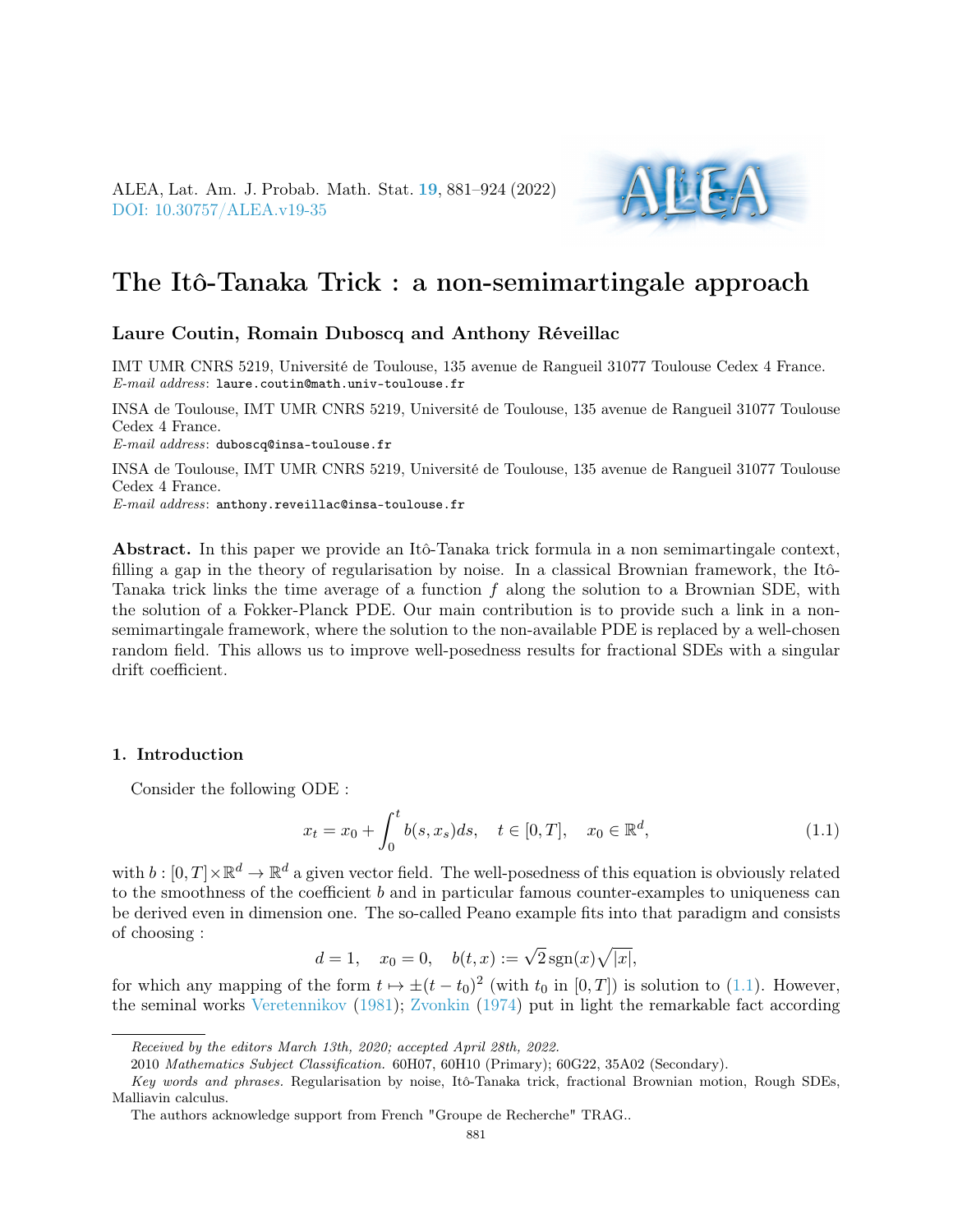to which the well-posedness of the ODE can be obtained under very week conditions on b by adding a random force to the system, which then becomes the following SDE :

<span id="page-1-0"></span>
$$
X_t = x_0 + \int_0^t b(s, X_s)ds + \sigma W_t, \quad t \in [0, T], \quad x_0 \in \mathbb{R}^d,
$$
\n(1.2)

with  $\sigma > 0$  and W a Brownian motion on  $\mathbb{R}^d$  (we use the notation X to stress than the solution is not deterministic anymore). This phenomenon is usually referred to *regularization by noise effect* or stochastic regularization. To be more precise, pathwise uniqueness can be obtained for Equation  $(1.2)$ for any vector field b satisfying weak regularity conditions : a boundedness assumption [\(Veretennikov](#page-43-0) [\(1981\)](#page-43-0)) or a Ladyzhenskaya-Prodi-Serrin (LPS) type condition (see [Krylov and Röckner](#page-43-2) [\(2005\)](#page-43-2))  $b \in L^q([0,T];L^p(\mathbb{R}^d))$ :

<span id="page-1-2"></span>
$$
\frac{d}{p} + \frac{2}{q} < 1, \quad p, q \ge 2. \tag{1.3}
$$

In addition, this result can be captured and quantified by the so-called Itô-Tanaka trick or Zvonkin's tranform [Flandoli et al.](#page-43-3) [\(2010\)](#page-43-3) which reads as follows :

<span id="page-1-1"></span>
$$
\int_0^T b(t, X_t + x)dt = -F(0, X_0 + x) - \int_0^T \nabla F(t, X_t + x) \cdot dW_t,
$$
\n(1.4)

and which relates the process X to the solution  $F : [0, T] \times \mathbb{R}^d \to \mathbb{R}^d$  of the parabolic system of PDEs

<span id="page-1-3"></span>
$$
\begin{cases}\n\partial_t F(t,x) + \mathcal{L}^X F(t,x) = b(t,x), & \forall (t,x) \in [0,T) \times \mathbb{R}^d, \\
F(T,x) = 0, & \forall x \in \mathbb{R}^d,\n\end{cases}
$$
\n(1.5)

with  $\mathcal{L}_s^X \Phi(x) := b(s,x) \cdot \nabla \Phi(x) + \frac{1}{2} \Delta \Phi(x)$ . Indeed, one can prove (see for a precise statement [Flandoli et al.](#page-43-3) [\(2010\)](#page-43-3); [Krylov and Röckner](#page-43-2) [\(2005\)](#page-43-2)) that the solution  $F$  to the PDE admits two weak derivatives in space and one in the time variable which entails that for any positive time  $t$ , the mapping

$$
x \mapsto \int_0^t b(s, X_s + x) ds
$$

is more regular than the field  $b$  itself (recall Relation  $(1.4)$ ).

Note that investigating such regularization effect for ODEs finds interest in fluid mechanics equations which take the form of (non-linear) transport PDEs (we refer to [Beck et al.](#page-43-4) [\(2019\)](#page-43-4) for a survey on that account). For that purpose, the LPS condition  $(1.3)$  provides a natural framework in which fits this paper. However determining if the counterpart of the previous paradigm for ODEs transfers to non-linear transport PDEs is valid or not is mainly an open question. Although, most references in the literature, where regularization effects for SDEs are obtained, are based on the Itô-Tanaka trick it does not constitute the only technique for that regard (see for instance [Beck et al.](#page-43-4) [\(2019\)](#page-43-4); [Catellier and Gubinelli](#page-43-5) [\(2016\)](#page-43-5)).

In this paper we investigate a general framework in which the Itô-Tanaka trick is valid. Indeed, at this stage, one can point out at least two limitations to Relation [\(1.4\)](#page-1-1). First, the strong link to the PDE [\(1.5\)](#page-1-3) seems to be bound to the semimartingale realm (where one relates an SDE as a probabilistic counterpart of a parabolic PDE using the Itô formula). Another limitation is to investigate if Relation  $(1.4)$  can be extended to random fields b. Note that this step seems somehow mandatory to study the (possible) regularization phenomenon for a class of fluid mechanics equations which takes the form of non-linear transport PDEs (we refer to the comment [Flandoli et al.](#page-43-3) [\(2010,](#page-43-3) page 6) on that question). For instance, counter-examples can be derived in the case where b is random as this extra randomness can cancel the effect of the noise W. As an example, consider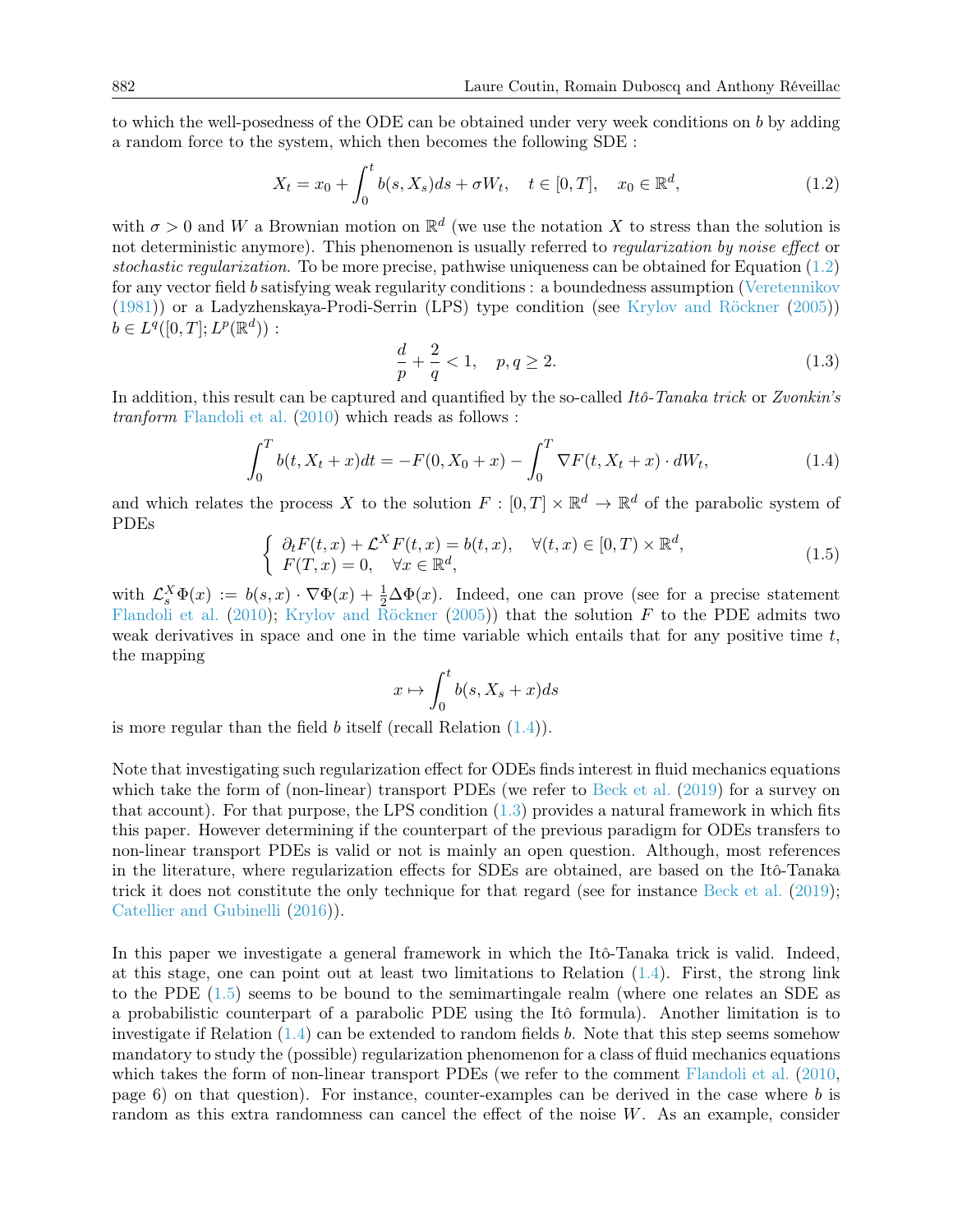$b: [0,T] \times \mathbb{R}^d \to \mathbb{R}^d$  a non-smooth deterministic field, and  $\tilde{b}: \Omega \times [0,T] \times \mathbb{R}^d \to \mathbb{R}^d$  defined as :  $\tilde{b}(\omega, t, x) := b(t, x - \sigma W_t(\omega))$ , then it is clear that SDE

$$
dX_t = \tilde{b}(t, X_t)dt + \sigma dW_t,
$$

is equivalent to the deterministic ODE (by setting  $x_t := X_t - \sigma W_t$ ):

$$
dx_t = b(t, x_t)dt.
$$

This example enlights the fact that somehow the randomness and space variables  $(\omega, x)$  have to be decoupled for a relation of the form [\(1.4\)](#page-1-1) to be in force. In [Duboscq and Réveillac](#page-43-6) [\(2016\)](#page-43-6), the authors have extended the Itô-Tanaka trick to that framework, for which the improvement of regularity is obtained if the field  $b$  is Malliavin differentiable. In particular, this extra randomness is harmless for the regularity in the space variable for b if  $(\omega, x)$  are "decoupled".

In this paper we revisit the Itô-Tanaka trick for random fields  $b$  and a non-semimartingale driving noise. More specifically, we bound ourselves to the case of a fractional Brownian motion (fBm) noise which allows one to compare our results with for instance the work [Catellier and Gubinelli](#page-43-5) [\(2016\)](#page-43-5) (extended in [Lê](#page-43-7) [\(2020\)](#page-43-7) for deterministic drift coefficient) in which pathwise uniqueness is proved for SDEs of the form (with  $W$  replaced by a fBm) but without using the Itô-Tanaka trick. Our approach is based on the use of Malliavin calculus arguments allowing one to escape the semimartingale context and to consider random fields b. To illustrate our key argument, we provide informal computations in the following particular example :  $d = 1, b : \mathbb{R} \to \mathbb{R}$  (so b is deterministic and does not depend on the time variable). We stress that our main result is valid in any finite dimension and for a time-dependent vector field b, which is random (more precisely adapted according to assumptions presented in Section [3\)](#page-7-0). Consider once again the solution X to the SDE [\(1.2\)](#page-1-0), and let  $(P_t^X)_{t\geq 0}$  the transition operator associated to it. For any fixed time  $t > 0$ , assuming that the random variable  $A_t = b(t, X_t + x)$  is square integrable, one can apply the Clark-Ocone formula (which will be recalled below as Relation  $(2.7)$ ) to get

$$
A_t = \mathbb{E}\left[A_t|\mathcal{F}_0\right] + \int_0^t \mathbb{E}\left[D_s A_t|\mathcal{F}_s\right]dW_s,
$$

where  $D$  denotes the Malliavin derivative (which will also be recalled in the next section). Hence, very formally, integrating with respect to  $t$ , we obtain :

$$
\int_{0}^{T} b(t, X_{t} + x)dt = \int_{0}^{T} P_{t}^{X} b(t, X_{0} + x)dt + \int_{0}^{T} \int_{0}^{t} D_{s} P_{t-s}^{X} b(t, X_{s} + x)dW_{s}dt
$$
  
= 
$$
\int_{0}^{T} P_{t}^{X} b(t, X_{0} + x)dt + \int_{0}^{T} \int_{0}^{t} \frac{\partial}{\partial x} P_{t-s}^{X} b(t, X_{s} + x)dW_{s}dt
$$
  
= 
$$
\int_{0}^{T} P_{t}^{X} b(t, X_{0} + x)dt + \int_{0}^{T} \int_{s}^{T} \frac{\partial}{\partial x} P_{t-s}^{X} b(t, X_{s} + x)dt dW_{s},
$$

where we have used stochastic Fubini's theorem. This relation exactly matches with the Itô-Tanaka trick  $(1.4)$  as the mild solution F to the PDE  $(1.5)$  writes down as :

<span id="page-2-0"></span>
$$
F(s,x) = -\int_{s}^{T} P_{t-s}^{X} b(t,x)dt, \quad t \in [0,T], \quad x \in \mathbb{R}^{d}.
$$
 (1.6)

Unfortunately, most of the work done in the proof of Theorem [3.3](#page-7-2) consists in making this heuristic correct. In the mean time, from these simple and very formal computations, one can make several remarks. First, the regularization effect is contained in the form of the solution to the PDE (using the semigroup associated to  $X$ ). Then, this approach seems restricted to the deterministic case, as a measurability issue would prevent one to define the stochastic Itô integral  $\int_0^T \int_s^T$  $\frac{\partial}{\partial x} P_{t-s}^X b(t, X_s +$  $x/dtdW<sub>s</sub>$ , even in the case of an adapted random field b. This problem has been solved in [Duboscq](#page-43-6)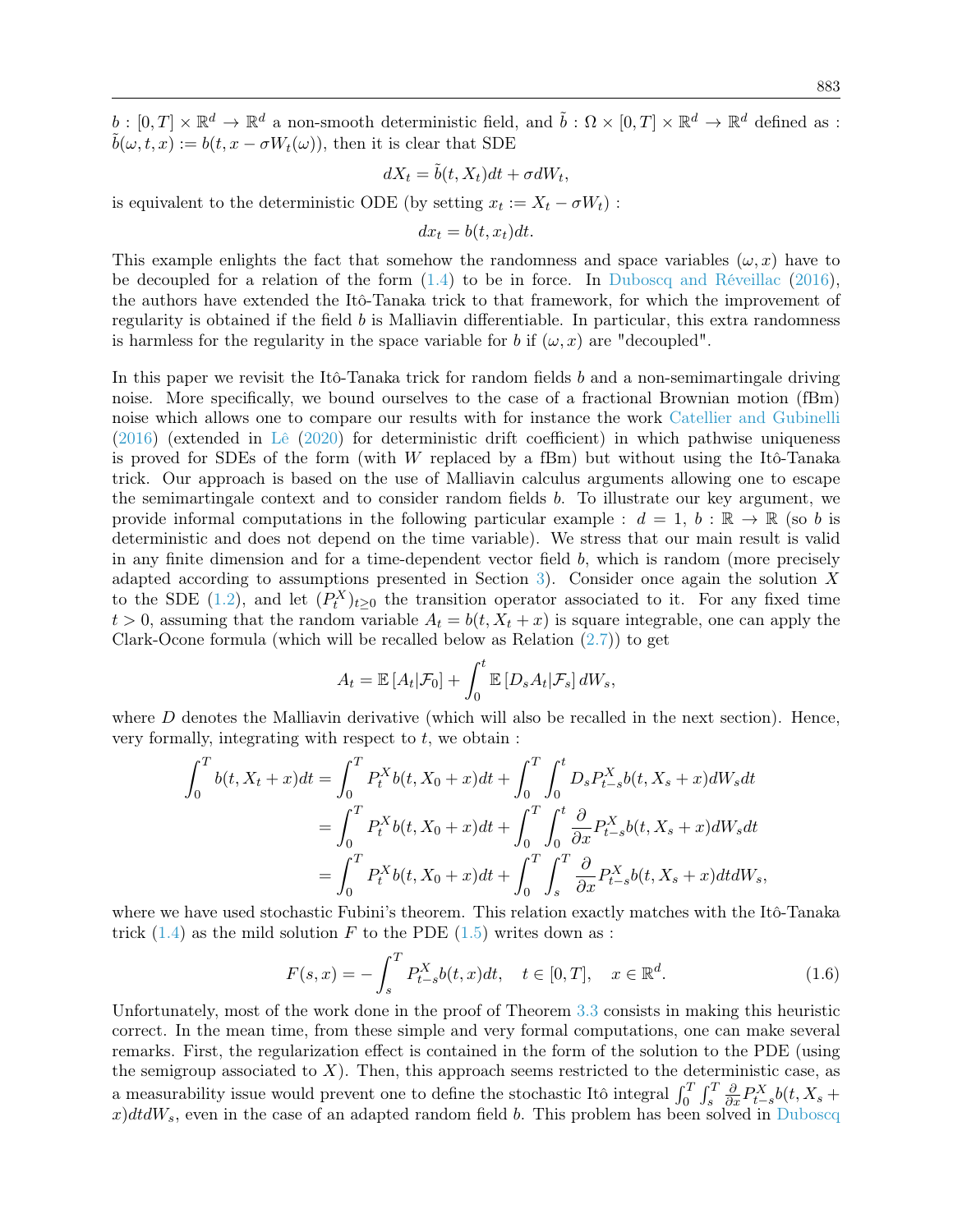[and Réveillac](#page-43-6) [\(2016\)](#page-43-6) where the PDE has to be replaced by a Backward Stochastic PDE whose solution is explicitly given as the predictable projection of the solution to the PDE  $(1.5)$ . However, BSPDEs can only be solved and studied in a semimartingale context. The main idea of this paper is to use the classical representation of a fBm as the Itô integral of a well-chosen kernel against a standard Brownian motion, and to the apply (several times) the Clark-Ocone formula to a functional of the form  $(1.6)$ . This functional will not be a solution to a PDE (or a BSPDE) which fits with the well-known result according to which the fBm cannot be related to a Markov semi-group, but it somehow plays this role. The several use of the Clark-Ocone formula allows us to precisely take into account the randomness coming from the field b and from the noise. Hence we obtain a generalization of the Itô-Tanaka trick as Theorem [3.3.](#page-7-2) We apply this result to recover the well-posedness of the fractional SDE associated to b in Theorem [4.4.](#page-9-0)

Finally, we would like to make a comment on the reference [Catellier and Gubinelli](#page-43-5) [\(2016\)](#page-43-5) where the authors prove the well-posedness of the fractional SDE. The proof relies on two ingredients: the study of the Fourier transform of the occupation measure related to  $W$  (to be more specific, on the  $(\rho, \gamma)$ -irregular property of W) and the reformulation of the SDE as a Young-type ODE where the time-integral of the drift is reinterpreted as a Young integral. The  $(\rho, \gamma)$ -irregular property of W provides the regularization effects of W and the authors do not rely on the Itô-Tanaka trick but on a kind of discrete martingale decomposition and a Hoeffding lemma. We remark that this martingale decomposition possesses some similarities with the Clark-Ocone formula. In Section [4,](#page-8-0) we follow the same reformulation (and the argument to construct the Young integral) to prove the existence and uniqueness of a fractional SDE but we do not prove exactly the  $(\rho, \gamma)$ -irregular property since we rely on more straightforward strategy in Sobolev spaces (at the cost of an embedding to recover estimates in Hölder spaces).

We proceed as follows. In the next section we present the main notations. The main result (Theorems [3.3\)](#page-7-2) is presented in Section 3. The application to uniqueness of fractional SDEs (with additive noise) with adapted coefficients is presented in Section [4.](#page-8-0) The proof of Theorem [3.3](#page-7-2) is postponed to Section [5.](#page-14-0)

#### 2. Notations and preliminaries

2.1. General notations. Throughout this paper T denotes a positive real number,  $\lambda$  stands for the Lebesgue measure and  $\mathcal{B}(E)$  denotes the Borelian  $\sigma$ -field of a given measurable pace E. We set also  $\mathbb{N}^*$  the set of integers n with  $n \geq 1$ . As usual,  $a \lesssim b$  means that there exists a constant  $C \geq 0$ (independent of a and b), such that  $a \leq C b$ .

For any x in  $\mathbb{R}^d$ , we denote by  $x_k$  the k-th coordinate of x that is  $x = (x_1, \ldots, x_d)$ .

For any  $r, d \in \mathbb{N}^*$ , we denote by  $\mathcal{C}^r(\mathbb{R}^d)$  the set of r-times continuously differentiable (real-valued) mappings defined on  $\mathbb{R}^d$ . We also let  $\mathcal{C}_c^{\infty}(\mathbb{R}^d)$  the set of infinitely differentiable mappings with compact support.

Let  $\varphi : \mathbb{R}^d \to \mathbb{R}$  belongs to  $\mathcal{C}^r(\mathbb{R}^d)$ ,  $n \leq r, n_1, \ldots, n_d, p_1, \ldots, p_d$  in  $\mathbb{N}$  with  $\sum_{i=1}^d n_i^{p_i} = n$ , we denote by  $\frac{\partial^n \varphi}{\partial \mathbf{d}}$  $\frac{\partial^n \varphi}{\prod_{i=1}^d \partial x_i^{p_i}}$  the *n*th partial derivative of  $\varphi$  with respect to the variables  $x_i$  with order  $p_i$ .  $\nabla \varphi$  will refer to the gradient of  $\varphi$ . Finally for any x and h in  $\mathbb{R}^d$ , and  $k \in \mathbb{N}^*$ , we write  $\nabla^k \varphi(x) \cdot h^k$  the action of the k-order differentiable of  $\varphi$  (noted  $\nabla^k \varphi(x)$ ) on  $h^k := (h, \ldots, h)$ . Finally, we denote by ∆ the Laplacian operator.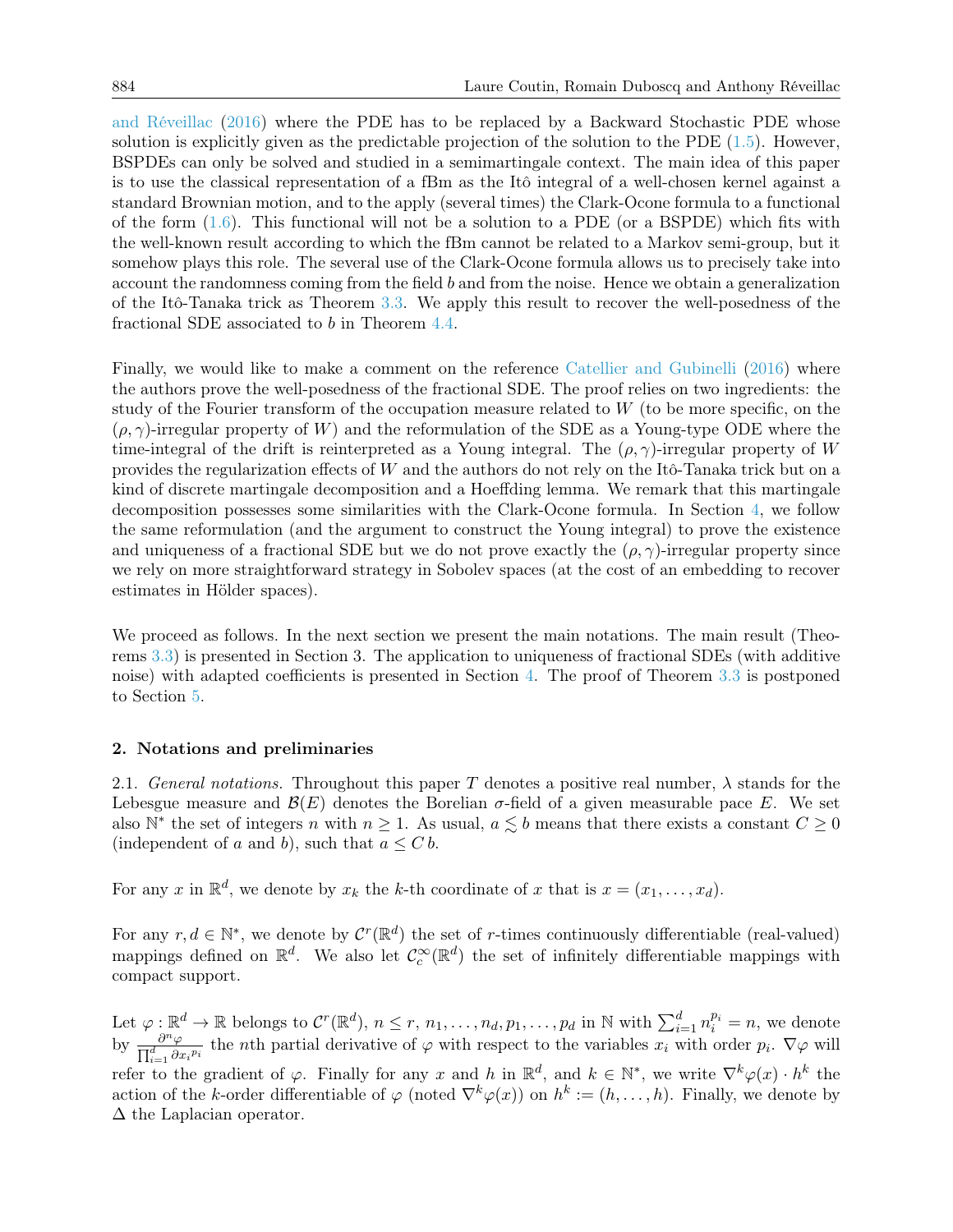For  $p \geq 0$  and  $m \in \mathbb{R}$ , we set

$$
W^{m,p}(\mathbb{R}^d) = \overline{\left\{\varphi \in \mathcal{C}_0^{\infty}(\mathbb{R}^d); \mathcal{F}^{-1}\left( [1+|\xi|^2]^{m/2}\hat{\varphi} \right) \in L^p(\mathbb{R}^d) \right\}},
$$

the usual Sobolev spaces equipped with its natural norm

$$
\|\varphi\|_{W^{m,p}(\mathbb{R}^d)} := \left\|\mathcal{F}^{-1}\left([1+|\xi|^2]^{m/2}\hat{\varphi}\right)\right\|_{L^p(\mathbb{R}^d)}
$$

,

where  $\hat{\varphi}(\xi) = \mathcal{F}(\varphi)(\xi)$  and  $\mathcal{F}$  (resp.  $\mathcal{F}^{-1}$ ) denotes the Fourier transform (resp. the inverse Fourier transform).

We also make use of the following notation : let  $(\mathcal{E}, \mathcal{B}, \mu)$  be a mesured space and  $(G, \|\cdot\|_G)$  be a Banach space, and  $r \geq 0$ . We denote by  $L^r(\mathcal{E}; G)$  the space of measurable mappings  $\varphi : \mathcal{E} \to G$ with

$$
\|\varphi\|_{L^r(\mathcal{E};G)}^r := \int_{\mathcal{E}} \|\varphi(y)\|_G^r \ \mu(dy) < +\infty.
$$

Depending on the context, the definition of the integral will be made precise.

2.2. The fractional Brownian motion. Let  $(\Omega, \mathcal{F}, \mathbb{P})$  be a probability space,  $d \in \mathbb{N}$   $(d \geq 1)$  and  $B :=$  $(B_1(s),...,B_d(s))_{s\in(-\infty,T]}$  a standard  $\mathbb{R}^d$ -valued two-sided Brownian motion (with independent components). We set  $(\mathcal{F}_t)_{t\in(-\infty,T]}$  the natural (completed and right-continuous) filtration of B. We assume for simplicity that  $\mathcal{F} = \sigma(B(s), s \in (-\infty, T]).$ 

More generally, for any  $\mathbb{R}^d$ -valued stochastic process  $(X(t))_{t\in(-\infty,T]}$  we will denote by  $X^j$  the jth component of X.

The main object of our analysis will be d-dimensional fractional Brownian motion

<span id="page-4-0"></span>
$$
W^H := (W_1^H(s), \dots, W_d^H(s))_{s \in [0,T]},
$$

defined as

$$
W_j^H(s) = \int_{-\infty}^s \left( (s - u)_+^{H-1/2} - (-u)_+^{H-1/2} \right) dB_j(u), \quad s \in [0, T], \quad j \in \{1, \cdots, d\}
$$

where H is a given parameter in  $(0,1) \setminus \{\frac{1}{2}\}\$ . A crucial decomposition is on analysis relies on the following split of the fBm  $W^H$  as follows :

$$
W_j^H(s) = \int_{-\infty}^s \left[ (s-u)_+^{H-1/2} - (-u)_+^{H-1/2} \right] dB_j(u)
$$
  
= 
$$
\int_t^s (s-u)^{H-1/2} dB_j(u) + \int_{-\infty}^t \left[ (s-u)_+^{H-1/2} - (-u)_+^{H-1/2} \right] dB_j(u)
$$
  
=: 
$$
W_j^{1,H}(t,s) + W_j^{2,H}(t,s),
$$
 (2.1)

Note that for a given  $(s, t)$  with  $t < s$ , the random variable  $W_i^{1,H}$  $j_j^{1,H}(t,s)$  is independent of  $\mathcal{F}_t$  whereas the process  $W^{2,H} := (W^{2,H}(t,s))_{t \in [0,s]}$  is  $(\mathcal{F}_t)_{t \in [0,s]}$ -adapted. It is worth noting that this decomposition is somehow natural in the context of stochastic regularisation and was already used in [Catellier](#page-43-8) [\(2016\)](#page-43-8) as only the component  $W^{1,H}$  contributes to the regularising effect we will describe in the next sections.

We now turn to the notion of (smooth) adapted random field.

Definition 2.1 ((smooth) adapted random field).

(i) A random field is a  $\mathcal{F}_T \otimes \mathcal{B}(\mathbb{R}^d)$ -measurable mapping  $\varphi : \Omega \times \mathbb{R}^d \to \mathbb{R}$ .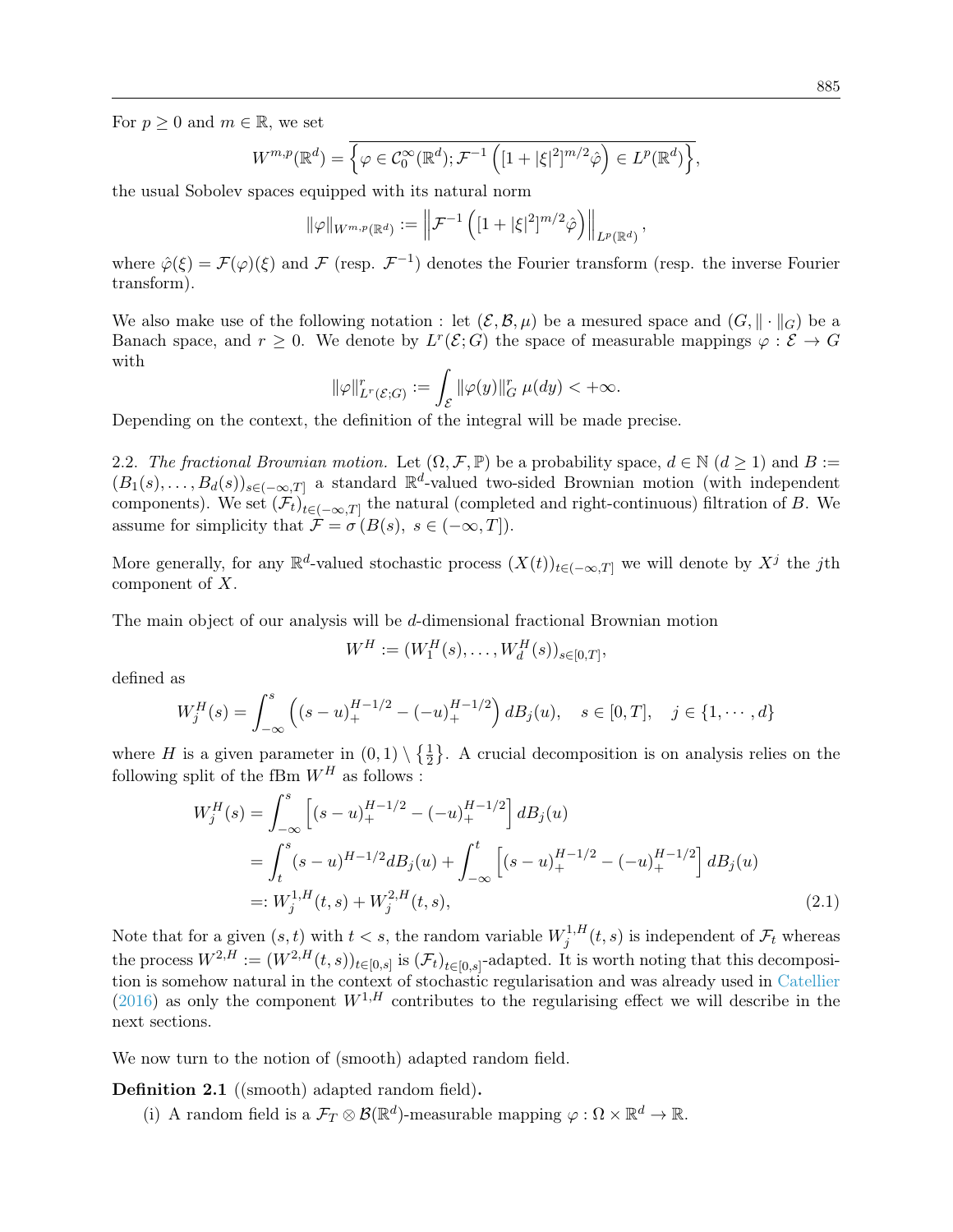- (ii) An adapted random field is a  $\mathcal{F}_T \otimes \mathcal{B}([0,T]) \otimes \mathcal{B}(\mathbb{R}^d)$ -measurable mapping  $\varphi : \Omega \times [0,T] \times \mathbb{R}^d \to$ R such that for any x in  $\mathbb{R}^d$ ,  $\varphi(\cdot, x)$  is  $(\mathcal{F}_t)_{t \in [0,T]}$ -adapted.
- (iii) A smooth adapted random field is an adapted random field  $\varphi$  such that  $x \mapsto \varphi(\omega, t)$  is infinitely continuously differentiable with bounded derivatives of any order for  $\lambda \otimes \mathbb{P}$ -a.e.  $(\omega, t)$  in  $[0, T] \times \Omega$ .

We denote by  $P := (P_t)_{t \in [0,T]}$  the Heat semigroup. For simplicity, we will use throughout this paper, the following notation for the conditional expectation.

**Notations 2.2.** For t in  $[0, T]$ , we set  $\mathbb{E}_t[\cdot] := \mathbb{E}[\cdot | \mathcal{F}_t].$ 

2.3. Malliavin-Sobolev spaces. In this section, we introduce the main notations about the Malliavin calculus for random fields.

**Definition 2.3.** (i) Consider  $S_{r.v.}$  be the set of cylindrical random variables, that is the set of random fields  $F: \Omega \times \mathbb{R}^d \to \mathbb{R}$  such that there exist :

$$
n \in \mathbb{N}^*, \ 0 \le \gamma_1 < \gamma_2 < \dots < \gamma_n \le T, \quad \varphi : \mathbb{R}^{nd} \times \mathbb{R}^d \to \mathbb{R} \in \mathcal{C}_c^{\infty}(\mathbb{R}^{d(n+1)})
$$

such that

$$
F(\omega, x) = \varphi(B(\gamma_1), \cdots, B(\gamma_n), x), \quad \omega \in \Omega, x \in \mathbb{R}^d.
$$
 (2.2)

(ii) The set of cylindrical random fields denoted by S, consists of random fields  $F : [0, T] \times \Omega \times$  $\mathbb{R}^d \to \mathbb{R}$  such that there exist :

$$
n \in \mathbb{N}^*, \ 0 \le \gamma_1 < \gamma_2 < \cdots < \gamma_n \le T, \quad \varphi : [0, T] \times (\mathbb{R}^d)^n \times \mathbb{R}^d \to \mathbb{R}
$$

such that

<span id="page-5-0"></span>
$$
F(\omega, t, x) = \varphi(t, B(\gamma_1), \cdots, B(\gamma_n), x), \quad \omega \in \Omega, \ x \in \mathbb{R}^d, \quad t \in [0, T], \tag{2.3}
$$

where  $\varphi(t, \cdot) \in \mathcal{C}_c^{\infty}((\mathbb{R}^d)^n \times \mathbb{R}^d)$ ,  $\forall t \in [0, T]$ , and

$$
\sup_{t\in[0,T]}(\|\varphi(t,\cdot)\|_{\infty}+\|\mathcal{L}\varphi(t,\cdot)\|_{\infty})<+\infty
$$

with  $\mathcal L$  any partial derivative of any order.

(iii) The set of adapted cylindrical random fields denoted by  $S_{ad}$ , consists of adapted random field is a random field  $F : [0, T] \times \Omega \times \mathbb{R}^d \to \mathbb{R}$  such that there exist :

$$
n \in \mathbb{N}^*, \ 0 \le \gamma_1 < \gamma_2 < \cdots < \gamma_n \le T, \quad \varphi : [0, T] \times (\mathbb{R}^d)^n \times \mathbb{R}^d \to \mathbb{R}
$$

such that

$$
F(\omega, t, x) = \varphi(t, B(\gamma_1 \wedge t), \cdots, B(\gamma_n \wedge t), x), \quad \omega \in \Omega, \ x \in \mathbb{R}^d, \quad t \in [0, T], \tag{2.4}
$$

where  $\varphi(t, \cdot) \in \mathcal{C}_c^{\infty}((\mathbb{R}^d)^n \times \mathbb{R}^d)$ ,  $\forall t \in [0, T]$ , and

$$
\sup_{t \in [0,T]} (\|\varphi(t, \cdot)\|_{\infty} + \|\mathcal{L}\varphi(t, \cdot)\|_{\infty}) < +\infty
$$

with  $\mathcal L$  any partial derivative of any order.

Obviously,  $\mathcal{S}_{r.v.} \subset \mathcal{S}$  and  $\mathcal{S}_{ad} \subset \mathcal{S}$ .

We now define the Malliavin derivative of any adapted random field  $F$  in  $\mathcal{S}$ .

**Definition 2.4.** Let F in S with representation [\(2.3\)](#page-5-0). Then, we define the Malliavin gradient DF of  $F$  as follows :

$$
DF : [0, T] \times \Omega \times \mathbb{R}^d \to L^p([0, T]; \mathbb{R}^d)
$$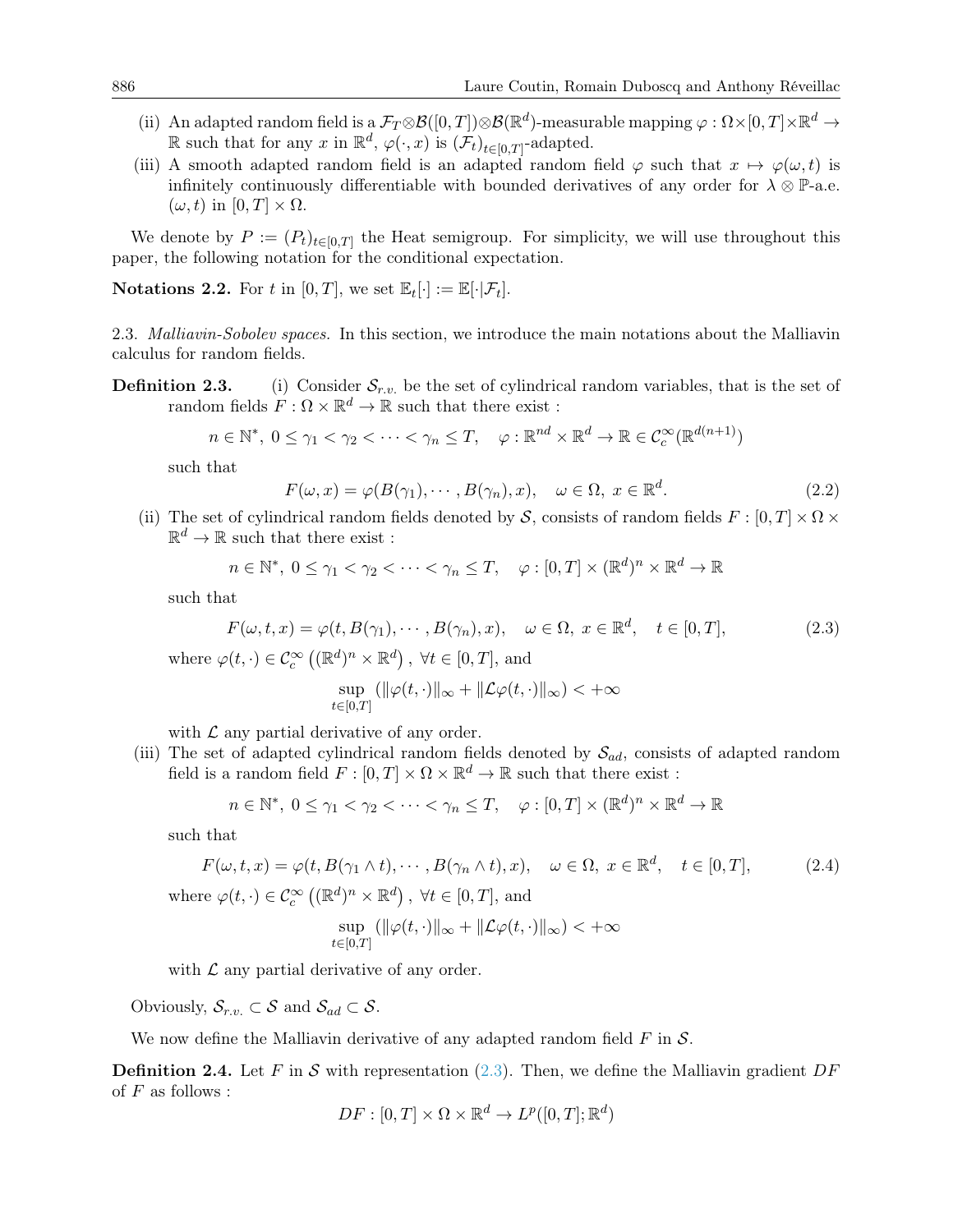with for any j in  $\{1, \dots, d\}$ ,

$$
(D_j F(t, \omega, x))(u) := \sum_{i=1}^n \frac{\partial \varphi}{\partial y_i}(t, B(\gamma_1)(\omega), \cdots, B(\gamma_n)(\omega), x) \mathbf{1}_{[0, \gamma_i]}(u), \quad u \in [0, T], \ \omega \in \Omega, x \in \mathbb{R}^d.
$$

In particular, for any i, j in  $\{1, \dots, d\}$  and  $u, \gamma$  in  $[0, T]$ ,

$$
(D_jB(\gamma_i)(\omega))(u) := \begin{cases} \mathbf{1}_{[0,\gamma_i]}(u), & \text{if } i = j, \\ 0, & \text{else} \end{cases}
$$

We can now define Malliavin-Sobolev spaces associated to the Malliavin and the spatial derivatives for random fields.

#### Definition 2.5. Set  $m \in \mathbb{R}$ .

(i) We set  $\mathbb{D}^{1,m,p}$  the closure of  $\mathcal{S}_{r.v.}$  with respect to the seminorm  $\|\cdot\|_{\mathbb{D}^{1,m,p}}$  with

$$
||F||_{\mathbb{D}^{1,m,p}}^{p} := \mathbb{E}[||F||_{W^{m,p}(\mathbb{R}^{d})}^{p}] + \int_{0}^{T} \mathbb{E}\left[||D_{\theta}F||_{W^{m,p}(\mathbb{R}^{d})}^{p}\right]d\theta.
$$
 (2.5)

(ii) We set  $\mathbb{D}_{p}^{1,m,p}$  the closure of S with respect to the seminorm  $\|\cdot\|_{\mathbb{D}_{p}^{1,m,p}}$  with

$$
||F||_{\mathbb{D}_{p}^{1,m,p}}^{p} := \int_{0}^{T} ||F(t,\cdot)||_{\mathbb{D}^{1,m,p}}^{p} dt.
$$
\n(2.6)

.

This definition, requires some justifications. Indeed, note that  $D\nabla^k F = \nabla^k DF$  for F in  $\mathcal{S}_{r.v.}$ . In addition, as proved in [Duboscq and Réveillac](#page-43-6) [\(2016,](#page-43-6) Lemma Appendix A.1 and Lemma Appendix A.2), the operators  $D\nabla^k$  (and so  $\nabla^k D$ ) are closable from S to  $L^p([0,T] \times \Omega \times \mathbb{R}^d; \mathbb{R}^d)$ .

Remark 2.6. By definition

$$
\mathcal{S}_{ad} \subset \mathbb{D}_{p}^{1,m,p}, \quad \forall m \ge 0, \ p \ge 2
$$

We conclude this section with two properties of the Malliavin derivative.

#### <span id="page-6-1"></span>Lemma 2.7.

(i) (Chain rule). Let F be in S and G be in  $S_{r.v.}$ . Then, for any t in [0, T],  $F(t, G)$  belongs to  $\mathcal{S}_{r.v.}$  and :

$$
(D_j F(t, G))(u) = (D_j F(t, x))(u))_{x = G} + \frac{\partial F}{\partial x_j}(t, G) \times (D_j G)(u), \quad j \in \{1, \cdots, d\}, u \in [0, T].
$$

(ii) Let m a real number,  $p \geq 2$ , t in  $[0, T]$  and G be in  $\mathbb{D}^{1,m,p}$ . If G is  $\mathcal{F}_t$ -measurable, then for any  $j \in \{1, \cdots, d\}$ :

$$
((D_j G)(s))_{s>t} = 0, \quad where the equality is understood in L2(\Omega \times (t, T))).
$$

2.4. Clark-Ocone formula. Let  $S_{r.v.}$  be the set of random variables of the form  $F =$  $\varphi(B(t_1),\dots, B(t_n))$  in S (that is that do not depend on the x-variable). We start with the following lemma whose proof can be found for instance in [Privault](#page-43-9) [\(2009,](#page-43-9) Lemma 3.2.5).

<span id="page-6-0"></span>Lemma 2.8. The operator

$$
\left\{\begin{array}{ccc} D^{\mathcal{P}} : & \mathcal{S}_{r.v.} & \rightarrow L^{2}([0,T]\times\Omega;\mathbb{R}^{d}) \\ & F & \mapsto (\mathbb{E}_{s}[(DF)(s)])_{s\in[0,T]}, \end{array}\right.
$$

is continuous with respect to the  $L^2(\Omega)$ -norm. In particular in extends to  $L^2(\Omega)$ .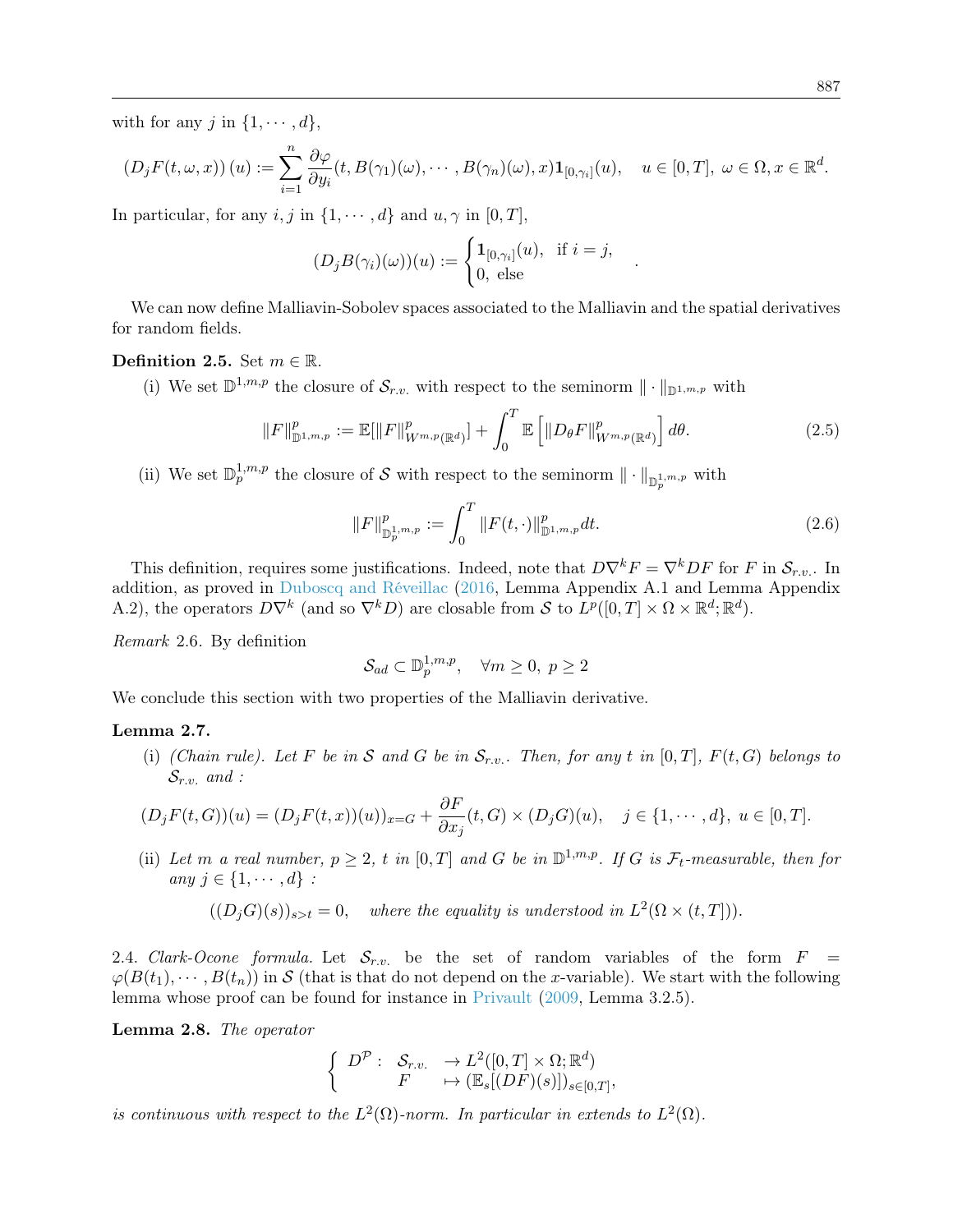Consider  $F: \Omega \to \mathbb{R}$  a random variable with  $\mathbb{E}(|F|^2| < +\infty$ . Then for any t in [0, T],

<span id="page-7-1"></span>
$$
F = \mathbb{E}_t[F] + \sum_{j=1}^d \int_t^T \mathbb{E}_s[(D_j F)(s)]dB_j(s)
$$
 (2.7)

$$
(D^{\mathcal{P}}F)(u) := \mathbb{E}_u[(DF)(u)]
$$

Note that by Lemma [2.8,](#page-6-0) the operator  $(\mathbb{E}_s[D_sF])_s$  is well-defined even though F is not Malliavin differentiable.

#### <span id="page-7-0"></span>3. Main result

<span id="page-7-3"></span>**Assumption 3.1.** Let  $m \in \mathbb{R}$ ,  $p \ge 2$  and  $\alpha$  in  $\mathbb{R}$ . An adapted random field  $f : [0, T] \times \Omega \times \mathbb{R}^d \to \mathbb{R}$ is said to enjoy Assumption [3.1](#page-7-3) if :

$$
1/2 - H\alpha - 1/p > 0
$$
 and  $f \in \mathbb{D}_p^{1,m-\alpha,p}$ .

We set :

Notations 3.2. Given an adapted random field f, we set for  $0 \le t \le u \le s \le T$ ,  $x \in \mathbb{R}^d$ ,  $j \in$  $\{1, \cdots, d\}$ :

<span id="page-7-5"></span>
$$
f^{a}(s,t,x) = \mathbb{E}_{t}[f(s,x)]
$$
 and  $g_{j}(s,u,x) = D^{\mathcal{P}}f_{j}(s,u,x) = \mathbb{E}_{u}[(D_{j}f(s,x))(u)]$  (3.1)

With these notations at hand we can state a non-semimartingale counterpart of the Itô-Tanaka-Wentzell trick for as:

<span id="page-7-2"></span>**Theorem 3.3.** Let  $f : [0,T] \times \Omega \times \mathbb{R}^d \to \mathbb{R}$  be an adapted random field and  $(p,m,\alpha)$  such that Assumption [3.1](#page-7-3) is in force. Then,  $\forall S \in [0, T]$ , we have

$$
\int_{0}^{S} f(r, W_{r}^{H} + x) dr = \int_{0}^{S} P_{\frac{1}{2H}r^{2H}} f(r, W^{H}(r) + x) dr \n+ \sum_{j=1}^{d} \int_{0}^{S} \int_{u}^{S} P_{\frac{1}{2H}(r-u)^{2H}} \frac{\partial}{\partial x_{j}} f^{a}(r, u, W^{2,H}(u, r) + x) (r - u)^{H-1/2} dr dB_{j}(u) \n+ \sum_{j=1}^{d} \int_{0}^{S} \int_{u}^{S} P_{\frac{1}{2H}(r-u)^{2H}} \frac{\partial}{\partial x_{j}} g_{j}(r, u, W^{2,H}(u, r) + x) (r - u)^{H-1/2} dr du \n- \sum_{j=1}^{d} \int_{0}^{S} \int_{u}^{S} P_{\frac{1}{2H}(r-u)^{2H}} g_{j}(r, u, W^{2,H}(u, r) + x) (r - u)^{H-1/2} dr dB_{j}(u),
$$
\n(3.2)

where the equality holds in  $L^{\infty}([0,T]; L^p(\Omega; W^{m,p}(\mathbb{R}^d)))$ .

<span id="page-7-6"></span>Remark 3.4.

(i) Note that the second term in the right-hand side of Formula [\(3.2\)](#page-7-4) rewrites as :

$$
\int_0^S \int_u^S P_{\frac{1}{2H}(r-u)^{2H}} \nabla f^a(r, u, W^{2,H}(u,r) + x)(r-u)^{H-1/2} dr \cdot dB(u),
$$

whereas the third term is some sort of divergence term with respect to both the Malliavin derivative and the usual spatial derivative. More precisely, if we define  $div^{(\omega,x)}$  this joint divergence operator (applied to a random field  $F : \Omega \times \mathbb{R}^d$ ) as :

<span id="page-7-4"></span>
$$
\left(\mathrm{div}^{(\omega,x)}F\right)(u) := \sum_{j=1}^d \frac{\partial}{\partial x_j} \mathbb{E}_u \left[D_j(F(\cdot,x))(u)\right],
$$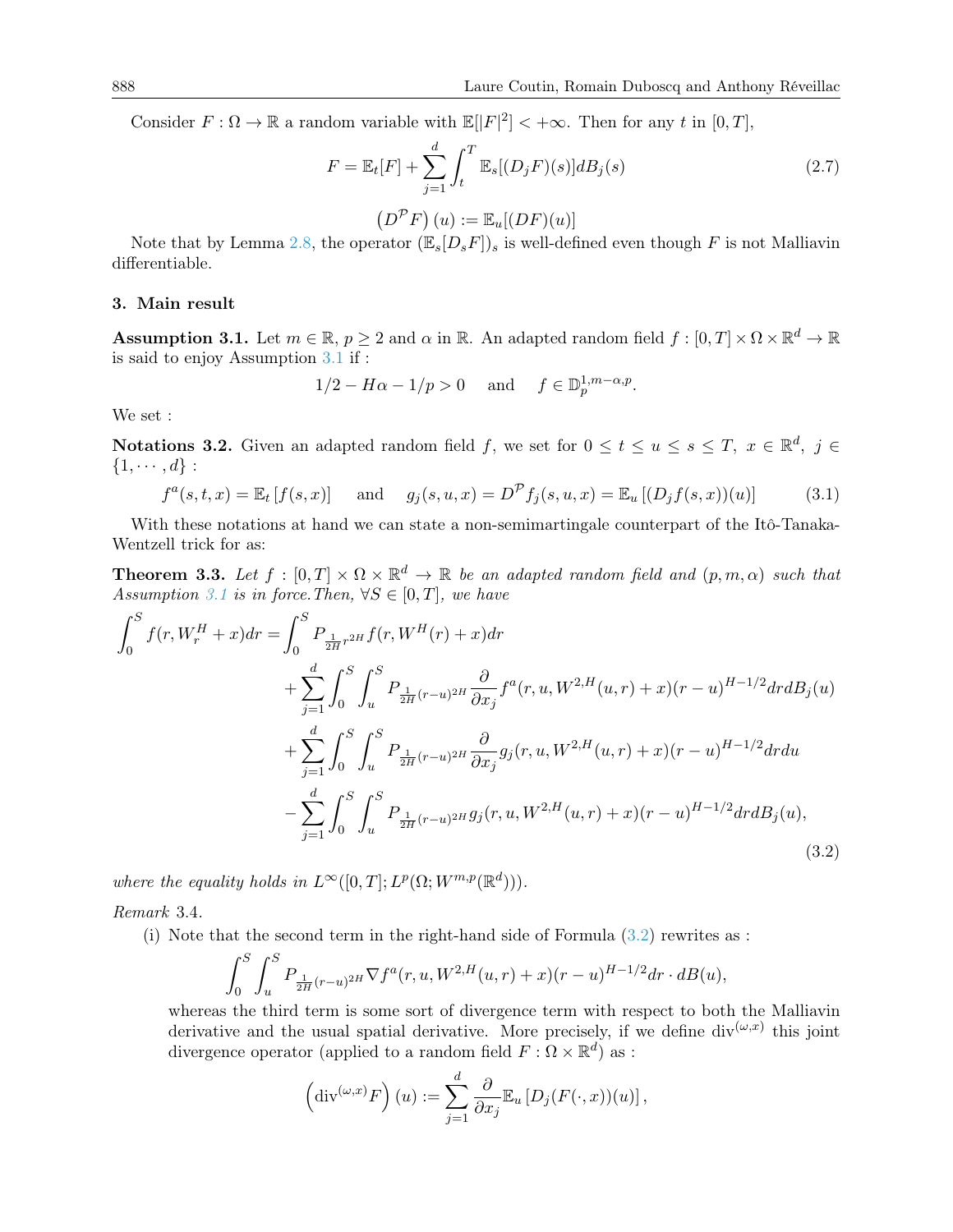then the third term rewrites as

$$
\int_0^S \int_u^S (r-u)^{H-1/2} P_{\frac{1}{2H}(r-u)^{2H}} \left( \text{div}^{(\omega,x)} f(r,y) \right) (u)_{|y=W^{2,H}(u,r)+x} dr du
$$

(ii) As mentioned in the introduction, the Itô-Tanaka trick relates a Brownian SDE with its Fokker-Planck PDE (see [Krylov and Röckner](#page-43-2) [\(2005\)](#page-43-2)). However, there is no PDE associated to the fBm  $W^H$ . In our approach we replace this non-available PDE by a random field which plays the role of the solution to the Fokker-Planck PDE in the (standard) Brownian setting and which is defined as :

$$
F(t) := \int_{t}^{T} P_{\frac{1}{2H}(s-t)^{2H}} f(s, W^{2,H}(t,s) + x) ds, \quad t \in [0, T].
$$

Note that this random field F does not appear explicitly in the right-hand-side of  $(3.2)$ although it is at the core of our approach.

We postpone the proof of this result to Section [5.](#page-14-0)

#### <span id="page-8-0"></span>4. Application to fractional SDEs

In this section, we use Theorem [3.3](#page-7-2) to obtain new results concerning the existence and uniqueness of SDEs with singular drifts and additive fractional Brownian motions. Our result applies in fact to a reformulation of such SDEs as Young ODEs (see [Galeati](#page-43-10) [\(2021\)](#page-43-10) for a survey) and we state some key results around these equations.

4.1. Main result. We consider the following SDE

<span id="page-8-1"></span>
$$
X_t = X_0 + \int_0^t b(s, X_s)ds + W_t^H,
$$
\n(4.1)

where  $b$ :  $\Omega \times \mathbb{R}^+ \times \mathbb{R}^d \to \mathbb{R}^d$  is an adapted (generalized) function and  $(W_t^H)_{t \geq 0}$  a fractional Brownian motion of Hurst index  $H \in (0, 1)$ . By making the following change of variable

$$
Y_t := X_t - W_t^H,
$$

and setting,  $\forall (u, x) \in \mathbb{R}^+ \times \mathbb{R}^d$ ,

<span id="page-8-3"></span>
$$
A_u(x) = \int_0^u b(s, x + W_s^H) ds,
$$
\n(4.2)

we can relate  $(4.1)$  to the following Young type ODE

<span id="page-8-2"></span>
$$
Y_t = Y_0 + \int_0^t A_{ds}(Y_s), \tag{4.3}
$$

where the integral is understood as a nonlinear generalization of the Young integral,  $\forall Z \in$  $\mathcal{C}^{\gamma}([0,T];\mathbb{R}^d),$ 

$$
\int_0^t A_{ds}(Z_s) = \lim_{|\Pi_{[0,t]}| \to 0} \sum_{[u,v] \in \Pi_{[0,t]}} \delta A_{u,v}(Z_u),
$$

with

$$
\delta A_{u,v}(x) := A_v(x) - A_u(x),
$$

and  $\Pi_{[0,t]}$  denoting a discretization of  $[0,t]$ . Before stating our result, we need the following "chain rule" assumption on the Malliavin derivative of b.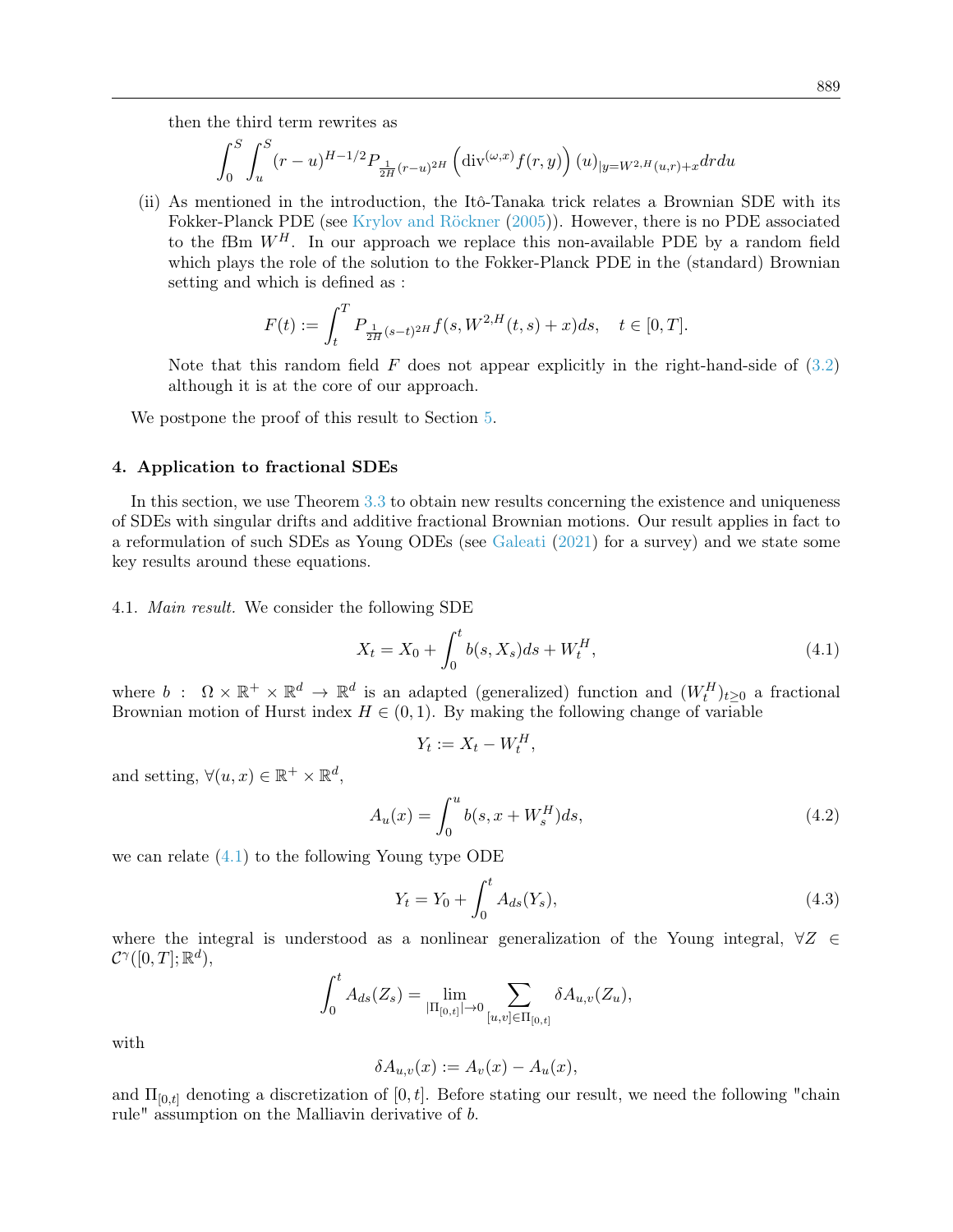<span id="page-9-3"></span>**Assumption 4.1.** Let  $\vartheta \ge 0$ ,  $\ell, q \in (2, +\infty)$ ,  $p \in [2, +\infty)$ ,  $k \in \mathbb{R}$ ,  $\iota \in [0, 1]$  and  $\sigma, \bar{\sigma} \in [\ell, +\infty]$  such that

<span id="page-9-1"></span>
$$
\frac{1}{2} - \frac{1}{\ell} - \frac{1}{q} > 0, \quad \frac{1}{H} \left( \frac{1}{2} - \frac{1}{\ell} - \frac{1}{q} \right) + k - \vartheta - \frac{d}{p} > 0 \quad \text{and} \quad \frac{1}{\sigma} + \frac{1}{\bar{\sigma}} = \frac{1}{\ell}. \tag{4.4}
$$

We assume that b is an adapted function which belongs to  $L^{\ell}(\Omega; L^q([0,T]; W^{k,p}(\mathbb{R}^d)))$  and that:

i) there exist a function a function  $b' \in L^{\sigma}(\Omega; L^q([0,T]; L^{\infty}([0,T]; W^{k-\iota,p}(\mathbb{R}^{d \times d}))))$  and a mapping  $v \in L^{\bar{\sigma}}(\Omega; L^{\infty}([0,T] \times \mathbb{R}^{d \times d}))$  such that  $D_{\theta}b(t,x) = b'(t, \theta, x)v(\theta, t), \quad \forall \theta \leq t \leq T, \mathbb{P}-a.s.,$ 

where,  $\forall t \in [0,T], b'(t,\theta,x)$  is  $\mathcal{F}_t$ -adapted for any  $x \in \mathbb{R}^d$  and  $v(\theta,t)$  is a  $\mathcal{F}_t$  adapted function for any  $0 \leq \theta \leq t$ ,

ii) there exists  $C_1 \in L^{\bar{\sigma}}(\Omega;\mathbb{R}^{+})$  such that one of the following statement is in force

• for any  $0 \leq \theta \leq s \leq t \leq T$ ,

$$
|v(\theta, t)| \le C_1 |\theta - t|^{H_\ell},\tag{4.5}
$$

•  $\iota = 0$  and  $v(\theta, t) = C_1 \mathbf{1}_{\{\theta \leq \tau_b\}}$  where  $\tau_b$  is a random variable with values in [0, t],

Example 4.2. One can consider, for instance, the Gaussian functional

$$
b(t,x) = \int_0^T \varphi(t,s,x) dB_s,
$$

with  $\varphi \in L^q(\mathbb{R}^+; L^{\infty}([0,T]; W^{k,p}(\mathbb{R}^d)))$  with  $q \geq p \geq 2$  and k satisfying  $(4.4)$  for a certain  $\ell \in$  $(2, +\infty)$  and such that  $\varphi(s, t, \cdot) = 0$  in  $W^{k,p}(\mathbb{R}^d)$  if  $s \geq t$ . Thanks to the BDG inequality (see Remark [4.3](#page-9-2) below), it follows that, for any  $\ell \in (2, +\infty)$ ,

$$
\mathbb{E}\left[\|b\|^{\ell}_{L^q(\mathbb{R}^+;W^{k,p}(\mathbb{R}^d))}\right]^{1/\ell} \lesssim \sqrt{T} \sup_{s\in[0,T]} \|\varphi(s,\cdot,\cdot)\|_{L^q(\mathbb{R}^+;W^{k,p}(\mathbb{R}^d))} \leq \sqrt{T} \|\varphi\|_{L^q(\mathbb{R}^+;L^\infty([0,T];W^{k,p}(\mathbb{R}^d)))}.
$$

Furthermore, we have

$$
D_{\theta}b(t,x) = \varphi(\theta,t,x)\mathbf{1}_{\theta \leq T},
$$

which satisfies the required hypothesis.

<span id="page-9-2"></span>Remark 4.3. The Burkholder-Davis-Gundy inequality can be used in the context of Banach spaces if they are UMD Banach space of type 2 (see [Hytönen et al.](#page-43-11) [\(2017\)](#page-43-11)) which is the case of  $L^q([0,T]; W^{m,p}(\mathbb{R}^d))$  or  $W^{m,p}$  for  $q \geq p$  and  $p \in (2, +\infty)$ .

We can now give our result.

<span id="page-9-0"></span>**Theorem 4.4.** Let  $T > 0$ . Under Assumption [4.1](#page-9-3) with  $\vartheta = 2$ , there exists  $\beta > 1/2$  such that Equation [\(4.3\)](#page-8-2) admits a unique solution  $Y \in C^{\beta}([0,T];\mathbb{R}^d)$ .

Remark 4.5. We note that the previous result is not optimal compared to the ones of [Catellier](#page-43-5) [and Gubinelli](#page-43-5) [\(2016\)](#page-43-5); [Lê](#page-43-7) [\(2020\)](#page-43-7) since our assumptions are more restrictives. Indeed, we consider a completely deterministic point of view when dealing with the Cauchy problem whereas, in [Catellier](#page-43-5) [and Gubinelli](#page-43-5) [\(2016\)](#page-43-5); [Lê](#page-43-7) [\(2020\)](#page-43-7), the authors rely on more stochastic approach based on a Girsanov transformation. Our result gives in fact a "path-by-path uniqueness" while the (less restrictives) ones from [Catellier and Gubinelli](#page-43-5) [\(2016\)](#page-43-5); [Lê](#page-43-7) [\(2020\)](#page-43-7) give a "pathwise uniqueness".

<span id="page-9-4"></span>Remark 4.6. The equality obtained in Theorem [3.3](#page-7-2) holds in  $L^{\infty}([0,T]; L^p(\Omega; W^{m,p}(\mathbb{R}^d)))$ . However, in the proof of Theorem [4.4,](#page-9-0) we bound an increment of each term in  $L^{\ell}(\Omega; W^{m,p}(\mathbb{R}^d))$ . That is why we need the stronger Assumption [4.1.](#page-9-3)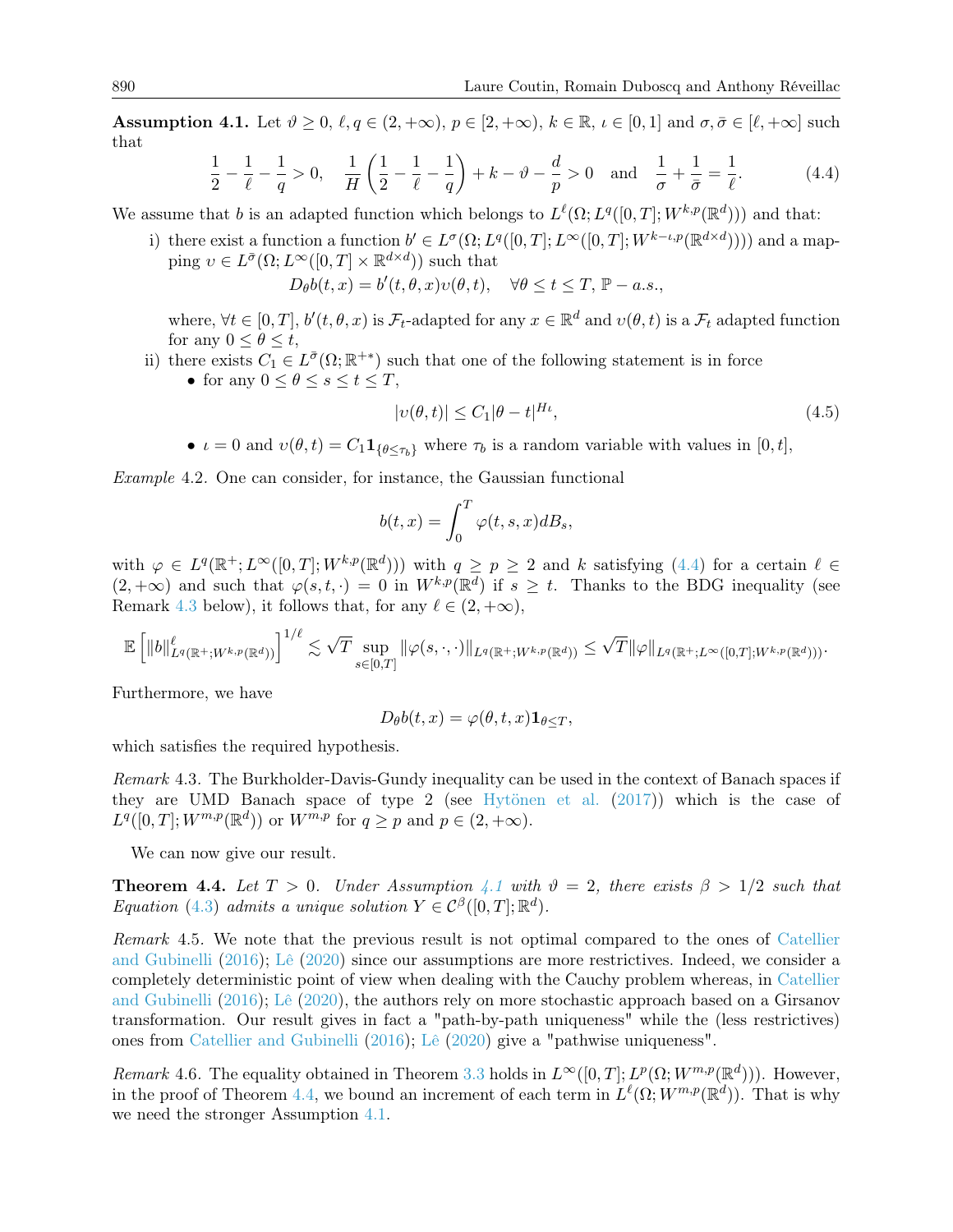Remark 4.7. Even though b might be defined in the sense of generalized functions (or Schwarz dis-tribution), the Young integral [\(4.3\)](#page-8-2) can still be well-defined due to regularization effect of  $(W_t^H)_{t\geq 0}$ whereas the integral of the drift in  $(4.1)$  does not make sense. Nevertheless, it is possible to define a notion of "controlled solution" for [\(4.1\)](#page-8-1) (see [Catellier and Gubinelli](#page-43-5) [\(2016\)](#page-43-5)). See also Remark [4.12](#page-11-0) below.

4.2. The Cauchy problem for Young ODEs. We recall here some results on the nonlinear Young integration procedure and the Cauchy problem related to the Young ODE. Here, we simply give the results from [Catellier and Gubinelli](#page-43-5) [\(2016\)](#page-43-5) but the reader might also be interested in [Galeati](#page-43-10) [\(2021\)](#page-43-10).

**Definition 4.8.** Let  $T > 0$ ,  $\beta, \gamma \in (0, 1], I = [0, T]$  and V, W to Banach spaces. For all  $n \in \mathbb{N}$ , and any mapping  $A: I \times V \to W$ , we define the norm

$$
||A||_{\beta,\gamma} = \sup_{\substack{s,t \in [0,T] \\ s \neq t}} \sup_{\substack{x,y \in V \\ x \neq y}} \frac{|\delta A_{s,t}(x) - \delta A_{s,t}(y)|_W}{|t-s|^\beta |x-y|^\gamma_V},
$$

and

$$
||A||_{\beta,n+\gamma} = ||\mathfrak{D}^n A||_{\beta,\gamma} + \sum_{k=0}^n \sup_{\substack{s,t \in [0,T] \\ s \neq t}} \sup_{x \in \mathbb{R}^d} \frac{|\mathfrak{D}^n \delta A_{s,t}(x)|_{\mathcal{L}^k(V;W)}}{|t-s|^\beta},
$$

where  $\mathfrak D$  denotes the Fréchet derivative from V to W.

We can now proceed to state the results from [Catellier and Gubinelli](#page-43-5) [\(2016\)](#page-43-5). The first result concerns the existence of the nonlinear Young integral.

**Theorem 4.9.** Let  $\beta, \gamma, \rho > 0$  with  $\beta + \gamma \rho > 1$ , V, W two Banach spaces and I a finite interval of R. We consider  $A \in C^{\beta,\gamma}(I,V;W)$  and  $Y \in C^{\rho}(I;V)$ . For any  $s,t \in I$  such that  $s \leq t$ , the following nonlinear Young integral exists and is independent of the partition

$$
\int_{s}^{t} A_{dr}(Y_r) := \lim_{\Pi \text{ partition of } [s,t]} \sum_{[u,v] \in \Pi} \delta A_{u,v}(Y_u).
$$

Furthermore, we have

(1) for all  $u \in [s, t]$ , the equality

$$
\int_{s}^{t} A_{dr}(Y_r) = \int_{s}^{u} A_{dr}(Y_r) + \int_{u}^{t} A_{dr}(Y_r),
$$

(2) the following bound

$$
\left| \int_s^t A_{dr}(Y_r) - \delta A_{s,t}(Y_s) \right|_W \lesssim_{\beta,\gamma,\rho} \|A\|_{\beta,\gamma} \|Y\|_{\mathcal{C}(\rho(I;V)}^\gamma (t-s)^{\beta+\gamma\rho}
$$

(3) for all  $s, t \in I$  such that  $s \leq t$  and  $R > 0$ , the map

$$
(Y, A) \to \int_s^t A_{dr}(Y_r)
$$

is a continuous function from

$$
(\{Y \in \mathcal{C}^{\rho}(I;V); \; \|Y\|_{\mathcal{C}^{\rho}(I;V)} \leq R\}, \|\cdot\|_{L^{\infty}([s,t];V)}) \times (\mathcal{C}^{\beta,\gamma}(I,V;W), \|\cdot\|_{\beta,\gamma}) \; \text{to} \; W.
$$

The next result gives the existence of a solution to the Equation [\(4.3\)](#page-8-2).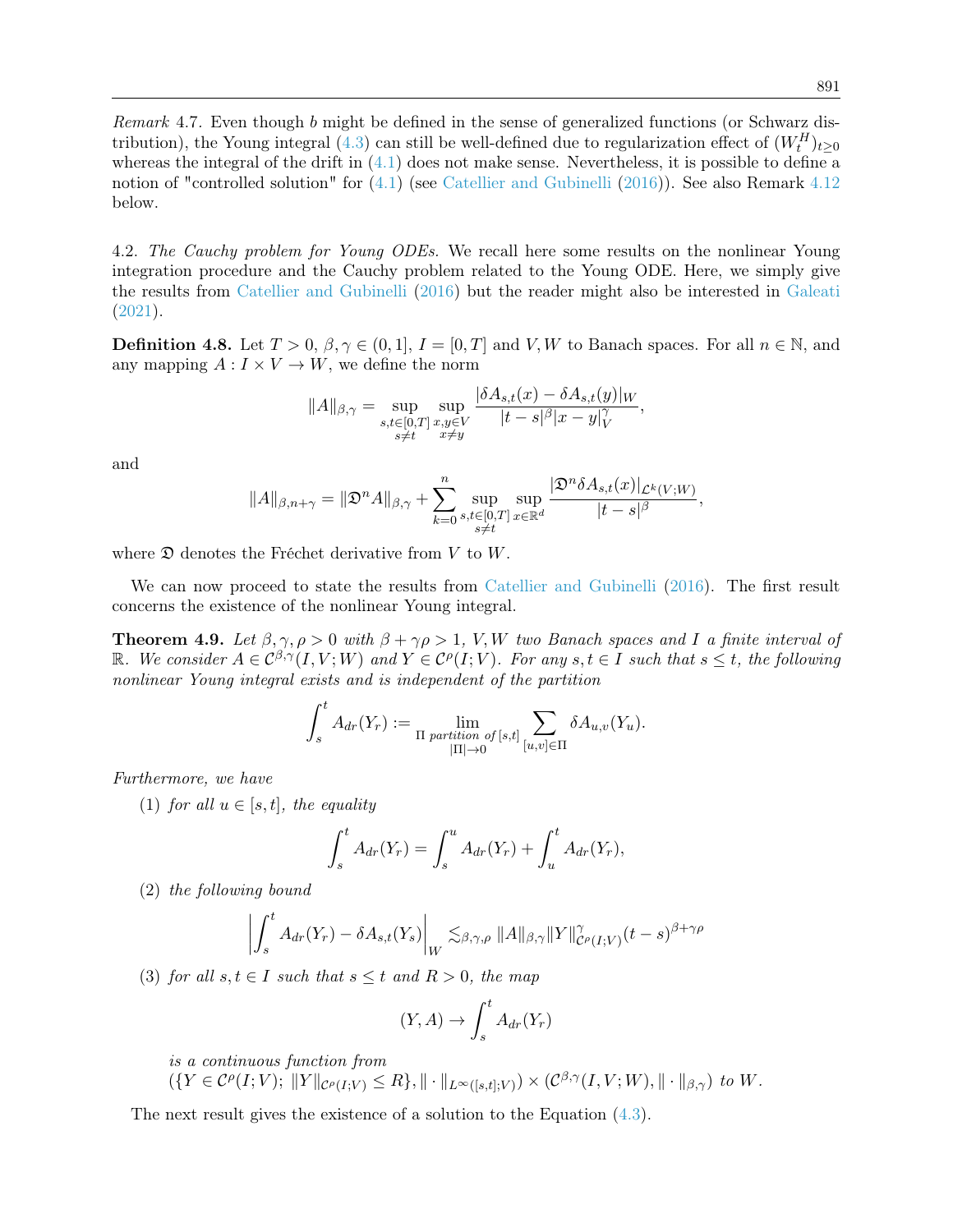**Theorem 4.10.** Let  $\beta > 1/2$ ,  $\gamma \in [0, 1)$  such that

$$
\beta(1+\gamma) > 1.
$$

We consider  $A \in C^{\beta,\gamma}([0,T];\mathbb{R}^d)$ . There exists a solution  $Y \in C^{\beta}([0,T];\mathbb{R}^d)$  to the nonlinear Young differential equation [\(4.3\)](#page-8-2). Furthermore, there exists a constant C depending on  $\beta, \gamma, T$  and  $||A||_{\beta, \gamma}$ such that

$$
||Y||_{\mathcal{C}^{\beta}([0,T])} \leq C(|Y_0|+1).
$$

We finally state a uniqueness result which only relies on the regularity of A.

<span id="page-11-2"></span>**Theorem 4.11.** Let  $\beta > 1/2$ ,  $\gamma > 0$  such that  $A \in C^{\beta, \gamma+2}$ . Then, there exists a unique solution  $Y \in \mathcal{C}^{\beta}([0,T];\mathbb{R}^d)$  to the nonlinear Young differential equation [\(4.3\)](#page-8-2).

<span id="page-11-0"></span>Remark 4.12. Let b is a continuous bounded function. A classical solution of the Cauchy problem [\(4.1\)](#page-8-1) is a path  $\alpha$ -Hölder continuous with  $\alpha < H$ , such that almost surely,  $Y = X - W^H$  is absolutely continuous with respect to the Lebesgue measure and its derivative  $\dot{Y}_s = b(X_s)$  almost surely in s. In general, there is no uniqueness of such solution without additional assumptions on b.

Following [Bass and Chen](#page-43-12) [\(2001\)](#page-43-12) Definition 1 and Corollary 2.18 of [Catellier and Gubinelli](#page-43-5) [\(2016\)](#page-43-5), a Young-Catellier-Gubinelli solution of  $(4.1)$  is a process X such

(i) that  $Y = X - W^H$  is  $\gamma$  Hölder continuous for some  $\gamma > 1/2$ ,

(ii) for all sequence  $(b_n)_{n\in\mathbb{N}}$  of bounded, Lipschitz continuous functions such that  $(A^n)_{n\in\mathbb{N}}$  converge to A in some space  $\mathcal{C}^{\beta,\gamma+1}$ , the sequence of the solution of  $(4.3)$   $(Y^n)_{n\in\mathbb{N}}$  converges to Y in the β-Hölder continuous seminorms.

Let b fulfilling Assumption [4.1](#page-9-3) and be continuous bounded. Let  $(b^n)_{n\in\mathbb{N}}$  be a mollification of b and

$$
A_{s,t}^n(x) := \int_s^t b^n(x + w_u) du, \ \forall x \in \mathbb{R}^d, \ s, t \in [0, T].
$$

For any  $n \in \mathbb{N}$ , the equations [\(4.1\)](#page-8-1) with  $b^n$  instead of b and [\(4.3\)](#page-8-2) with  $A^n$  instead of A have a unique solution, namely  $X^n$  and  $Y^n$  and

$$
X^n = Y^n + W^H.
$$

Using Corollary 2.18 of [Catellier and Gubinelli](#page-43-5) [\(2016\)](#page-43-5), one can prove that  $(Y^n)_{n\in\mathbb{N}}$  converges in a space of  $\gamma$ -Hölder continuous for some  $\gamma > 1/2$  to Y solution of [\(4.3\)](#page-8-2) with  $A_{s,t}(x) := \int_s^t b(y_s +$  $W_s^H$ )ds,  $\forall x \in \mathbb{R}^d$ ,  $t \in [0, T]$ . The limiting process Y does not depend of the choosen sequence of mollifier. Then, since b is continuous, bounded,  $X := Y + W^H$  is a solution of [\(4.1\)](#page-8-1).

One can said, that X is the unique Young-Catellier-Gubinelli solution.

4.3. Proof of Theorem [4.4.](#page-9-0) To obtain such results in our context, we need Theorem [3.3](#page-7-2) and, from there, we essentially have to derive the proper bounds on A in adequate Sobolev spaces. Before proceeding in this direction, we recall the smoothing properties of the heat semigroup.

<span id="page-11-1"></span>**Lemma 4.13.** Let 
$$
m \in \mathbb{R}
$$
,  $\gamma > 0$  and  $p \in (1, \infty)$ . For any  $f \in W^{m,p}(\mathbb{R}^d)$  and  $\tau \in \mathbb{R}^{+*}$ , we have  

$$
||P_{\tau}f||_{W^{m,p}(\mathbb{R}^d)} \lesssim \tau^{-\gamma/2}||f||_{W^{m-\gamma,p}(\mathbb{R}^d)}.
$$

We are now in position to prove the following result.

**Proposition [4.1](#page-9-3)4.** Under Assumption 4.1 and for A defined by [\(4.2\)](#page-8-3), there exists  $\gamma > 0$  and  $\beta > 1/2$  such that, up to a modification,  $A \in C^{\beta}([0,T]; C_b^{\vartheta + \gamma})$  $\mathcal{C}_b^{\vartheta + \gamma}(\mathbb{R}^d)$  where  $\mathcal{C}_b^{\vartheta + \gamma}$  $\int_b^{\vartheta+\gamma}(\mathbb{R}^d)$  is the space of bounded and  $\vartheta + \gamma$ -Hölder functions.

*Proof*: By Assumption [4.1,](#page-9-3) there exist  $\varepsilon_1, \varepsilon_2 > 0$  such that

$$
\frac{1}{2H} - \frac{1}{H\ell} - \frac{1}{Hq} + k - \vartheta - \frac{d}{p} = \varepsilon_1 + \frac{\varepsilon_2}{H}.
$$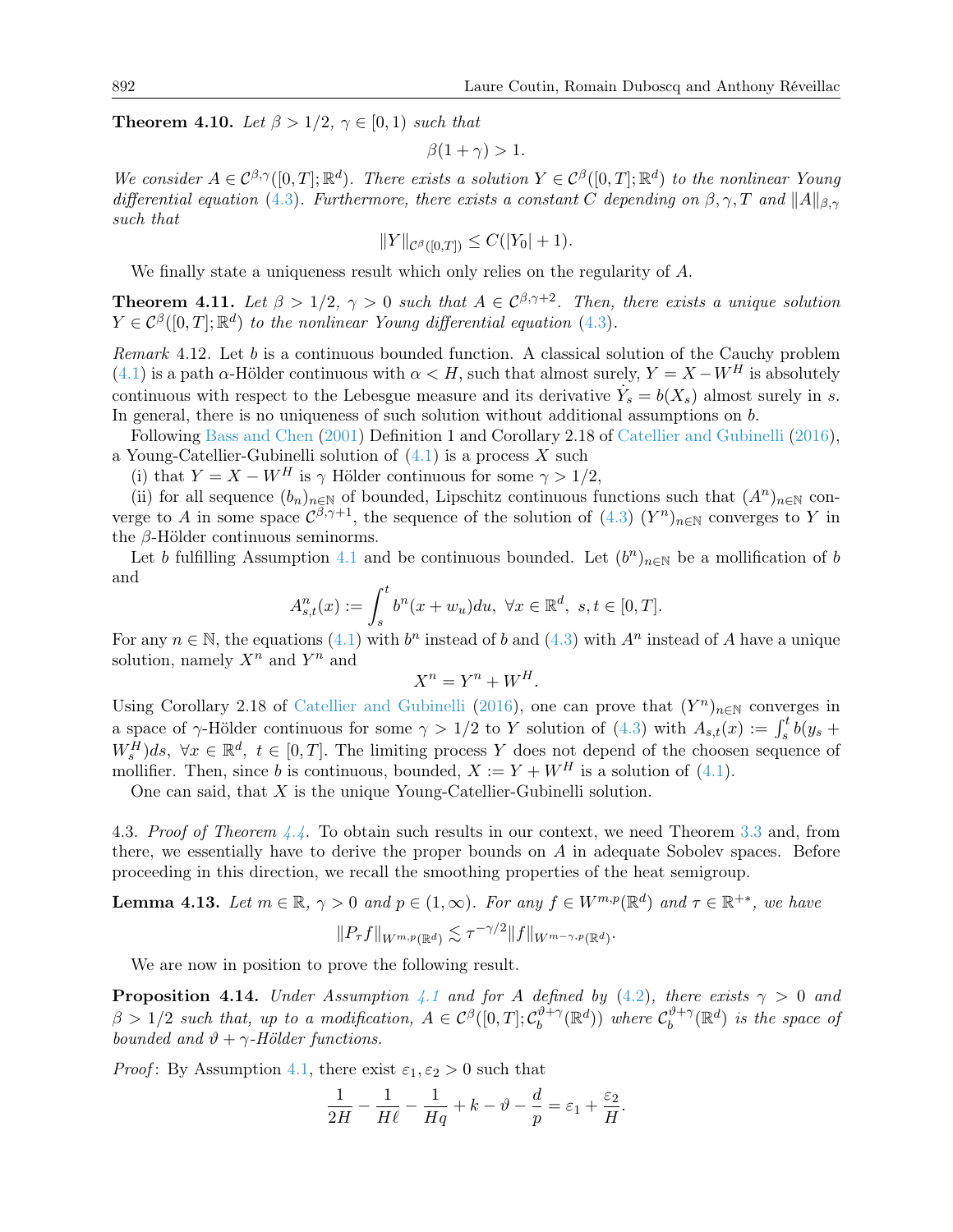We denote

$$
m := \vartheta + \frac{d}{p} + \varepsilon_1 = k + \frac{1}{H} \left( \frac{1}{2} - \frac{1}{\ell} - \frac{1}{q} - \varepsilon_2 \right).
$$

**Step 1:** By Theorem [3.3](#page-7-2) and [\(4.2\)](#page-8-3), we have that, for any  $x \in \mathbb{R}^d$ ,  $\delta A_{s,t}(x)$  is given by

$$
\delta A_{s,t}(x) = \int_{s}^{t} P_{\frac{1}{2H}r^{2H}} b(r, W^{H}(r) + x) dr
$$
  
+ 
$$
\sum_{j=1}^{d} \left( \int_{s}^{t} \int_{u}^{t} + \int_{0}^{s} \int_{s}^{t} \right) P_{\frac{1}{2H}(r-u)^{2H}} \frac{\partial}{\partial x_{j}} b^{a}(r, u, W^{2,H}(u,r) + x) (r-u)^{H-1/2} dr dB_{j}(u)
$$
  
+ 
$$
\sum_{j=1}^{d} \left( \int_{s}^{t} \int_{u}^{t} + \int_{0}^{s} \int_{s}^{t} \right) P_{\frac{1}{2H}(r-u)^{2H}} \frac{\partial}{\partial x_{j}} D^{p} b_{j}(r, u, W^{2,H}(u,r) + x) (r-u)^{H-1/2} dr du
$$
  
- 
$$
\sum_{j=1}^{d} \left( \int_{s}^{t} \int_{u}^{t} + \int_{0}^{s} \int_{s}^{t} \right) P_{\frac{1}{2H}(r-u)^{2H}} D^{p} b_{j}(r, u, W^{2,H}(u,r) + x) (r-u)^{H-1/2} dr dB_{j}(u),
$$
  
=: 
$$
\delta A_{s,t}^{(1)} + \delta A_{s,t}^{(2)} + \delta A_{s,t}^{(3)} + \delta A_{s,t}^{(4)},
$$

where we denote

$$
D^{\mathcal{P}}b_j(r, u, x) = (D^{\mathcal{P}}b(r, x))_j(u).
$$

We now estimate each term from the right-hand-side in the  $L^{\ell}(\Omega; W^{\vartheta+d/p+\varepsilon_1,p}(\mathbb{R}^d))$ -norm. By a density argument, we can assume that  $b$  is a smooth random field. For the first term, we have, thanks to Hölder's inequality and Lemma [4.13,](#page-11-1)

$$
\left\|\delta A_{s,t}^{(1)}\right\|_{W^{m,p}(\mathbb{R}^d)} \leq \int_s^t \left\|P_{\frac{1}{2H}r^{2H}} b(r,\cdot)\right\|_{W^{m,p}(\mathbb{R}^d)} dr \lesssim \int_s^t r^{-1/2+1/\ell+1/q+\varepsilon_2} \left\|b(r,\cdot)\right\|_{W^{k,p}(\mathbb{R}^d)} dr
$$
  

$$
\lesssim (t-s)^{1/2+1/\ell+\varepsilon_2} \|b\|_{L^q([0,T];W^{k,p}(\mathbb{R}^d))}.
$$

We now turn to  $A_{s,t}^{(2)}$  and use the BDG inequality (see Remark [4.3](#page-9-2) above) together with Lemma [4.13,](#page-11-1) to deduce that, for any  $j \in \{1, \ldots, d\}$ ,

$$
\mathbb{E}\left[\left\|\int_{s}^{t}\int_{u}^{t}P_{\frac{1}{2H}(r-u)^{2H}}\partial_{x_{j}}b^{a}(r,u,W^{2,H}(u,r)+\cdot)(r-u)^{H-1/2}drdB_{j}(u)\right\|_{W^{m,p}(\mathbb{R}^{d})}^{\ell}\right]^{1/\ell}
$$
  
\n
$$
\lesssim \mathbb{E}\left[\left(\int_{s}^{t}\left(\int_{u}^{t}(r-u)^{-H-1/2+1/\ell+1/q+\varepsilon_{2}}\|b^{a}(r,u,\cdot)\|_{W^{k,p}(\mathbb{R}^{d})}(r-u)^{H-1/2}dr\right)^{2}du\right)^{\ell/2}\right]^{1/\ell}
$$
  
\n
$$
\lesssim \left(\int_{s}^{t}(t-u)^{2/\ell+2\varepsilon_{2}}\|b\|_{L^{\ell}(\Omega;L^{q}([0,T];W^{k,p}(\mathbb{R}^{d})))}^{2}du\right)^{1/2}
$$
  
\n
$$
\lesssim (t-s)^{1/2+1/\ell+\varepsilon_{2}}\|b\|_{L^{\ell}(\Omega;L^{q}([0,T];W^{k,p}(\mathbb{R}^{d})))},
$$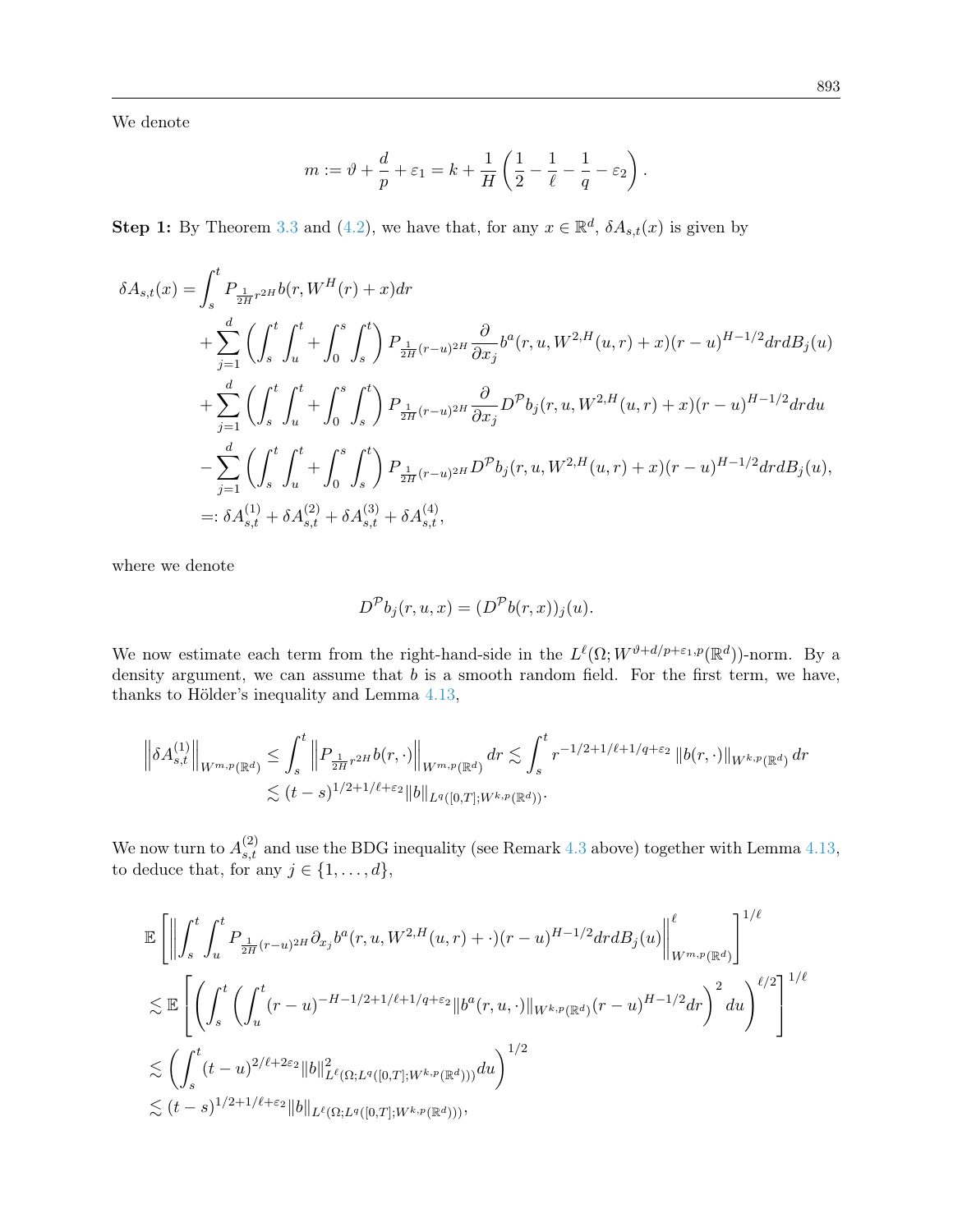and also

$$
\mathbb{E}\left[\left\|\int_{0}^{s}\int_{s}^{t}P_{\frac{1}{2H}(r-u)^{2H}}\partial_{x_{j}}b^{a}(r,u,W^{2,H}(u,r)+\cdot)(r-u)^{H-1/2}drdB_{j}(u)\right\|_{W^{m,p}(\mathbb{R}^{d})}^{\ell}\right]^{1/\ell}
$$
  
\n
$$
\lesssim \mathbb{E}\left[\left(\int_{0}^{s}\left(\int_{s}^{t}(r-u)^{-H-1/2+1/\ell+1/q+\varepsilon_{2}}\|b^{a}(r,u,\cdot)\|_{W^{k,p}(\mathbb{R}^{d})}(r-u)^{H-1/2}dr\right)^{2}du\right)^{\ell/2}\right]^{1/\ell}
$$
  
\n
$$
\lesssim \left(\int_{s}^{t}\left[(t-u)^{1/\ell+\varepsilon_{2}}-(s-u)^{1/\ell+\varepsilon_{2}}\right]^{2}\|b\|_{L^{\ell}(\Omega;L^{q}([0,T];W^{k,p}(\mathbb{R}^{d})))}^{1/2}du\right)^{1/2}
$$
  
\n
$$
\lesssim (t-s)^{1/2+1/\ell+\varepsilon_{3}}\|b\|_{L^{\ell}(\Omega;L^{q}([0,T];W^{k,p}(\mathbb{R}^{d})))},
$$

for some  $0 < \varepsilon_3 < \varepsilon_2$ . Still by similar arguments, Jensen's inequality and ii) of Assumption [4.1,](#page-9-3) we can bound  $\delta A_{s,t}^{(4)}$ . We obtain, for any  $j \in \{1, \ldots, d\}$ ,

$$
\mathbb{E}\left[\left\|\int_{s}^{t}\int_{u}^{t}P_{\frac{1}{2H}(r-u)^{2H}}D^{p}b_{j}(r,u,W^{2,H}(u,r)+\cdot)(r-u)^{H-1/2}drdB_{j}(u)\right\|_{W^{m,p}(\mathbb{R}^{d})}^{\ell}\right]^{1/\ell}
$$
\n
$$
=\mathbb{E}\left[\left\|\int_{s}^{t}\int_{u}^{t}P_{\frac{1}{2H}(r-u)^{2H}}\mathbb{E}_{u}[b'_{j}(r,u,W^{2,H}(u,r)+\cdot)v(u,r)](r-u)^{H-1/2}drdB_{j}(u)\right\|_{W^{m,p}(\mathbb{R}^{d})}^{\ell}\right]^{1/\ell}
$$
\n
$$
\lesssim \mathbb{E}\left[\left(\int_{s}^{t}\left(\int_{u}^{t}\mathbb{E}_{u}\left[\left\|P_{\frac{1}{2H}(r-u)^{2H}}b'_{j}(r,u,W^{2,H}(u,r)+\cdot)v(u,r)\right\|_{W^{m,p}(\mathbb{R}^{d})}\right](r-u)^{H-1/2}dr\right)^{2}du\right)^{\frac{\ell}{2}}\right]^{1/\ell}
$$
\n
$$
\lesssim \mathbb{E}\left[\left(\int_{s}^{t}\left(\int_{u}^{t}(r-u)^{-1/2+1/\ell+1/q+\varepsilon_{2}}\mathbb{E}_{u}\left[C_{1}\|b'(r,\cdot,\cdot)\|_{L^{\infty}([0,T];W^{k-\iota,p}(\mathbb{R}^{d}))}\right](r-u)^{H-1/2}dr\right)^{2}du\right)^{\frac{\ell}{2}}\right]^{1/\ell}
$$
\n
$$
\lesssim (t-s)^{1/2+H+1/\ell+\varepsilon_{2}}\|b'\|_{L^{\sigma}(\Omega;L^{q}([0,T];L^{\infty}([0,T];W^{k-\iota,p}(\mathbb{R}^{d}))))},
$$

and

$$
\mathbb{E}\left[\left\|\int_{0}^{s}\int_{s}^{t}P_{\frac{1}{2H}(r-u)^{2H}}D^{\mathcal{P}}b_{j}(r,u,W^{2,H}(u,r)+\cdot)(r-u)^{H-1/2}drdB_{j}(u)\right\|_{W^{m,p}(\mathbb{R}^{d})}^{\ell}\right]^{1/\ell}
$$
  

$$
\lesssim \mathbb{E}\left[\left(\int_{0}^{s}\left(\int_{s}^{t}(r-u)^{-1/2+1/\ell+1/q+\varepsilon_{2}}\mathbb{E}_{u}\left[C_{1}\|b'(r,\cdot,\cdot)\|_{L^{\infty}([0,T];W^{k-\iota,p}(\mathbb{R}^{d}))}\right](r-u)^{H-1/2}dr\right)^{2}d u\right)^{\frac{\ell}{2}}\right]^{\frac{1}{\ell}}
$$
  

$$
\lesssim (t-s)^{1/2+H+1/\ell+\varepsilon_{3}}\|b'\|_{L^{\sigma}(\Omega;L^{q}([0,T];L^{\infty}([0,T];W^{k-\iota,p}(\mathbb{R}^{d}))))},
$$

We finally estimate  $\delta A_{s,t}^{(3)}$ . We have, for any  $j \in \{1, \ldots, d\}$ ,

$$
\left\| \int_{s}^{t} \int_{u}^{t} P_{\frac{1}{2H}(r-u)^{2H}} \partial_{x_{j}} D^{\mathcal{P}} b_{j}(r, u, W^{2,H}(u, r) + \cdot)(r-u)^{H-1/2} dr du \right\|_{W^{m,p}(\mathbb{R}^{d})}
$$
  

$$
\lesssim \int_{s}^{t} \int_{u}^{t} (r-u)^{-H-1/2+1/\ell+1/q+\varepsilon_{2}} \mathbb{E}_{u} \left[ C_{1} \| b'(r, \cdot, \cdot) \|_{L^{\infty}([0,T]; W^{k-\iota,p}(\mathbb{R}^{d}))} \right] (r-u)^{H-1/2} dr du
$$
  

$$
\lesssim \int_{s}^{t} (t-u)^{1/\ell+\varepsilon_{2}} \mathbb{E}_{u} \left[ C_{1}^{2} \right]^{1/2} \mathbb{E}_{u} \left[ \| b' \|_{L^{q}([0,T]; L^{\infty}([0,T]; W^{k-\iota,p}(\mathbb{R}^{d})))}^{1/2} du,
$$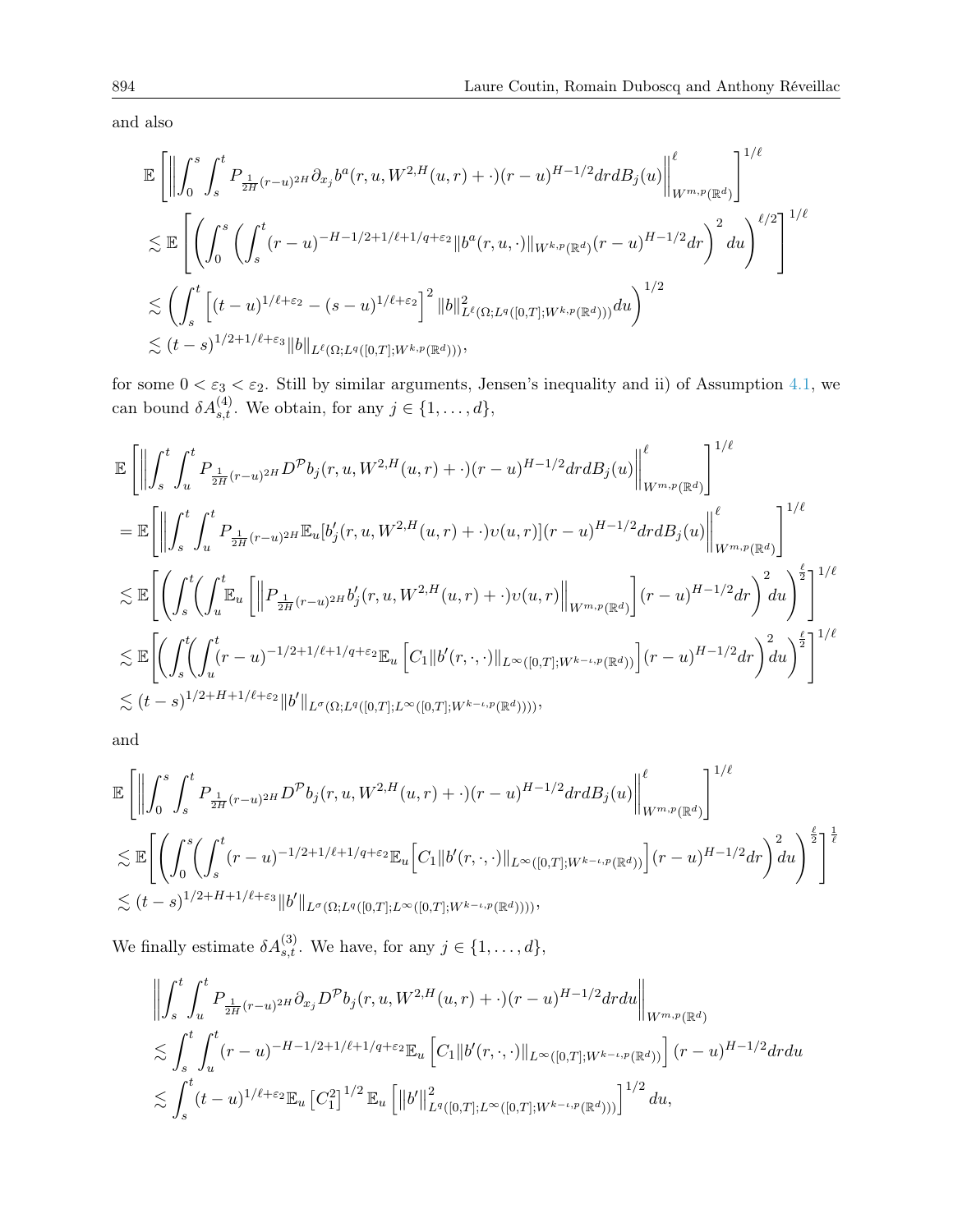as well as

$$
\left\| \int_{0}^{s} \int_{s}^{t} P_{\frac{1}{2H}(r-u)^{2H}} \partial_{x_{j}} D^{\mathcal{P}} b_{j}(r, u, W^{2,H}(u, r) + \cdot)(r-u)^{H-1/2} dr du \right\|_{W^{m,p}(\mathbb{R}^{d})}
$$
  

$$
\lesssim \int_{0}^{s} \int_{s}^{t} (r-u)^{-H-1/2+1/\ell+1/q+\varepsilon_{2}} \mathbb{E}_{u} \left[ C_{1} \| b'(r, \cdot, \cdot) \|_{L^{\infty}([0,T]; W^{k-\iota,p}(\mathbb{R}^{d}))} \right] (r-u)^{H-1/2} dr du
$$
  

$$
\lesssim \int_{s}^{t} \left[ (t-u)^{1/\ell+\varepsilon_{2}} - (s-u)^{1/\ell+\varepsilon_{2}} \right] \mathbb{E}_{u} \left[ C_{1}^{2} \right]^{1/2} \mathbb{E}_{u} \left[ \| b' \|_{L^{q}([0,T]; L^{\infty}([0,T]; W^{k-\iota,p}(\mathbb{R}^{d})))}^{1/2} du,
$$

This leads to

$$
\mathbb{E}\left[\left\|\int_{s}^{t}\int_{u}^{t}P_{\frac{1}{2H}(r-u)^{2H}}\partial_{x_{j}}D^{\mathcal{P}}b_{j}(r,u,W^{2,H}(u,r)+\cdot)(r-u)^{H-1/2}drdu\right\|_{W^{k,p}(\mathbb{R}^{d})}^{l} \right]^{1/\ell}
$$
  

$$
\lesssim (t-s)^{1+\varepsilon_{2}+1/\ell}\left\|b'\right\|_{L^{\sigma}(\Omega;L^{q}([0,T];L^{\infty}([0,T];W^{k-\iota,p}(\mathbb{R}^{d}))))},
$$

and

$$
\mathbb{E}\left[\left\|\int_{0}^{s}\int_{s}^{t}P_{\frac{1}{2H}(r-u)^{2H}}\partial_{x_{j}}D^{\mathcal{P}}b_{j}(r,u,W^{2,H}(u,r)+\cdot)(r-u)^{H-1/2}drdu\right\|_{W^{k,p}(\mathbb{R}^{d})}^{l} \right]^{1/\ell}
$$
  

$$
\lesssim (t-s)\left\|b'\right\|_{L^{\sigma}(\Omega;L^{q}([0,T];L^{\infty}([0,T];W^{k-\iota,p}(\mathbb{R}^{d}))))}.
$$

Step 2: From the Sobolev embedding

$$
W^{\vartheta+d/p+\varepsilon_1,p}(\mathbb{R}^d)\hookrightarrow \mathcal{C}_b^{\vartheta+\gamma}(\mathbb{R}^d),
$$

for any  $0 < \gamma < \varepsilon_1$ , we deduce that

$$
\mathbb{E} \left[ \|\delta A_{s,t}\|_{C^{\vartheta+\gamma}(\mathbb{R}^d)}^{\ell} \right]^{1/\ell} \leq C|t-s|^{1/2+\varepsilon_3+1/\ell} \left( \|b\|_{L^{\ell}(\Omega;L^q([0,T];L^{\infty}([0,T];W^{k,p}(\mathbb{R}^d)))} + \|b'\|_{L^{\sigma}(\Omega;L^q([0,T];L^{\infty}([0,T];W^{k-\iota,p}(\mathbb{R}^d))))} \right),
$$

with  $0 < \varepsilon_3 < \varepsilon_2$ . It follows from Kolmogorov's continuity theorem that, up to a modification,

$$
A \in \mathcal{C}^{\beta}([0,T]; \mathcal{C}_b^{\vartheta + \gamma}(\mathbb{R}^d)),
$$

with  $\beta \in (0, 1/2 + \varepsilon_3)$ .

As a direct consequence from the previous proposition, it follows from Theorem [4.11,](#page-11-2) that Equa-tion [\(4.3\)](#page-8-2) admits a unique solution under Assumption [4.1](#page-9-3) with  $\vartheta = 2$ .

#### <span id="page-14-0"></span>5. Proof of Theorem [3.3](#page-7-2)

Formula [\(3.2\)](#page-7-4) is valid for any fixed x in  $\mathbb{R}^d$  and any  $S \in [0,T]$ , however to avoid cumbersome notations we fix in this proof :

$$
x = 0 \quad \text{and} \quad S = T.
$$

Throughout this proof, C will denote a generic constant that may vary from line to line. The proof is divided into several steps. For any N in  $\mathbb{N}^*$  and i in  $\{0, \cdots, N\}$ , we set  $t_i^N := i \frac{T}{N}$  $\frac{T}{N}$ . To prevent notations to become cumbersome we will often write  $t_i$  instead of  $t_i^N$ .

In the following we make use of the following notation : For i in  $\{0, \ldots, N-1\}$ , and  $s \ge t_{i+1}$ , we set

<span id="page-14-1"></span>
$$
\begin{cases}\n\delta_{i,s}(W^{2,H}) := (\delta_{1,i,s}(W^{2,H}), \cdots, \delta_{d,i,s}(W^{2,H})) , \\
\delta_{k,i,s}(W^{2,H}) := (W^{2,H}(t_{i+1},s) - W^{2,H}(t_i,s))_k, \quad k \in \{1, \ldots, d\}.\n\end{cases}
$$
\n(5.1)

$$
\qquad \qquad \Box
$$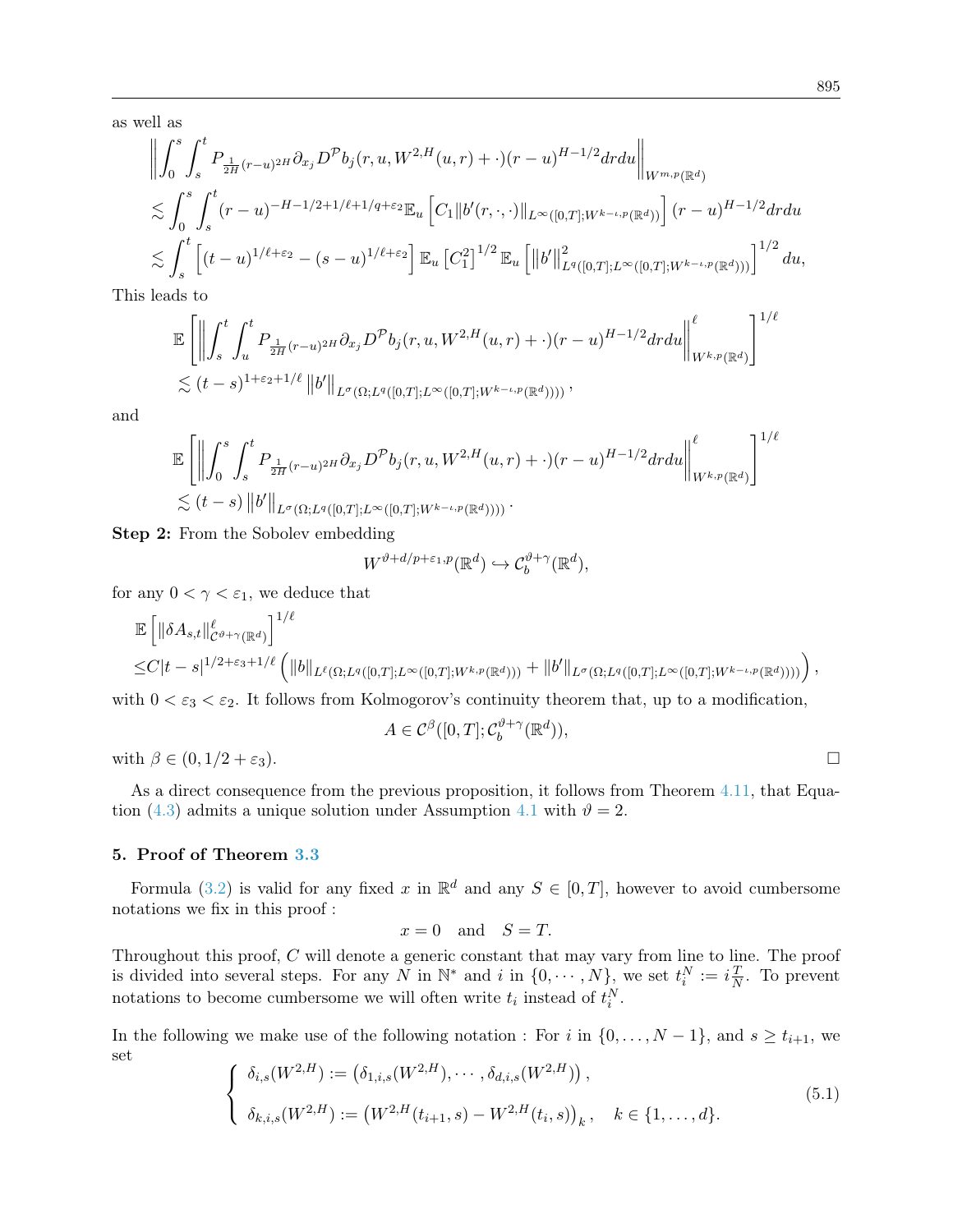**Step 1 :** We first assume that f belongs to  $\mathcal{S}_{ad}$ , that is there exist

$$
n \in \mathbb{N}^*, \ 0 \le \gamma_1 < \gamma_2 < \dots < \gamma_n \le T, \quad \varphi : [0, T] \times (\mathbb{R}^d)^n \times \mathbb{R}^d \to \mathbb{R}
$$

such that

<span id="page-15-2"></span>
$$
f(t,y) = \varphi(t, B(\gamma_1 \wedge t), \cdots, B(\gamma_n \wedge t), y), y \in \mathbb{R}^d, \quad t \in [0, T],
$$
\n
$$
(5.2)
$$

and  $\varphi(t)$  is bounded and admits bounded partial derivatives of any order which are uniformly bounded in t on [0, T]. Hence, for any  $0 \le r \le u \le s \le T$ , for any  $\mathcal{F}_u$ -measurable random variable G, and for any differential operator  $\mathcal{L} = \partial_y^{\alpha}$  with  $\alpha \in \mathbb{N}^d$  such that  $|\alpha| \leq 4$ ,

$$
\sup_{0\leq u\leq r\leq s\leq T}\left|\mathbb{E}_{u}[P_{\frac{1}{2H}(s-r)^{2H}}\mathcal{L}f(s,y)]_{y=G}\right|+\sum_{j=1}^{n}\sup_{0\leq u\leq r\leq s\leq T}\left|\mathbb{E}_{u}[(P_{\frac{1}{2H}(s-r)^{2H}}D_{j}\mathcal{L}f(s,y))(u)]_{y=G}\right|
$$
  

$$
\leq \sum_{j=1}^{d}\sup_{\substack{0\leq s\leq T\\b\in\mathbb{R}^{n}}} \left|\frac{\partial}{\partial_{b_{j}}}\mathcal{L}\varphi(s,b,y))\right|<\infty.
$$

Throughout this step, C will denote a generic constant which may differ from line to line and which depends on  $: T, H, d$  and on  $:$ 

$$
\sum_{j=1}^n \sup_{0\leq s\leq T} \left\|\frac{\partial}{\partial_{b_i}}\mathcal{L}\varphi(s,\cdot,\cdot)\right\|_{L^\infty(\mathbb{R}^n\times\mathbb{R}^d)} <+\infty.
$$

We set :

<span id="page-15-0"></span>
$$
F(t) := \int_{t}^{T} P_{\frac{1}{2H}(s-t)^{2H}} f(s, W^{2,H}(t,s)) ds, \quad t \in [0, T],
$$
\n(5.3)

$$
F^{a}(t) := \mathbb{E}_{t} \left[ \int_{t}^{T} P_{\frac{1}{2H}(s-t)^{2H}} f(s, W^{2,H}(t,s)) ds \right], \quad t \in [0, T]
$$
\n(5.4)

First of all, the Clark-Ocone formula  $(2.7)$  applies to the random variable  $F(t)$  (defined as  $(5.3)$ ) allows one to decompose for any time t the random variable  $F(t)$  as follows :

$$
F(t) = \mathbb{E}_t [F(t)] + \sum_{j=1}^d \int_t^T \mathbb{E}_u [(D_j F(t))(u)] \, dB_j(u), \quad t \in [0, T]. \tag{5.5}
$$

By definiton,  $F^a(t) = \mathbb{E}_t[F(t)]$  and set  $G(t) := \sum_{j=1}^d \int_t^T \mathbb{E}_u[(D_j F(t))(u)] dB_j(u)$  so that

<span id="page-15-1"></span>
$$
F(t) = F^{a}(t) + G(t), \quad t \in [0, T].
$$
\n(5.6)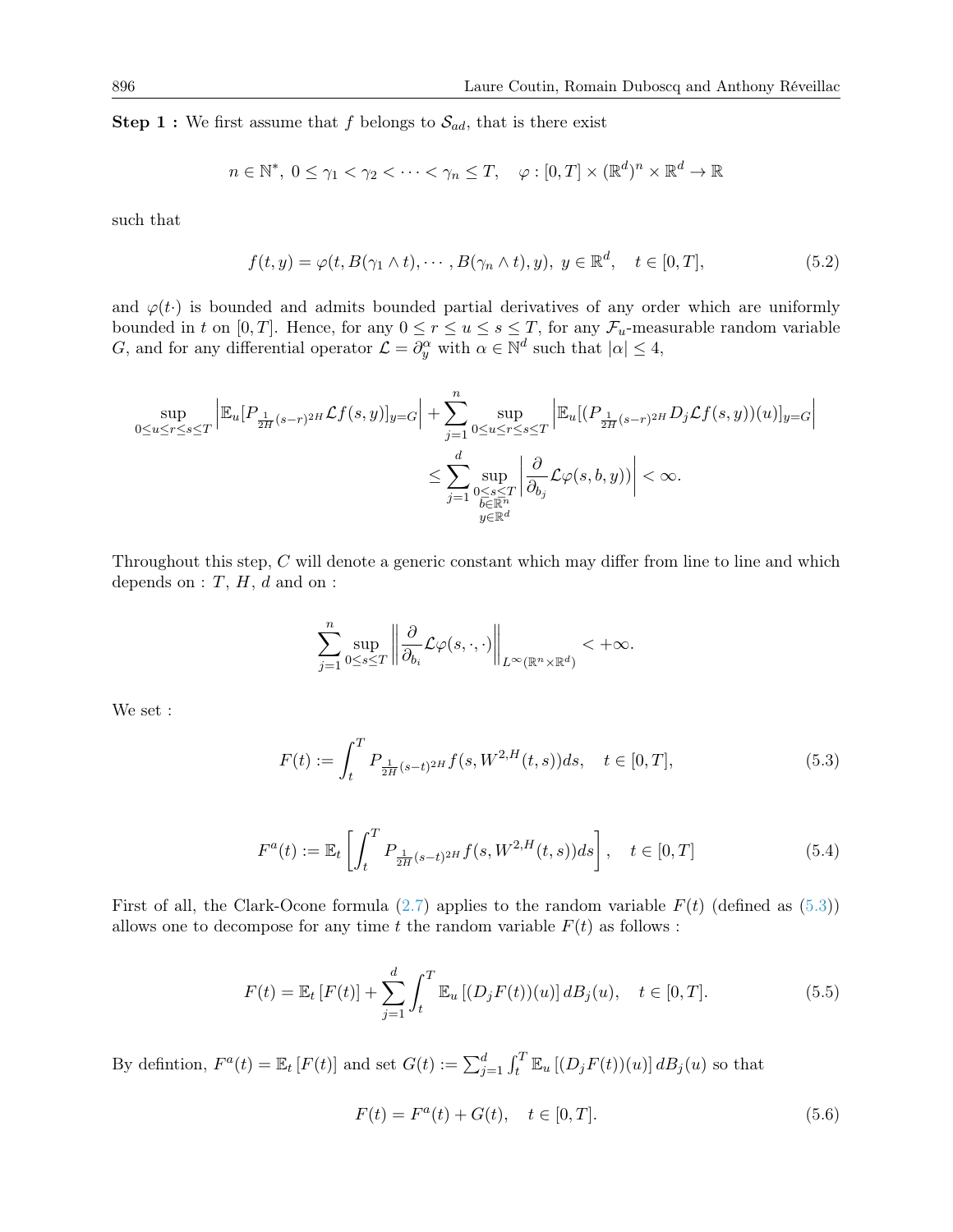Using Definition [\(5.3\)](#page-15-0) of F we have for any i in  $\{0, \dots, N-1\}$  that :

$$
F(t_{i+1}) - F(t_i) = \int_{t_{i+1}}^{T} P_{\frac{1}{2H}(s-t_{i+1})^{2H}} f(s, W^{2,H}(t_{i+1}, s)) ds - \int_{t_i}^{T} P_{\frac{1}{2H}(s-t_i)^{2H}} f(s, W^{2,H}(t_i, s)) ds
$$
  
\n
$$
= - \int_{t_i}^{t_{i+1}} P_{\frac{1}{2H}(s-t_i)^{2H}} f(s, W^{2,H}(t_i, s)) ds
$$
  
\n
$$
+ \int_{t_{i+1}}^{T} \left[ P_{\frac{1}{2H}(s-t_{i+1})^{2H}} f(s, W^{2,H}(t_{i+1}, s)) - P_{\frac{1}{2H}(s-t_i)^{2H}} f(s, W^{2,H}(t_i, s)) \right] ds
$$
  
\n
$$
= - \int_{t_i}^{t_{i+1}} P_{\frac{1}{2H}(s-t_i)^{2H}} f(s, W^{2,H}(t_i, s)) ds
$$
  
\n
$$
+ \int_{t_{i+1}}^{T} \left[ P_{\frac{1}{2H}(s-t_{i+1})^{2H}} - P_{\frac{1}{2H}(s-t_i)^{2H}} \right] f(s, W^{2,H}(t_{i+1}, s)) ds
$$
  
\n
$$
+ \int_{t_{i+1}}^{T} P_{\frac{1}{2H}(s-t_i)^{2H}} \left[ f(s, W^{2,H}(t_{i+1}, s)) - f(s, W^{2,H}(t_i, s)) \right] ds.
$$
 (5.7)

We aim here to use a Taylor expansion. To this end we set (using Notation  $(5.1)$ ):

<span id="page-16-1"></span><span id="page-16-0"></span>
$$
W^{2,H}(t_i,s,\theta) := W^{2,H}(t_i,s) + \theta \, \delta_{i,s}(W^{2,H}), \quad \theta \in [0,1]. \tag{5.8}
$$

With this notation at hand, the last term in this expression writes as follows :

$$
P_{\frac{1}{2H}(s-t_i)^{2H}}f(s, W^{2,H}(t_{i+1}, s)) - P_{\frac{1}{2H}(s-t_i)^{2H}}f(s, W^{2,H}(t_i, s))
$$
  
\n
$$
= \nabla P_{\frac{1}{2H}(s-t_i)^{2H}}f(s, W^{2,H}(t_i, s)) \cdot \delta_{i,s}(W^{2,H})
$$
  
\n
$$
+ \frac{1}{2} \sum_{k=1}^{d} \frac{\partial^2}{\partial x_k^2} P_{\frac{1}{2H}(s-t_i)^{2H}}f(s, W^{2,H}(t_i, s)) (\delta_{i,k,s}(W^{2,H}))^2
$$
  
\n
$$
+ \frac{1}{2} \sum_{k,\ell=1; k \neq \ell}^{d} \frac{\partial^2}{\partial x_k \partial x_\ell} P_{\frac{1}{2H}(s-t_i)^{2H}}f(s, W^{2,H}(t_i, s)) \delta_{i,k,s}(W^{2,H}) \delta_{i,\ell,s}(W^{2,H})
$$
  
\n
$$
+ \frac{1}{6} \int_0^1 \nabla^3 P_{\frac{1}{2H}(s-t_i)^{2H}}f(s, W^{2,H}(t_i, s, \theta)) d\theta \cdot (\delta_{i,s}(W^{2,H}))^3.
$$

To proceed with our analysis we apply the Clark-Ocone formula [\(2.7\)](#page-7-1) to each element

$$
\mathcal{L}P_{\frac{1}{2H}(s-t_i)^{2H}}f(s,W^{2,H}(t_i,s))
$$

with 
$$
\mathcal{L} = \frac{\partial}{\partial y_k}
$$
 (for  $k$  in  $\{1, \dots, d\}$ ) or  $\mathcal{L} = \frac{\partial^2}{\partial y_k \partial y_\ell}$  for  $k, \ell$  in  $\{1, \dots, d\}$  with  $k \neq \ell$ . We have\n
$$
\mathcal{L}P_{\frac{1}{2H}(s-t_i)^{2H}}f(s, W^{2,H}(t_i, s))
$$
\n
$$
= \mathbb{E}_{t_i}\Big[\mathcal{L}P_{\frac{1}{2H}(s-t_i)^{2H}}f(s, W^{2,H}(t_i, s))\Big] + \sum_{j=1}^d \int_{t_i}^s \mathbb{E}_u\Big[D_j\Big(\mathcal{L}P_{\frac{1}{2H}(s-t_i)^{2H}}f(s, W^{2,H}(t_i, s))\Big)(u)\Big]dB_j(u).
$$

Since  $W^{2,H}(t_i,s)$  is  $\mathcal{F}_{t_i}$ -measurable, the first term of the right hand side is :

$$
\mathbb{E}_{t_i}\left[\mathcal{L}P_{\frac{1}{2H}(s-t_i)^{2H}}f(s, W^{2,H}(t_i, s))\right] = \mathcal{L}P_{\frac{1}{2H}(s-t_i)^{2H}}f^a(s, t_i, W^{2,H}(t_i, s)),
$$

whereas (i) and (ii) of Lemma [2.7](#page-6-1) implies that :

$$
\left(\mathbb{E}_u\left[D_j\left(\mathcal{L}P_{\frac{1}{2H}(s-t_i)^{2H}}f(s,W^{2,H}(t_i,s))\right)(u)\right]\right)_{t_i\leq u\leq s}=\left(\mathcal{L}P_{\frac{1}{2H}(s-t_i)^{2H}}g_j(s,u,W^{2,H}(t_i,s))\right)_{t_i\leq u\leq s},
$$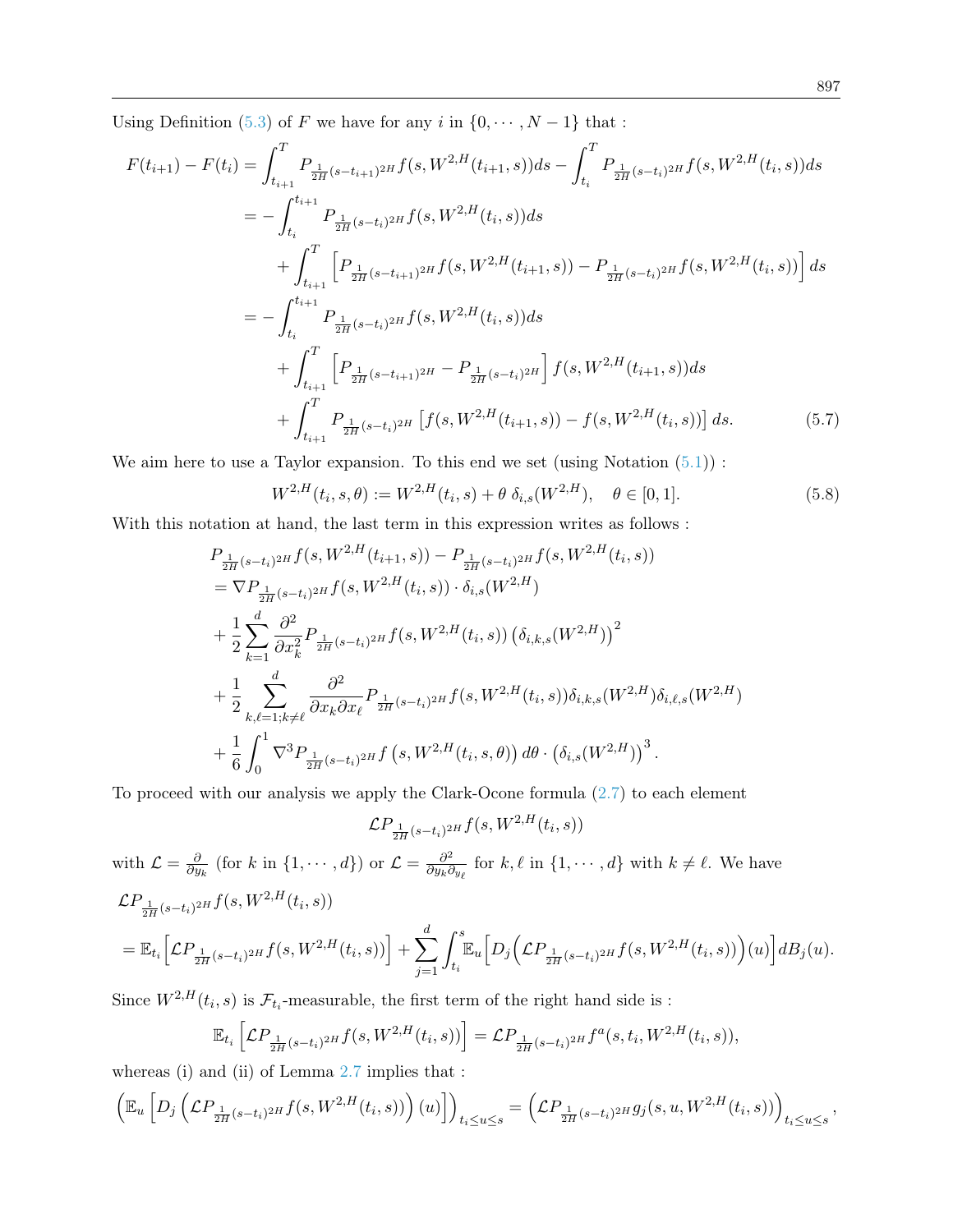where the equality is understood as processes in  $L^2(\Omega \times [0,T])$  and where we recall Notation [\(3.1\)](#page-7-5). Hence

<span id="page-17-0"></span>
$$
\mathcal{L}P_{\frac{1}{2H}(s-t_i)^{2H}}f(s, W^{2,H}(t_i, s))
$$
\n
$$
= \mathcal{L}P_{\frac{1}{2H}(s-t_i)^{2H}}f^a(s, t_i, W^{2,H}(t_i, s)) + \sum_{j=1}^d \int_{t_i}^s \mathcal{L}P_{\frac{1}{2H}(s-t_i)^{2H}}g_j(s, u, W^{2,H}(t_i, s))dB_j(u).
$$
\n(5.9)

Thus, using the segment addition postulate in  $(5.9)$  between  $t_i$ ,  $t_{i+1}$  and s, we get

$$
P_{\frac{1}{2H}(s-t_i)^{2H}}f(s, W^{2,H}(t_{i+1}, s)) - P_{\frac{1}{2H}(s-t_i)^{2H}}f(s, W^{2,H}(t_i, s))
$$
\n
$$
= \sum_{k=1}^{d} \frac{\partial}{\partial x_k} P_{\frac{1}{2H}(s-t_i)^{2H}}f^a(s, t_i, W^{2,H}(t_i, s)) \delta_{k,i,s}(W^{2,H})
$$
\n
$$
+ \sum_{k=1}^{d} \sum_{j=1}^{d} \int_{t_i}^{t_{i+1}} \frac{\partial}{\partial x_k} P_{\frac{1}{2H}(s-t_i)^{2H}}g_j(s, u, W^{2,H}(t_i, s)) dB_j(u) \delta_{k,i,s}(W^{2,H})
$$
\n
$$
+ \sum_{k=1}^{d} \sum_{j=1}^{d} \int_{t_{i+1}}^{s} \frac{\partial}{\partial x_k} P_{\frac{1}{2H}(s-t_i)^{2H}}g_j(s, u, W^{2,H}(t_i, s)) dB_j(u) \delta_{k,i,s}(W^{2,H})
$$
\n
$$
+ \frac{1}{2} \sum_{k=1}^{d} \frac{\partial^2}{\partial x_k^2} P_{\frac{1}{2H}(s-t_i)^{2H}}f(s, W^{2,H}(t_i, s)) dB_j(u) \left(\delta_{k,i,s}(W^{2,H})\right)^2
$$
\n
$$
+ \frac{1}{2} \sum_{k,\ell=1,k\neq\ell}^{d} \frac{\partial^2}{\partial x_k \partial x_\ell} P_{\frac{1}{2H}(s-t_i)^{2H}}f^a(s, t_i, W^{2,H}(t_i, s)) dB_j(u) \delta_{k,i,s}(W^{2,H})\delta_{\ell,i,s}(W^{2,H})
$$
\n
$$
+ \frac{1}{2} \sum_{k,\ell=1,k\neq\ell}^{d} \sum_{j=1}^{d} \int_{t_i}^{t_{i+1}} \frac{\partial^2}{\partial x_k \partial x_\ell} P_{\frac{1}{2H}(s-t_i)^{2H}}g_j(s, u, W^{2,H}(t_i, s)) dB_j(u) \delta_{k,i,s}(W^{2,H})\delta_{\ell,i,s}(W^{2,H})
$$
\n
$$
+ \frac{1}{2} \sum_{k,\ell=1,k\neq\ell}^{d} \sum_{j=1}^{d} \int_{t_{i+1}}
$$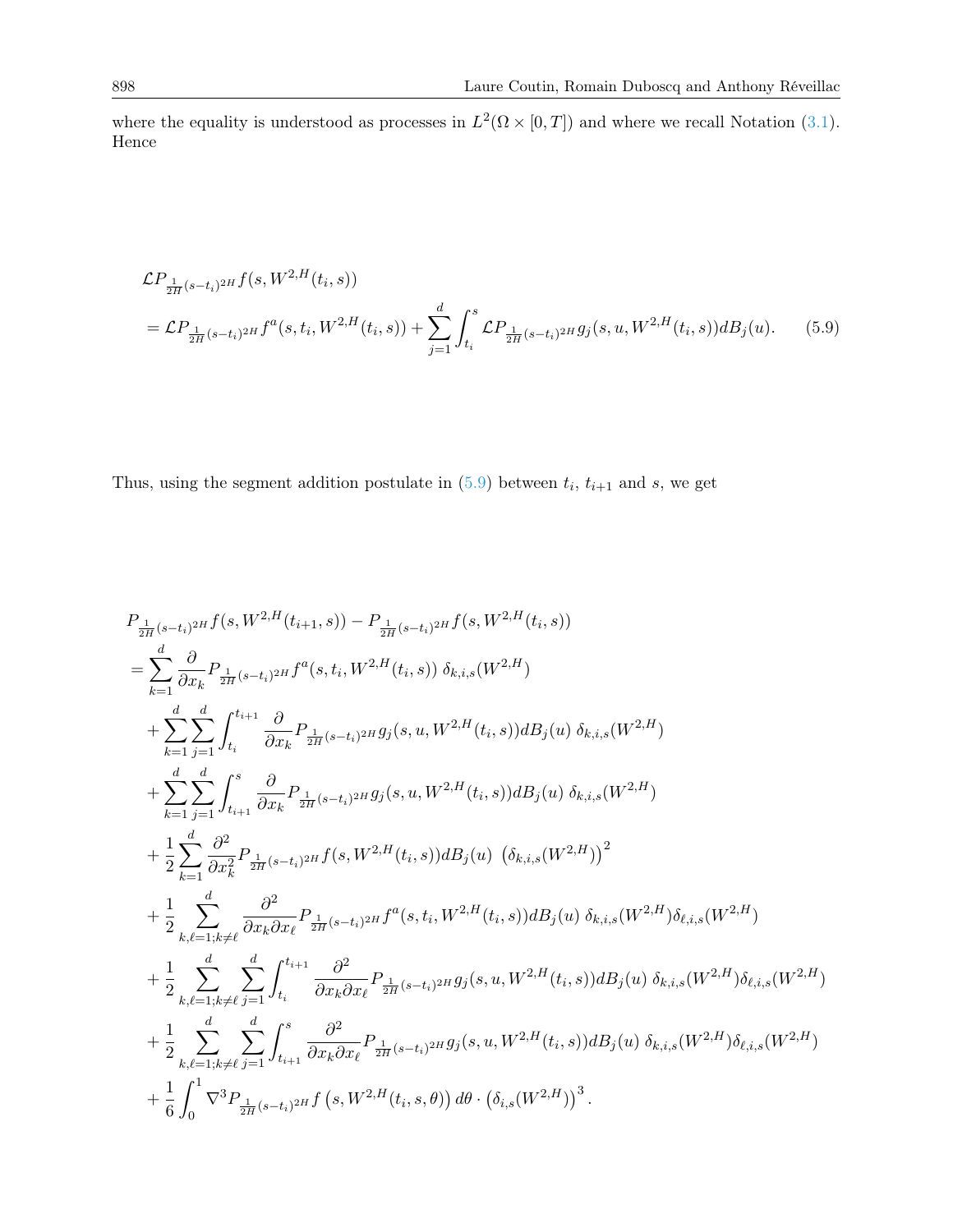Coming back to the expression  $(5.7)$  of an increment of  $F$  we obtain

$$
F(t_{i+1}) - F(t_{i})
$$
\n
$$
= - \int_{t_{i}}^{t_{i+1}} P_{\frac{1}{2H}(s-t_{i})^{2H}} f(s, W^{2,H}(t_{i}, s)) ds
$$
\n
$$
+ \int_{t_{i+1}}^{T} \left[ P_{\frac{1}{2H}(s-t_{i+1})^{2H}} - P_{\frac{1}{2H}(s-t_{i})^{2H}} \right] f(s, W^{2,H}(t_{i+1}, s)) ds
$$
\n
$$
+ \sum_{k=1}^{d} \int_{t_{i+1}}^{T} \frac{\partial}{\partial x_{k}} P_{\frac{1}{2H}(s-t_{i})^{2H}} f^{a}(s, t_{i}, W^{2,H}(t_{i}, s)) \delta_{k,i,s}(W^{2,H}) ds
$$
\n
$$
+ \sum_{k=1}^{d} \int_{\frac{1}{2}t_{i+1}}^{T} \int_{t_{i+1}}^{t_{i+1}} \frac{\partial}{\partial x_{k}} P_{\frac{1}{2H}(s-t_{i})^{2H}} g_{j}(s, u, W^{2,H}(t_{i}, s)) dB_{j}(u) \delta_{k,i,s}(W^{2,H}) ds
$$
\n
$$
+ \sum_{k=1}^{d} \int_{\frac{1}{2}t_{i+1}}^{T} \int_{t_{i+1}}^{s} \frac{\partial}{\partial x_{k}} P_{\frac{1}{2H}(s-t_{i})^{2H}} g_{j}(s, u, W^{2,H}(t_{i}, s)) dB_{j}(u) \delta_{k,i,s}(W^{2,H}) ds
$$
\n
$$
+ \frac{1}{2} \sum_{k=1}^{d} \int_{t_{i+1}}^{T} \frac{\partial^{2}}{\partial x_{k}^{2}} P_{\frac{1}{2H}(s-t_{i})^{2H}} f(s, W^{2,H}(t_{i}, s)) dB_{j}(u) (\delta_{k,i,s}(W^{2,H}))^{2} ds
$$
\n
$$
+ \frac{1}{2} \sum_{k,\ell=1,k\neq d}^{d} \int_{t_{i+1}}^{T} \frac{\partial^{2}}{\partial x_{k}^{2H}} P_{\frac{1}{2H}(s-t_{i})^{2H}} f^{a}(s, t_{i}, W^{2,H}(t_{i}, s)) \delta_{k,i,s}(W^{2,H}) \delta_{\ell,i,s}(W^{2,H}) ds
$$
\n
$$
+ \frac{1}{2
$$

We now compute an increment of  $G$ . To this end we first remark that (recall Notation in  $(2.7)$ )

<span id="page-18-0"></span>
$$
G(t) := \sum_{j=1}^{d} \int_{t}^{T} (D_{j}^{P} F(t))(u) dB_{j}(u)
$$
  
\n
$$
= \sum_{j=1}^{d} \int_{t}^{T} \mathbb{E}_{u} \left[ D_{j} \left( \int_{t}^{T} P_{\frac{1}{2H}(s-t)^{2H}} f(s, W^{2,H}(t, s)) ds \right)(u) \right] dB_{j}(u)
$$
  
\n
$$
= \sum_{j=1}^{d} \int_{t}^{T} \int_{t}^{T} \mathbb{E}_{u} \left[ D_{j} \left( P_{\frac{1}{2H}(s-t)^{2H}} f(s, W^{2,H}(t, s)) \right)(u) \mathbf{1}_{\{u \le s\}} \right] ds dB_{j}(u)
$$
  
\n
$$
= \sum_{j=1}^{d} \int_{t}^{T} \int_{u}^{T} D_{j}^{P} \left( P_{\frac{1}{2H}(s-t)^{2H}} f(s, W^{2,H}(t, s)) \right)(u) ds dB_{j}(u), \qquad (5.11)
$$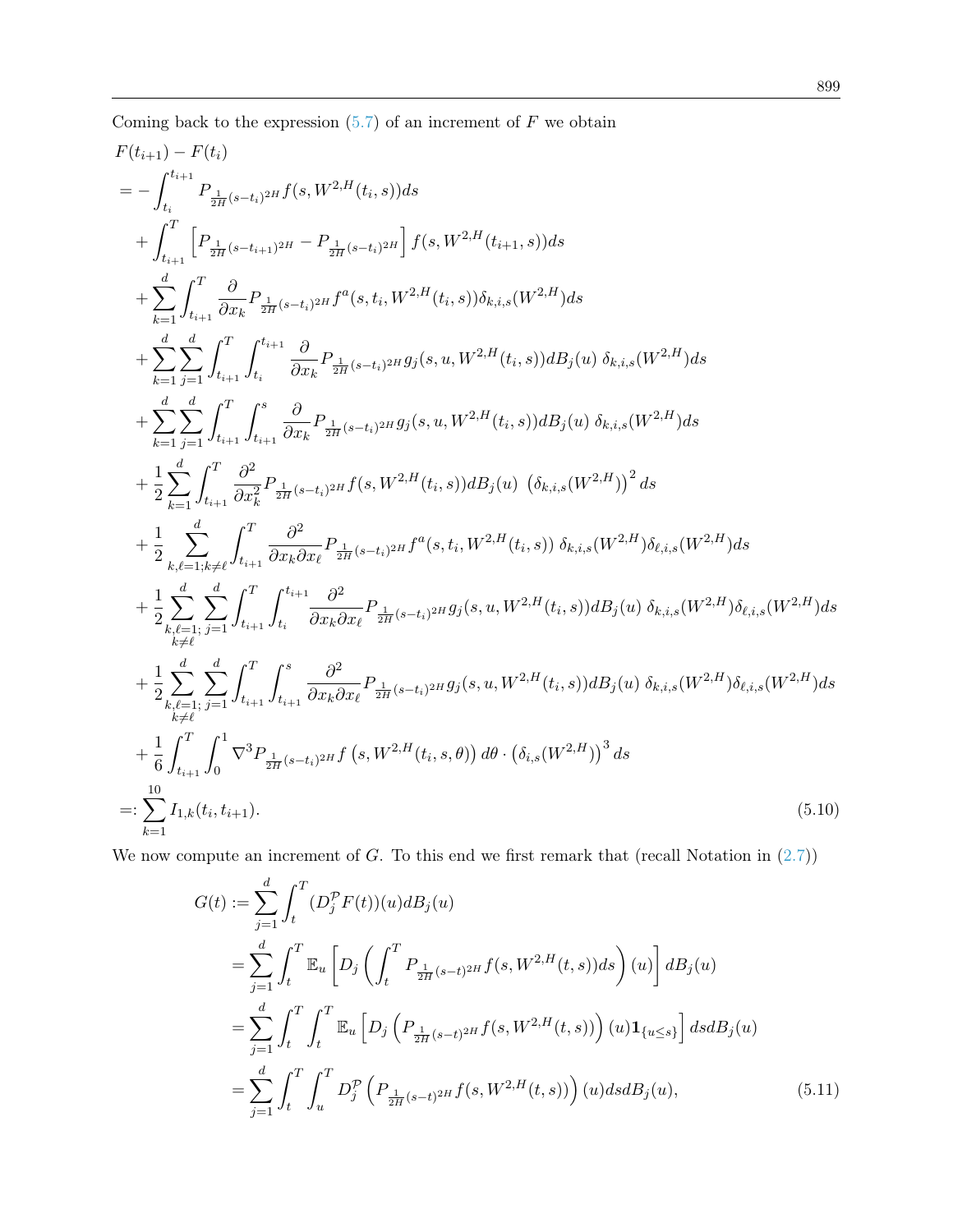where the first equality is a consequence of the stochastic Fubini theorem as for any j in  $\{1, \ldots, d\}$ 

$$
\int_{t}^{T} \mathbb{E}\left[\left|\mathbb{E}_{u}\left[D_{j}\left(\int_{u}^{T} P_{\frac{1}{2H}(s-t)^{2H}}f(s, W^{2,H}(t, s))ds\right)(u)\right|\right|^{2}\right]du
$$

$$
\int_{t}^{T} \int_{u}^{T} \mathbb{E}\left[\left|D_{j}\left(P_{\frac{1}{2H}(s-t)^{2H}}f(s, W^{2,H}(t, s))\right)(u)\right|^{2}\right]duds
$$

$$
\leq C \int_{t}^{T} |T - u|^{2} du < +\infty.
$$

In addition, since for any t,  $W^{2,H}(t,s)$  is  $\mathcal{F}_t$ -measurable, Lemma [2.7](#page-6-1) implies that

$$
\left(D^{\mathcal{P}}\left(P_{\frac{1}{2H}(s-t)^{2H}}f(s,W^{2,H}(t,s))\right)(u)\right)_u=\left(P_{\frac{1}{2H}(s-t)^{2H}}g(s,u,W^{2,H}(t,s))\right)_u.
$$

Thus,

$$
G(t) = \sum_{j=1}^{d} \int_{t}^{T} \int_{u}^{T} P_{\frac{1}{2H}(s-t)^{2H}} g_j(s, u, W^{2,H}(t, s)) ds dB_j(u).
$$

This form allows us to proceed in the analysis of an increment of G. Indeed,

$$
\begin{split} &G(t_{i+1})-G(t_i)\\ &=\sum_{j=1}^d\int_{t_{i+1}}^T\int_u^T\Big[P_{\frac{1}{2H}(s-t_{i+1})^{2H}}g_j(s,u,W^{2,H}(t_{i+1},s))-P_{\frac{1}{2H}(s-t_{i})^{2H}}g_j(s,u,W^{2,H}(t_i,s))\Big]\,dsdB_j(u)\\ &-\sum_{j=1}^d\int_{t_i}^{t_{i+1}}\int_u^T P_{\frac{1}{2H}(s-t_{i})^{2H}}g_j(s,u,W^{2,H}(t_i,s))\,dsdB_j(u)\\ &=\sum_{j=1}^d\int_{t_{i+1}}^T\int_u^T\Big[P_{\frac{1}{2H}(s-t_{i+1})^{2H}}g_j(s,u,W^{2,H}(t_{i+1},s))-P_{\frac{1}{2H}(s-t_{i})^{2H}}g_j(s,u,W^{2,H}(t_{i+1},s))\Big]\,dsdB_j(u)\\ &+\sum_{j=1}^d\int_{t_{i+1}}^T\int_u^T\Big[P_{\frac{1}{2H}(s-t_{i})^{2H}}g_j(s,u,W^{2,H}(t_{i+1},s))-P_{\frac{1}{2H}(s-t_{i})^{2H}}g_j(s,u,W^{2,H}(t_i,s))\Big]\,dsdB_j(u)\\ &-\sum_{j=1}^d\int_{t_i}^{t_{i+1}}\int_u^T P_{\frac{1}{2H}(s-t_{i})^{2H}}g_j(s,u,W^{2,H}(t_i,s))\,dsdB_j(u) \end{split}
$$

In a similar fashion to the computation of an increment of  $F$ , we expand using Taylor expansion the second term to obtain

$$
P_{\frac{1}{2H}(s-t_i)^{2H}} g_j(s, u, W^{2,H}(t_{i+1}, s)) - P_{\frac{1}{2H}(s-t_i)^{2H}} g_j(s, u, W^{2,H}(t_i, s))
$$
  
=  $\nabla P_{\frac{1}{2H}(s-t_i)^{2H}} g_j(s, u, W^{2,H}(t_i, s)) \cdot \delta_{i,s}(W^{2,H}) + \frac{1}{2} \nabla^2 P_{\frac{1}{2H}(s-t_i)^{2H}} g_j(s, u, W^{2,H}(t_i, s)) \cdot (\delta_{i,s}(W^{2,H}))^2$   
+  $\frac{1}{6} \int_0^1 \nabla^3 P_{\frac{1}{2H}(s-t_i)^{2H}} g_j(s, u, W^{2,H}(t_i, s, \theta)) d\theta \cdot (\delta_{i,s}(W^{2,H}))^3$ ,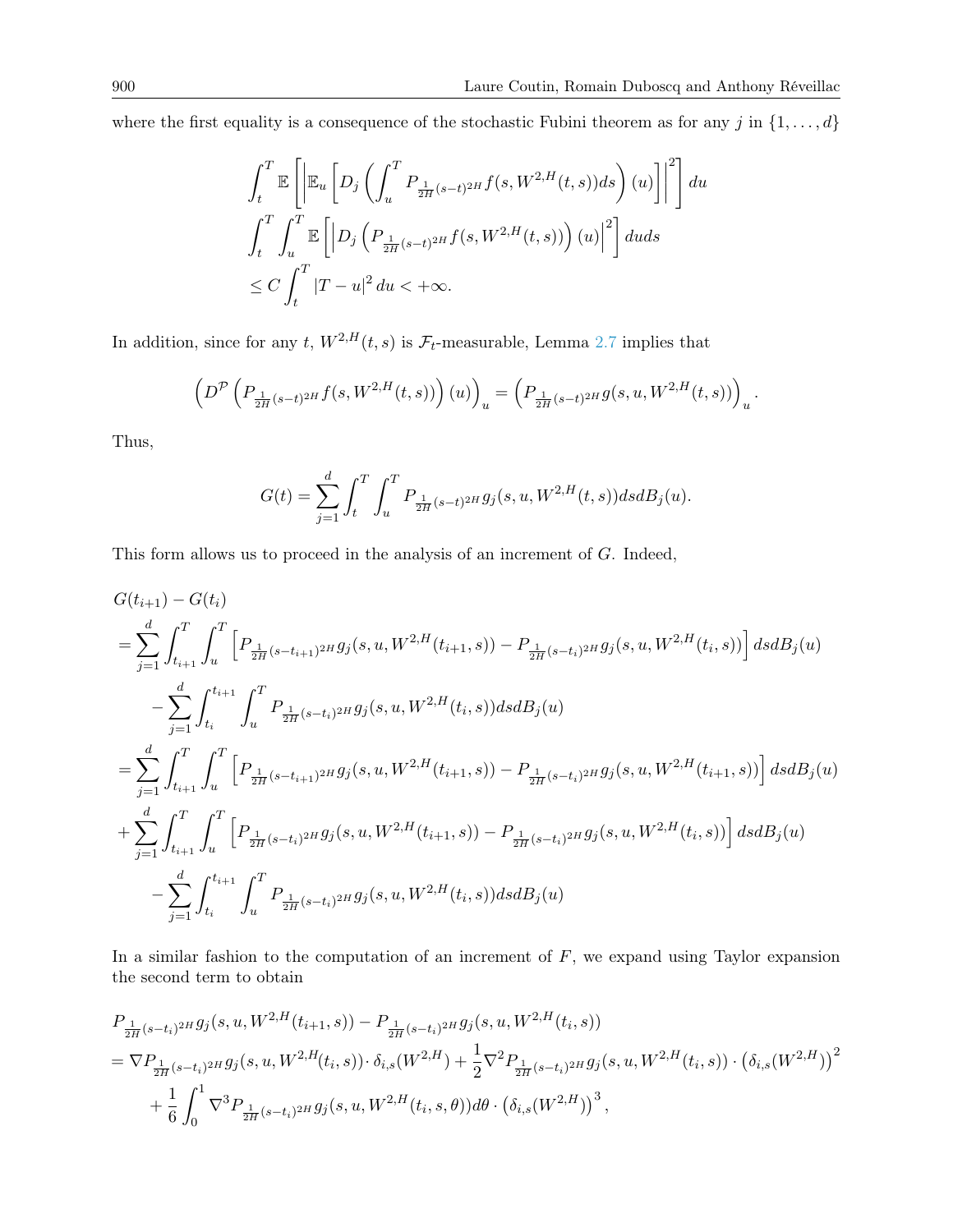where we recall Notation  $(5.8)$ . Plugging this expansion in the expression above, we get

$$
G(t_{i+1}) - G(t_i)
$$
\n
$$
= \sum_{j=1}^{d} \int_{t_{i+1}}^{T} \int_{u}^{T} \left[ P_{\frac{1}{2H}(s-t_{i+1})^{2H}} g_j(s, u, W^{2,H}(t_{i+1}, s)) - P_{\frac{1}{2H}(s-t_i)^{2H}} g_j(s, u, W^{2,H}(t_{i+1}, s)) \right] ds dB_j(u)
$$
\n
$$
+ \sum_{j=1}^{d} \int_{t_{i+1}}^{T} \int_{u}^{T} \left[ \nabla P_{\frac{1}{2H}(s-t_i)^{2H}} g_j(s, u, W^{2,H}(t_i, s)) \cdot \delta_{i,s}(W^{2,H}) \right] ds dB_j(u)
$$
\n
$$
+ \frac{1}{2} \sum_{j=1}^{d} \int_{t_{i+1}}^{T} \int_{u}^{T} \left[ \nabla^2 P_{\frac{1}{2H}(s-t_i)^{2H}} g_j(s, u, W^{2,H}(t_i, s)) \cdot (\delta_{i,s}(W^{2,H}))^2 \right] ds dB_j(u)
$$
\n
$$
+ \frac{1}{6} \sum_{j=1}^{d} \int_{t_{i+1}}^{T} \int_{u}^{T} \int_{u}^{T} \left[ \int_{0}^{1} \nabla^3 P_{\frac{1}{2H}(s-t_i)^{2H}} g_j(s, u, W^{2,H}(t_i, s, \theta)) d\theta \cdot (\delta_{i,s}(W^{2,H}))^3 \right] ds dB_j(u)
$$
\n
$$
- \sum_{j=1}^{d} \int_{t_i}^{t_{i+1}} \int_{u}^{T} P_{\frac{1}{2H}(s-t_i)^{2H}} g_j(s, u, W^{2,H}(t_i, s)) ds dB_j(u)
$$
\n
$$
=: \sum_{k=1}^{5} I_{2,k}(t_i, t_{i+1}). \tag{5.12}
$$

As a consequence, using Relation  $(5.6)$  with  $t = 0$ , we get :

<span id="page-20-0"></span>
$$
F^{a}(0) = F(0) - G(0)
$$
  
\n
$$
= -\lim_{N \to +\infty} \sum_{i=0}^{N-1} (F(t_{i+1}) - F(t_{i}) - (G(t_{i+1}) - G(t_{i})))
$$
  
\n
$$
= -\lim_{N \to +\infty} \sum_{i=0}^{N-1} \left( \sum_{k=1}^{8} I_{1,k}(t_{i}, t_{i+1}) - \sum_{k=1}^{5} I_{2,k}(t_{i}, t_{i+1}) \right)
$$
  
\n
$$
= -\lim_{N \to +\infty} \sum_{i=0}^{N-1} (I_{1,1}(t_{i}, t_{i+1}) + I_{1,3}(t_{i}, t_{i+1}) + I_{1,4}(t_{i}, t_{i+1})(t_{i}, t_{i+1}) - I_{2,5}(t_{i}, t_{i+1}))
$$
(5.13)  
\n
$$
+ \lim_{N \to +\infty} \sum_{i=0}^{N-1} R(t_{i}, t_{i+1}),
$$

with

$$
R(t_i, t_{i+1}) := I_{1,2}(t_i, t_{i+1}) + I_{1,5}(t_i, t_{i+1}) + \sum_{k=6}^{10} I_{1,k}(t_i, t_{i+1}) - \sum_{k=1}^{4} I_{2,k}(t_i, t_{i+1}),
$$

where the terms involved in this expression are defined in  $(5.10)$  and in  $(5.12)$ .

By Lemma [5.1](#page-22-0) (postponed at the end of this section), we have that

<span id="page-20-1"></span>
$$
\lim_{N \to +\infty} \sum_{i=0}^{N-1} I_{1,1}(t_i, t_{i+1}) = -\int_0^T f(t, W_t^H) dt,
$$
\n(5.14)

$$
\lim_{N \to +\infty} \sum_{i=0}^{N-1} I_{1,3}(t_i, t_{i+1}) = \sum_{k=1}^d \int_0^T \int_t^T P_{\frac{1}{2H}(s-t)^{2H}} \nabla f_t^a(s, W^{2,H}(t,s))(s-t)^{H-1/2} ds \cdot dB(t), \tag{5.15}
$$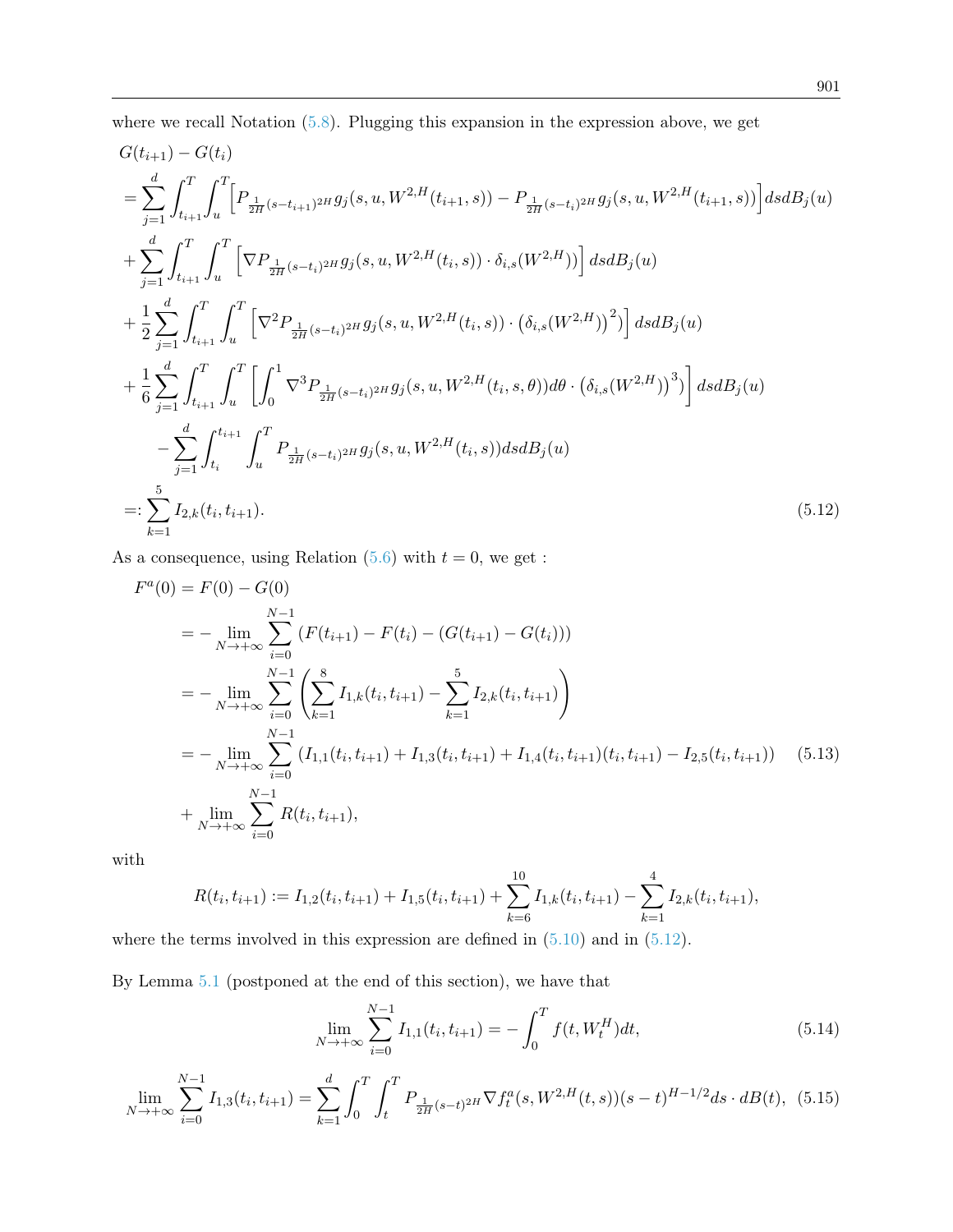$$
\lim_{N \to +\infty} \sum_{i=0}^{N-1} I_{1,4}(t_i, t_{i+1})(t_i, t_{i+1}) = \sum_{j=1}^d \int_0^T \int_t^T \frac{\partial}{\partial x_j} P_{\frac{1}{2H}(s-t)^{2H}} g_j(s, t, W^{2,H}(t, s))(s-t)^{H-1/2} ds dt,
$$
\n(5.16)

<span id="page-21-1"></span>
$$
\lim_{N \to +\infty} \sum_{i=0}^{N-1} I_{2,5}(t_i, t_{i+1}) = -\int_0^T \int_u^T P_{\frac{1}{2H}(s-t)^{2H}} g_j(s, t, W^{2,H}(t, s)) ds dB_j(t), \tag{5.17}
$$

and that, thanks to Lemma [5.2](#page-30-0) (postponed below after the proof of Lemma [5.1\)](#page-22-0),

$$
\lim_{N \to +\infty} \sum_{i=0}^{N-1} R(t_i, t_{i+1}) = 0.
$$
\n(5.18)

### Step 2 :

In a first step, we have proved Formula [\(3.2\)](#page-7-4) for f in  $\mathcal{S}_{ad}$  for any  $(s, t, x)$  in  $[0, T]^2 \times \mathbb{R}^d$   $(s \le t)$ . We now extend it to any element f in  $\mathbb{D}_p^{1,m-\alpha,p}$ . To this end, we set the operators :

$$
\begin{cases}\n\mathcal{A}_{LHS}: \mathbb{D}_p^{1,m-\alpha,p} &\to L^{\infty}([0,T]; L^p(\Omega; W^{m,p}(\mathbb{R}^d))) \\
f &\mapsto (\mathcal{A}_{LHS}(t,x))_{t\in[0,T], x\in\mathbb{R}^d}, \\
\mathcal{A}_{LHS}(t,x):= \int_0^t f(r, W_r^H + x) dr;\n\end{cases}
$$

and

$$
\begin{cases}\n\mathcal{A}_{RHS}: \quad \mathcal{S}_{ad} \quad \to L^{\infty}([0,T]; L^p(\Omega; W^{m,p}(\mathbb{R}^d))) \\
f \quad \mapsto (\mathcal{A}_{RHS}(t,x))_{t \in [0,T], x \in \mathbb{R}^d},\n\end{cases}
$$

with

$$
\mathcal{A}_{RHS}(f)(t,x) := \int_0^t P_{\frac{1}{2H}r^{2H}} f(r, W^H(r) + x) dr \n+ \sum_{j=1}^d \int_0^t \int_u^t P_{\frac{1}{2H}(r-u)^{2H}} \frac{\partial}{\partial x_j} f^a(r, u, W^{2,H}(u,r) + x)(r-u)^{H-1/2} dr dB_j(u) \n+ \sum_{j=1}^d \int_0^t \int_u^t P_{\frac{1}{2H}(r-u)^{2H}} \frac{\partial}{\partial x_j} g_j(r, u, W^{2,H}(u,r) + x)(r-u)^{H-1/2} dr du \n- \sum_{j=1}^d \int_0^t \int_u^t P_{\frac{1}{2H}(r-u)^{2H}} g_j(r, u, W^{2,H}(u,r) + x)(r-u)^{H-1/2} dr dB_j(u).
$$
 (5.19)

In Step 1, we have proved that for any f in  $S_{ad}$ 

$$
\mathcal{A}_{LHS} = \mathcal{A}_{RHS}, \text{ in } L^{\infty}([0,T]; L^p(\Omega; W^{m,p}(\mathbb{R}^d)).
$$

Note also that by definition,

$$
\|\mathcal{A}_{LHS}(f)\| \le \|f\|_{L^{\infty}([0,T];L^p(\Omega;W^{m,p}(\mathbb{R}^d)))}.
$$

So Formula [\(3.2\)](#page-7-4) holds true for any adapted random field f in  $\mathbb{D}_{p}^{1,m-\alpha,p}$  (that is the equality of the operators  $\mathcal{A}_{LHS}$  and  $\mathcal{A}_{RHS}$ ) if we prove that  $\mathcal{A}_{RHS}$  is a well-defined bounded operator on  $\mathbb{D}_{p}^{1,m-\alpha,p}$ . We thus prove that for any adapted random field f in  $\mathbb{D}_p^{1,m-\alpha,p}$  we have that :

<span id="page-21-0"></span>
$$
\|\mathcal{A}_{RHS}(f)\|_{L^{\infty}([0,T];L^{p}(\Omega;W^{m,p}(\mathbb{R}^d)))} \lesssim \|f\|_{\mathbb{D}_p^{1,m-\alpha,p}}.\tag{5.20}
$$

#### Proof of [\(5.20\)](#page-21-0) :

We remark that the following estimates are different from the ones in the proof of Theorem [4.4](#page-9-0) (see Remark [4.6\)](#page-9-4). Let f be an adapted random field in  $\mathbb{D}_p^{1,m-\alpha,p}$ . We now estimate each term in the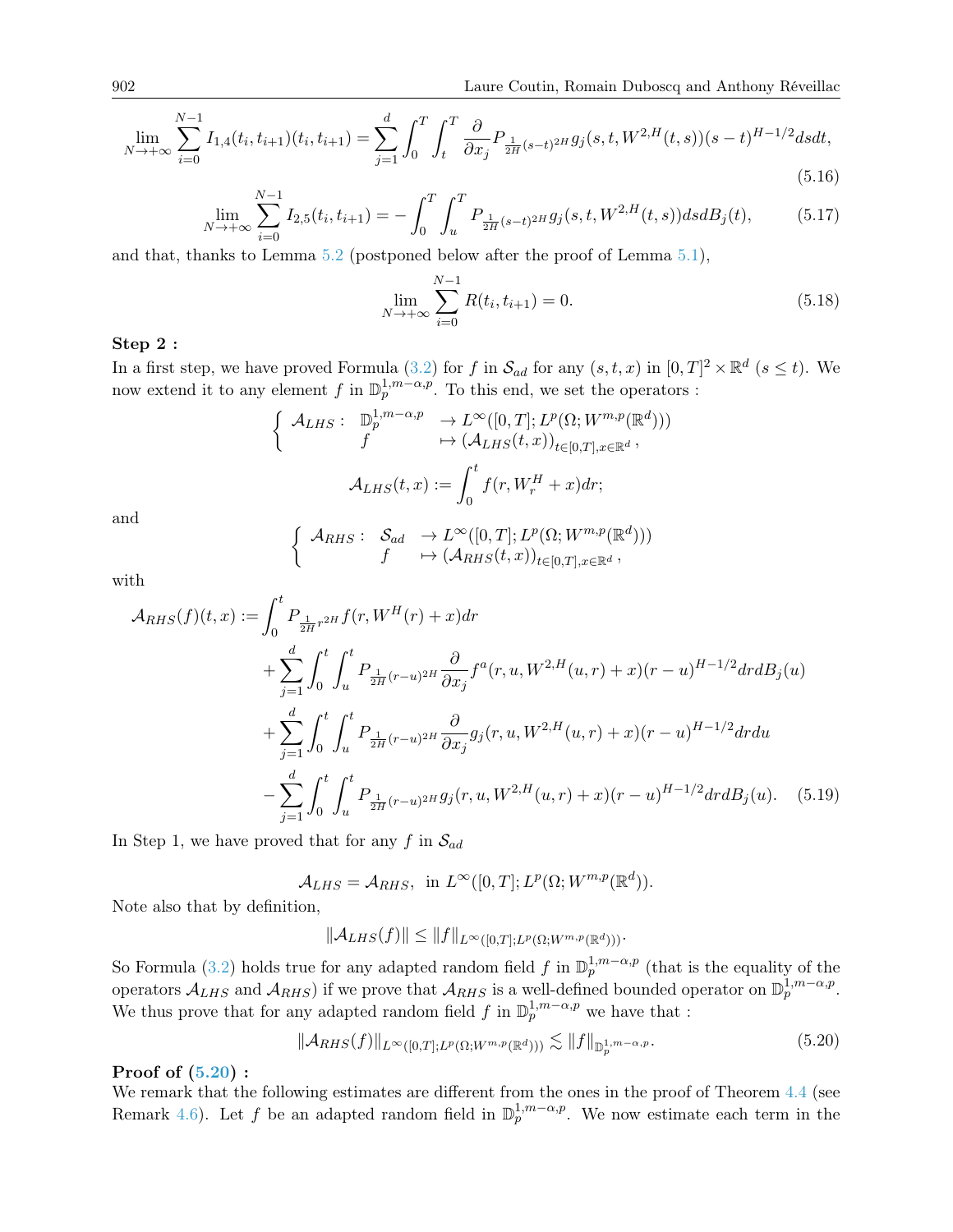$L^{\infty}([0,T]; L^p(\Omega; W^{m,p}(\mathbb{R}^d)))$  space with  $p \geq 2$  and  $1/2-H\alpha-1/p > 0$ . For the first term, we have, by Hölder's inequality,

$$
\left\| \int_0^t P_{\frac{1}{2H}r^{2H}} f(r,\cdot) dr \right\|_{L^p(\Omega;W^{m,p}(\mathbb{R}^d))} \leq \int_0^t \left\| P_{\frac{1}{2H}r^{2H}} f(r,\cdot) \right\|_{L^p(\Omega;W^{m,p}(\mathbb{R}^d))} dr
$$
  

$$
\lesssim \int_0^t r^{-H\alpha} \left\| f(r,\cdot) \right\|_{L^p(\Omega;W^{m-\alpha,p}(\mathbb{R}^d))} dr
$$
  

$$
\lesssim t^{1-H\alpha-1/p} \|f\|_{L^p([0,T]\times\Omega;W^{m-\alpha,p}(\mathbb{R}^d)))},
$$

which yields

$$
\left\| \int_0^{\cdot} P_{\frac{1}{2H}r^{2H}} f(r,\cdot) dr \right\|_{L^{\infty}([0,T];L^p(\Omega;W^{m,p}(\mathbb{R}^d)))} \lesssim T^{1-H\alpha-1/p} \|f\|_{L^p([0,T]\times\Omega;W^{m-\alpha,p}(\mathbb{R}^d)))}.
$$

We now turn to the second term. It follows from the BDG, Minkowski and Hölder inequalities that, for any  $j \in \{1, \ldots, d\},\$ 

$$
\left\| \int_0^t \int_u^t P_{\frac{1}{2H}(r-u)^{2H}} \frac{\partial}{\partial x_j} f^a(r, u, W^{2,H}(u, r) + x)(r-u)^{H-1/2} dr dB_j(u) \right\|_{L^p(\Omega; W^{m,p}(\mathbb{R}^d))}
$$
  

$$
\lesssim \left( \int_0^t \left\| \int_u^t (r-u)^{-1/2-H\alpha} \mathbb{E}_u \left[ \|f(r, \cdot)\|_{W^{m-\alpha,p}(\mathbb{R}^d)} \right] dr \right\|_{L^p(\Omega)}^2 du \right)^{1/2}
$$
  

$$
\lesssim \left( \int_0^t (t-u)^{1-2H\alpha-2/p} \|f\|_{L^p([0,T] \times \Omega; W^{m-\alpha,p}(\mathbb{R}^d)))}^2 du \right)^{1/2}
$$
  

$$
\lesssim T^{1-H\alpha-1/p} \|f\|_{L^p([0,T]; L^p(\Omega; W^{m-\alpha,p}(\mathbb{R}^d)))}.
$$

By rather similar arguments, we estimate the fourth term as

$$
\left\| \int_0^t \int_u^t P_{\frac{1}{2H}(r-u)^{2H}} g_j^a(r, u, W^{2,H}(u, r) + x)(r-u)^{H-1/2} dr dB_j(u) \right\|_{L^p(\Omega; W^{m,p}(\mathbb{R}^d))}
$$
  

$$
\lesssim \left( \int_0^t \left\| \int_u^t (r-u)^{-1/2-H(\alpha-1)} \mathbb{E}_u \left[ \|g_j(r, u, \cdot) \|_{W^{m-\alpha,p}(\mathbb{R}^d)} \right] dr \right\|_{L^p(\Omega)}^2 du \right)^{1/2}
$$
  

$$
\lesssim \left( \int_0^t (t-u)^{1-2H(\alpha-1)-2/p} \|g_j(\cdot, \cdot, u, \cdot) \|_{L^p([0,T] \times \Omega; W^{m-\alpha,p}(\mathbb{R}^d))}^2 du \right)^{1/2}
$$
  

$$
\lesssim T^{1-H(\alpha-1)-3/(2p)} \|g_j\|_{L^p([0,T] \times \Omega; W^{m-\alpha,p}(\mathbb{R}^d)))}.
$$

Finally, we have, for the third term,

$$
\left\| \int_0^t \int_u^t P_{\frac{1}{2H}(r-u)^{2H}} \frac{\partial}{\partial x_j} g_j(r, u, W^{2,H}(u, r) + x)(r-u)^{H-1/2} dr du \right\|_{L^p(\Omega; W^{m,p}(\mathbb{R}^d))}
$$
  
\$\lesssim \int\_0^t \int\_u^t (r-u)^{-1/2-H\alpha} \|g\_j(r, u, \cdot)\|\_{L^p(\Omega; W^{m,p}(\mathbb{R}^d))} dr du\$  
\$\lesssim T^{3/2-H\alpha-2/p} \|g\_j\|\_{L^p([0,T]^2 \times \Omega; W^{m-\alpha,p}(\mathbb{R}^d)))}.

Since each term in  $(3.2)$  is linear with respect to f and from each of the previous estimates, we can deduce that Formula [\(3.2\)](#page-7-4) is in force for any f in  $\mathbb{D}_{p}^{1,m-\alpha,p}$ .

<span id="page-22-0"></span>**Lemma 5.1.** With the notations of the proof of Theorem [3.3,](#page-7-2) the convergences  $(5.14)$ - $(5.17)$  hold *true in*  $L^2(\Omega)$ *:*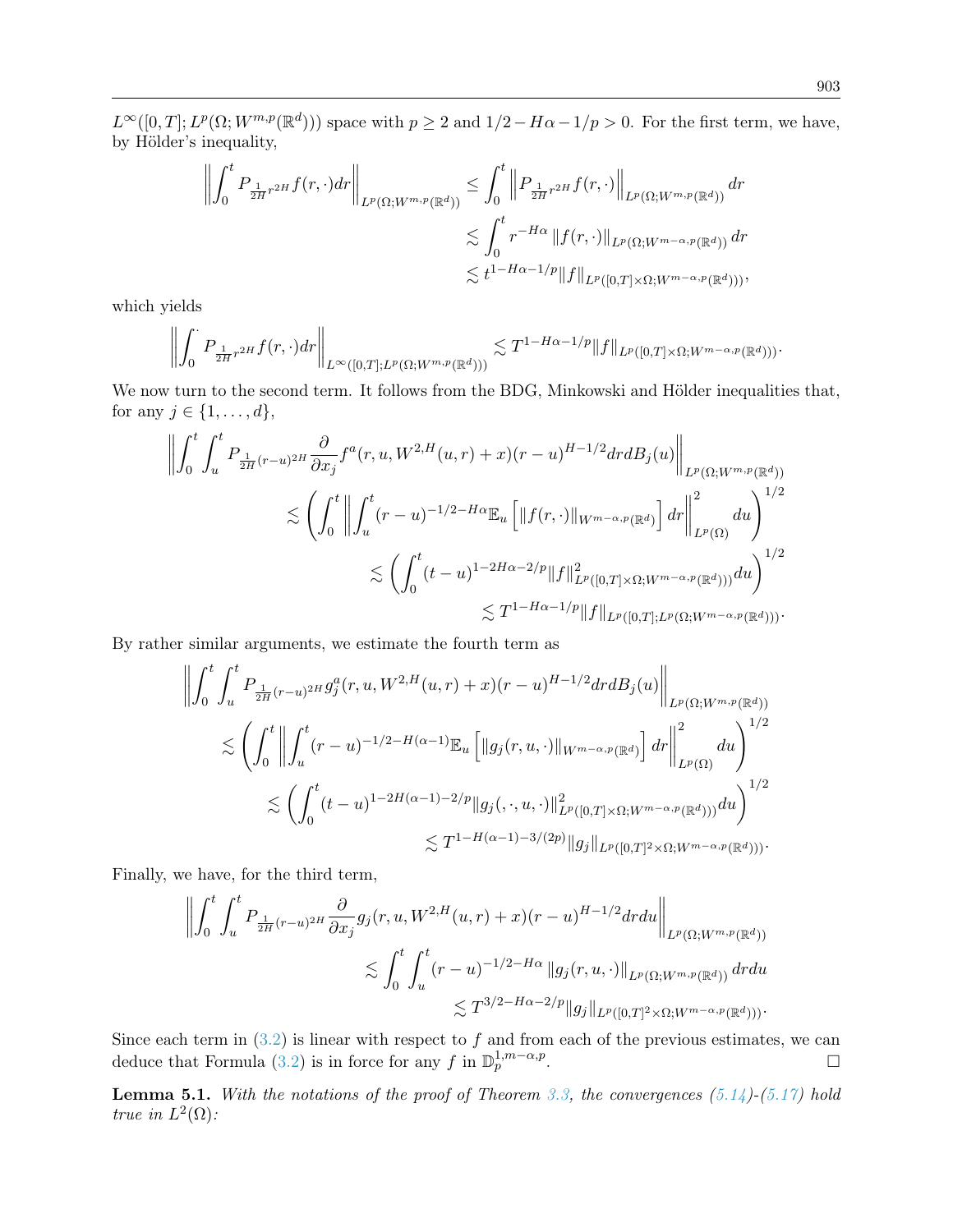(i)

$$
\lim_{N \to +\infty} \sum_{i=0}^{N-1} I_{1,1}(t_i, t_{i+1}) = -\int_0^T f(t, W_t^H) dt.
$$

(ii)

$$
\lim_{N \to +\infty} \sum_{i=0}^{N-1} I_{1,3}(t_i, t_{i+1}) = \int_0^T \int_t^T P_{\frac{1}{2H}(s-t)^{2H}} \nabla f_t^a(s, W^{2,H}(t,s))(s-t)^{H-1/2} ds \cdot dB(t).
$$

(iii)

$$
\lim_{N \to +\infty} \sum_{i=0}^{N-1} I_{1,4}(t_i, t_{i+1})(t_i, t_{i+1}) = \sum_{j=1}^d \int_0^T \int_t^T \frac{\partial}{\partial x_j} P_{\frac{1}{2H}(s-t)^{2H}} g_j(s, t, W^{2,H}(t, s)) (s-t)^{H-1/2} ds dt,
$$

(also see Remark [3.4](#page-7-6) for this term).  $(iv)$ 

$$
\lim_{N \to +\infty} \sum_{i=0}^{N-1} I_{2,5}(t_i, t_{i+1}) = -\sum_{j=1}^d \int_0^T \int_u^T P_{\frac{1}{2H}(s-t)^{2H}} g_j(s, t, W^{2,H}(t, s)) ds dB_j(t).
$$

*Proof*: Throughout this proof,  $C$  denotes a positive constant (which can vary from line to line) and that represents the sup norm of  $f$  and its derivatives up to order 4.

#### Proof of (i) :

We set using Decomposition [\(2.1\)](#page-4-0),  $W^{2,H}(s,s) := W^H(s)$ , for any s. We have that

$$
I_{1,1}(t_i, t_{i+1}) - \int_{t_i}^{t_{i+1}} f(s, W^H(s)) ds
$$
  
= 
$$
- \int_{t_i}^{t_{i+1}} \left( P_{\frac{1}{2H}(s-t_i)^{2H}} f(s, W^{2,H}(t_i, s)) - f(s, W^{2,H}(s, s)) ds \right) ds
$$
  
= 
$$
- \int_{t_i}^{t_{i+1}} \left( P_{\frac{1}{2H}(s-t_i)^{2H}} f(s, W^{2,H}(t_i, s)) - P_0 f(s, W^{2,H}(t_i, s)) \right) ds
$$
  

$$
- \int_{t_i}^{t_{i+1}} \left( P_0 f(s, W^{2,H}(t_i, s)) - P_0 f(s, W^{2,H}(s, s)) \right) ds.
$$

Since the semigroup  $P$  is associated to the heat equation, the first term of the right-hand side can be re-written as :

$$
= \left| \int_{t_i}^{t_{i+1}} \left( P_{\frac{1}{2H}(s-t_i)^{2H}} f(s, W^{2,H}(t_i, s)) - f(s, W^{2,H}(s, s)) \right) ds \right|
$$
  

$$
\leq \frac{1}{2} \int_{t_i}^{t_{i+1}} \int_0^{\frac{1}{2H}(s-t_i)^{2H}} |\Delta P_r f(s, W^{2,H}(t_i, s))| dr ds
$$
  

$$
\leq \frac{C}{4H} \sup_{s \in [0, T]} \int_{t_i}^{t_{i+1}} (s-t_i)^{2H} ds.
$$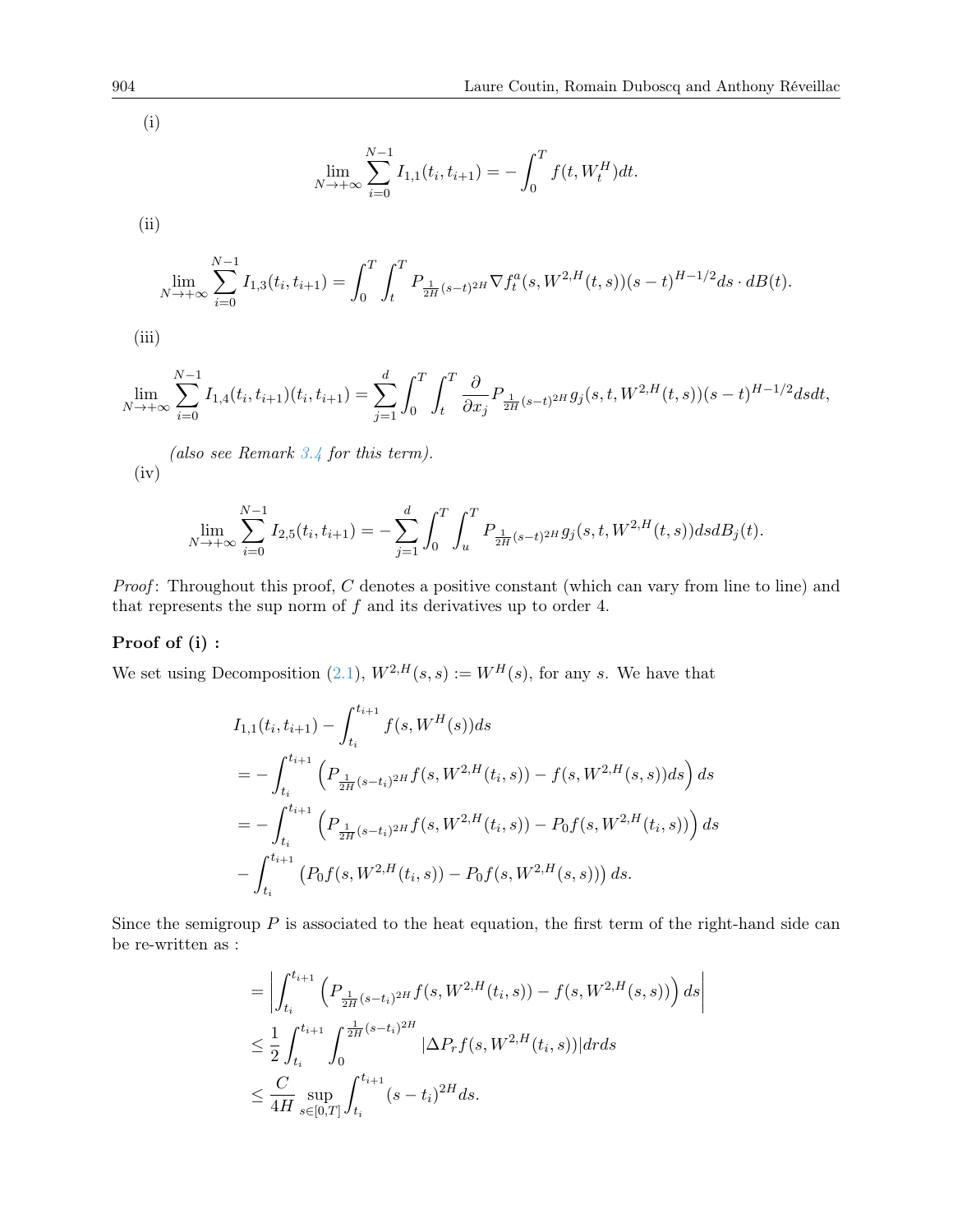Thus,

$$
\mathbb{E}\left[\left|\sum_{i=0}^{N-1} \int_{t_i}^{t_{i+1}} \left(P_{\frac{1}{2H}(s-t_i)^{2H}}f(s, W^{2,H}(t_i, s)) - f(s, W^{2,H}(s, s))\right)ds\right|^2\right] \n\leq C \left|\sum_{i=0}^{N-1} \int_{t_i}^{t_{i+1}} (s-t_i)^{2H}ds\right|^2 \n\to 0.
$$

We now turn to the second term. Since

<span id="page-24-1"></span>
$$
\mathbb{E}\left[\left|W^{2,H}(u,s) - W^{2,H}(v,s)\right|^2\right] \le |u-v|^{\min\{2H,1\}} \quad \forall u,v \le s,
$$
\n(5.21)

we deduce that

$$
\mathbb{E}\left[\left|\sum_{i=0}^{N-1} \int_{t_i}^{t_{i+1}} \left(f(s, W^{2,H}(t_i, s)) - f(s, W^{2,H}(s, s))\right) ds\right|^2\right]^{1/2} \n\leq C \sum_{i=0}^{N-1} \int_{t_i}^{t_{i+1}} \mathbb{E}\left[\left|W^{2,H}(t_i, s) - W^{2,H}(s, s)\right|^2\right]^{1/2} ds \n\leq C \sum_{i=0}^{N-1} |t_{i+1} - t_i|^{1 + \min\{H, 1/2\}} \n\to 0.
$$

So Item (i) (or equivalently  $(5.14)$ ) is proved.

## Proof of (ii) :

Fix k in  $\{1,\dots,d\}$ . First note that as f belongs to  $\mathcal{S}_{ad}$ , and since  $W^{2,H}(t_i,s)$  is  $\mathcal{F}_{t_i}$ -measurable  $(s \geq t_{i+1}),$  we have that :

$$
\mathbb{E}_{t_i}\left[\frac{\partial}{\partial y_k} P_{\frac{1}{2H}(s-t_i)^{2H}} f(s, W^{2,H}(t_i, s))\right] = \frac{\partial}{\partial y_k} P_{\frac{1}{2H}(s-t_i)^{2H}} f_{t_i}^a(s, W^{2,H}(t_i, s)).
$$

Hence, (ii) will be proved if the following holds true for any  $k$  in  $\{1, \ldots, d\}$ :

<span id="page-24-0"></span>
$$
\lim_{N \to +\infty} \sum_{i=0}^{N-1} \int_{t_{i+1}}^{T} \frac{\partial}{\partial y_k} P_{\frac{1}{2H}(s-t_i)^{2H}} f_{t_i}^a(s, W^{2,H}(t_i, s)) \delta_{k,i,s}(W^{2,H}) ds
$$
\n
$$
\stackrel{L^2(\Omega)}{=} \int_0^T \int_t^T \frac{\partial}{\partial y_k} P_{\frac{1}{2H}(s-t)^{2H}} f_t^a(s, W^{2,H}(t, s)) (s-t)^{H-1/2} ds dB_k(t).
$$
\n(5.22)

By definition, (recall Definition [\(5.1\)](#page-14-1) for the increments of  $W^{2,\mathcal{H}})$ 

$$
I_{1,3,k}(t_i, t_{i+1}) := \int_{t_{i+1}}^T \frac{\partial}{\partial y_k} P_{\frac{1}{2H}(s-t_i)^{2H}} f_{t_i}^a(s, W^{2,H}(t_i, s)) \delta_{k,i,s}(W^{2,H}) ds
$$
  
\n
$$
= \int_{t_{i+1}}^T \frac{\partial}{\partial y_k} P_{\frac{1}{2H}(s-t_i)^{2H}} f_{t_i}^a(s, W^{2,H}(t_i, s)) \int_{t_i}^{t_{i+1}} (s-u)^{H-1/2} dB_k(u) ds
$$
  
\n
$$
= \int_{t_i}^{t_{i+1}} \int_{t_{i+1}}^T \frac{\partial}{\partial y_k} P_{\frac{1}{2H}(s-t_i)^{2H}} f_{t_i}^a(s, W^{2,H}(t_i, s))(s-u)^{H-1/2} ds dB_k(u),
$$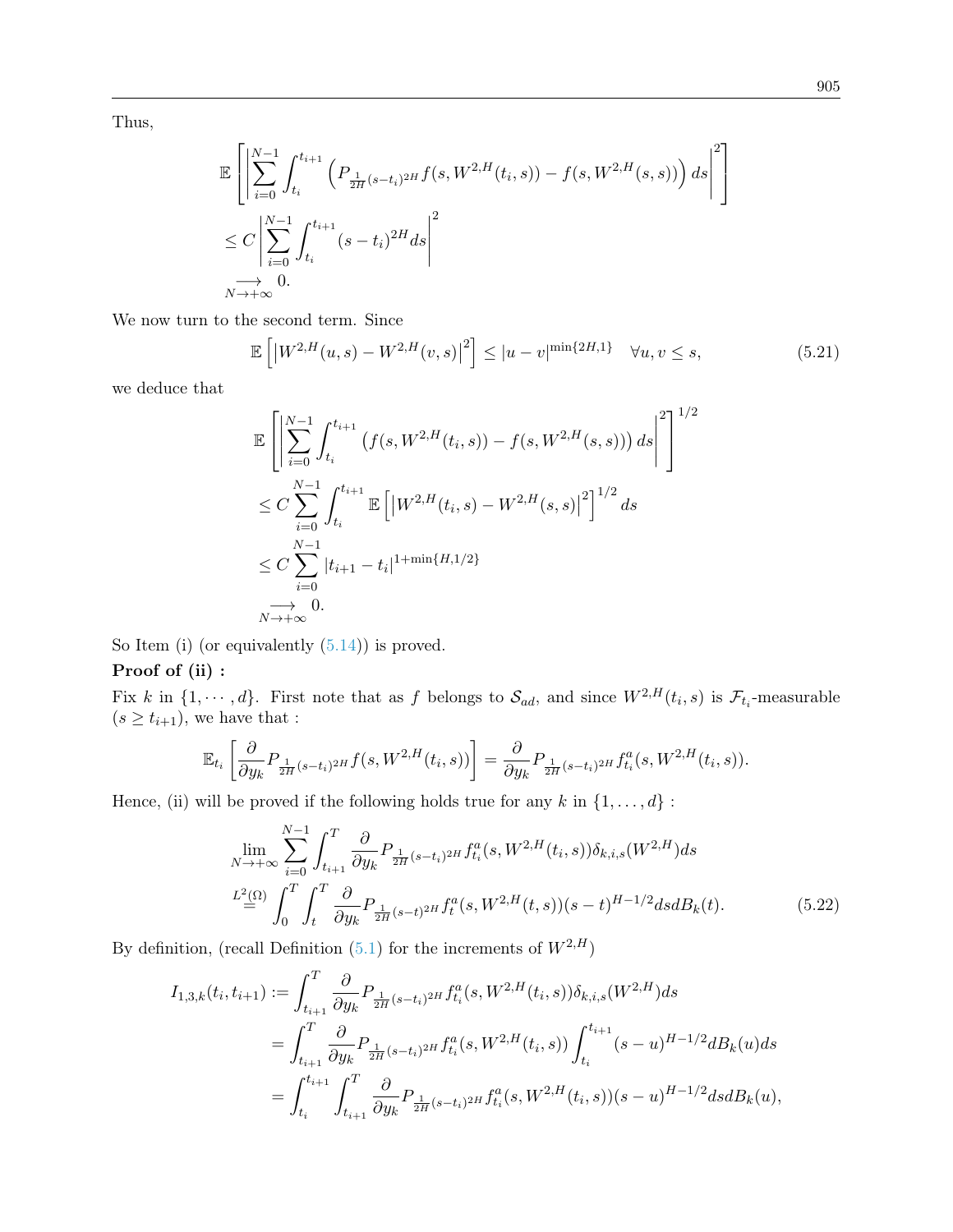where the last equality is justified by the stochastic Fubini theorem. Indeed,

$$
\begin{split} &\mathbb{E}\left[\int_{t_{i+1}}^{T}\int_{t_{i}}^{t_{i+1}}\left|\frac{\partial}{\partial x_{k}}P_{\frac{1}{2H}(s-t_{i})^{2H}}f_{t_{i}}^{a}(s,W^{2,H}(t_{i},s))\right|^{2}(s-u)^{2H-1}duds\right] \\ &=\mathbb{E}\left[\int_{t_{i+1}}^{T}\int_{t_{i}}^{t_{i+1}}\left|\mathbb{E}_{t_{i}}\left[P_{\frac{1}{2H}(s-t_{i})^{2H}}\frac{\partial}{\partial y_{k}}f(s,W^{2,H}(t_{i},s))\right]\right|^{2}(s-u)^{2H-1}duds\right] \\ &\leq C\int_{t_{i+1}}^{T}\int_{t_{i}}^{t_{i+1}}(s-u)^{2H-1}duds<+\infty. \end{split}
$$

Using this expression, the Itô isometry and the independence of the disjoint increments of the Brownian motion, we get that

$$
\begin{split} &\mathbb{E}\bigg[\bigg|\sum_{i=0}^{N-1}\bigg(I_{1,3,k}(t_i,t_{i+1})-\int_{t_i}^{t_{i+1}}\int_{t_i}^T\frac{\partial}{\partial y_k}P_{\frac{1}{2H}(s-t_i)^{2H}}f_{t_i}^a(s,W^{2,H}(t_i,s))(s-t_i)^{H-\frac{1}{2}}dsdB_k(u)\bigg)\bigg|^2\bigg]\\ &\leq 2\mathbb{E}\bigg[\bigg|\sum_{i=0}^{N-1}\bigg(\int_{t_i}^{t_{i+1}}\!\!\int_{t_{i+1}}^T\frac{\partial}{\partial y_k}P_{\frac{1}{2H}(s-t_i)^{2H}}f_{t_i}^a(s,W^{2,H}(t_i,s))\bigg((s-u)^{H-\frac{1}{2}}-(s-t_i)^{H-\frac{1}{2}}\bigg)dsdB_k(u)\bigg)\bigg|^2\bigg]\\ &+2\mathbb{E}\bigg[\bigg|\sum_{i=0}^{N-1}\bigg(\int_{t_i}^{t_{i+1}}\int_{t_i}^{t_{i+1}}\frac{\partial}{\partial y_k}P_{\frac{1}{2H}(s-t_i)^{2H}}f_{t_i}^a(s,W^{2,H}(t_i,s))(s-t_i)^{H-\frac{1}{2}}dsdB_k(u)\bigg)\bigg|^2\bigg]\\ &=2\sum_{i=0}^{N-1}\int_{t_i}^{t_{i+1}}\mathbb{E}\bigg[\bigg|\int_{t_{i+1}}^T\frac{\partial}{\partial y_k}P_{\frac{1}{2H}(s-t_i)^{2H}}f_{t_i}^a(s,W^{2,H}(t_i,s))\left((s-u)^{H-\frac{1}{2}}-(s-t_i)^{H-\frac{1}{2}}\right)ds\bigg|^2\bigg]du\\ &+2\sum_{i=0}^{N-1}\int_{t_i}^{t_{i+1}}\mathbb{E}\bigg[\bigg|\int_{t_i}^{t_{i+1}}\frac{\partial}{\partial y_k}P_{\frac{1}{2H}(s-t_i)^{2H}}f_{t_i}^a(s,W^{2,H}(t_i,s))(s-t_i)^{H-1/2}ds\bigg|^2\bigg]du\\ &\leq 2CS_N, \end{split}
$$

where

$$
S_N := \sum_{i=0}^{N-1} \int_{t_i}^{t_{i+1}} \left( \left| \int_{t_{i+1}}^T \left| (s-u)^{H-1/2} - (s-t_i)^{H-1/2} \right| ds \right|^2 + \left| \int_{t_i}^{t_{i+1}} (s-t_i)^{H-1/2} ds \right|^2 \right) du.
$$

Using the fact that for  $t_i < u < t_{i+1} < s$  and  $0 < \varepsilon < H + 1/2$ 

$$
0 \le -(s-u)^{H-1/2} + (s-t_i)^{H-1/2}
$$
  
\n
$$
\le \begin{cases} |u-t_i|^{H-1/2} \le |t_{i+1}-t_i|^{H-1/2} & \text{for } H > 1/2, \\ |u-t_i|^{\varepsilon}|s-u|^{H-1/2-\varepsilon} \le |t_{i+1}-t_i|^{\varepsilon}|s-u|^{H-1/2-\varepsilon} & \text{for } H < 1/2, \end{cases}
$$

a direct computation gives that  $\lim_{N\to+\infty}S_N=0$ .

A direct computation gives that  $\lim_{N\to+\infty}S_N=0$ . It remains to prove that the process

<span id="page-25-0"></span>
$$
t \to \int_{t}^{T} P_{\frac{1}{2H}(s-t)^{2H}} \frac{\partial}{\partial x_{k}} f_{t}^{a}(s, W^{2,H}(s,t))(s-t)^{H-1/2} ds, \tag{5.23}
$$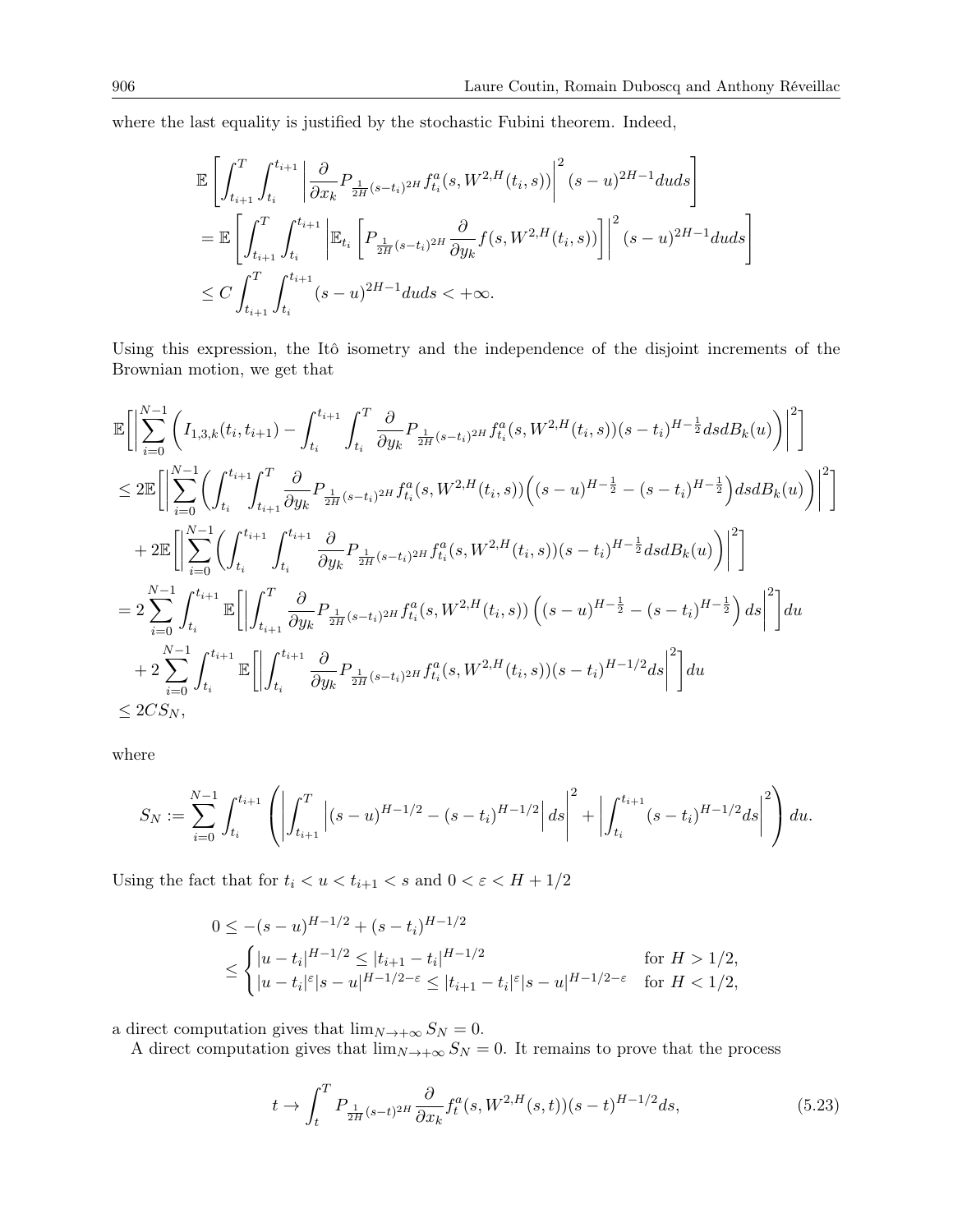is continuous in  $L^2(\Omega \times [0,T])$  in order to verifies the assumptions of [Jacod](#page-43-13) [\(1979,](#page-43-13) Theorem 2.74) in order to deduce that

$$
\sum_{i=0}^{N-1} \int_{t_i}^{t_{i+1}} \int_{t_i}^{T} \frac{\partial}{\partial y_k} P_{\frac{1}{2H}(s-t_i)^{2H}} f_{t_i}^a(s, W^{2,H}(t_i, s))(s-t_i)^{H-1/2} ds dB_k(u)
$$
  

$$
\sum_{N \to \infty} \int_0^T \int_t^T \frac{\partial}{\partial y_k} P_{\frac{1}{2H}(s-t)^{2H}} f_t^a(s, W^{2,H}(t, s))(s-t)^{H-1/2} ds dB_k(t).
$$

First, we prove the domination assumption. Using the change of variable  $u = s - t$  and the fact that  $f$  is a smooth random field, we obtain the following estimate

$$
\left| \int_{t}^{T} P_{\frac{1}{2H}(s-t)^{2H}} \frac{\partial}{\partial x_{k}} f_{t}^{a}(s, W^{2,H}(s,t))(s-t)^{H-1/2} ds \right|
$$
  
= 
$$
\left| \int_{0}^{T-t} P_{\frac{1}{2H}u^{2H}} \frac{\partial}{\partial x_{k}} f_{t}^{a}(u+t, W^{2,H}(u+t,t)) u^{H-1/2} du \right|
$$
  

$$
\lesssim \int_{0}^{T-t} u^{H-1/2} du \leq (T-t)^{H+1/2}.
$$

We now turn to the continuity of the process [\(5.23\)](#page-25-0) itself. By the change of variable  $u = s - t$ , we essentially have to prove that  $f_t^a(u+t, W^{2,H}(u+t,t))$  is continuous with respect to t. The only difficulty is the continuity of  $t \to f_t^a(u, y)$  for any  $(u, y) \in [0, T] \times \mathbb{R}^d$ . Clark-Ocone's formula gives

$$
f(u, y) = \mathbb{E}[f(u, y)] + \sum_{j=1}^{d} \int_{0}^{T} \mathbb{E}_{r}[D_{j}(f(u, y))(r)]dB_{j}(r),
$$

then, we derive

$$
f_t^a(u, y) = \mathbb{E}[f(u, y)] + \sum_{j=1}^d \int_0^t \mathbb{E}_r[D_j(f(u, y))(r)]dB_j(r),
$$

which is continuous with respect to t uniformly in  $(u, y)$ . This ends the proof of [\(5.22\)](#page-24-0).

#### Proof of (iii) :

For fixed  $i \in \{0, \dots, N-1\}, j, k \text{ in } \{1, \dots, d\}, s \in [t_{i+1}, T]$ , we set

$$
\alpha_{i,j,k,s}(u) := \frac{\partial}{\partial y_k} P_{\frac{1}{2H}(s-t_i)^{2H}} g_j(s, u, W^{2,H}(t_i, s)),
$$
  

$$
M_{i,j,k,s}(r) := \int_{t_i}^r \alpha_{i,j,k,s}(u) dB_j(u), \quad N_{i,k,s}(r) := \int_{t_i}^r (s-u)^{H-\frac{1}{2}} dB_k(u), \ r \in [t_i, t_{i+1}],
$$

which are the integral form of the increments defined in  $(5.1)$ . so that  $M_{i,j,k,s}$  and  $N_{i,k,s}$  are continuous martingales. Note once again that since f belongs to  $\mathcal{S}_{ad}$ ,  $\alpha_{i,j,k,s}(u)$  is uniformly (in  $i, j, k, s, u$  bounded P-a.s. Thus

<span id="page-26-0"></span>
$$
I_{1,4}(t_i, t_{i+1}) = \sum_{k=1}^d \sum_{j=1}^d \int_{t_{i+1}}^T M_{i,j,k,s}(t_{i+1}) N_{i,k,s}(t_{i+1}) ds.
$$

The integration by parts formula for semimartingales implies that

$$
M_{i,j,k,s}(t_{i+1})N_{i,k,s}(t_{i+1}) - \mathbf{1}_{j=k} \int_{t_i}^{t_{i+1}} \alpha_{i,j,k,s}(u)(s-u)^{H-\frac{1}{2}} du
$$
  
= 
$$
\int_{t_i}^{t_{i+1}} M_{i,j,k,s}(r) dN_{i,k,s}(r) + \int_{t_i}^{t_{i+1}} N_{i,k,s}(r) dM_{i,j,k,s}(r).
$$
 (5.24)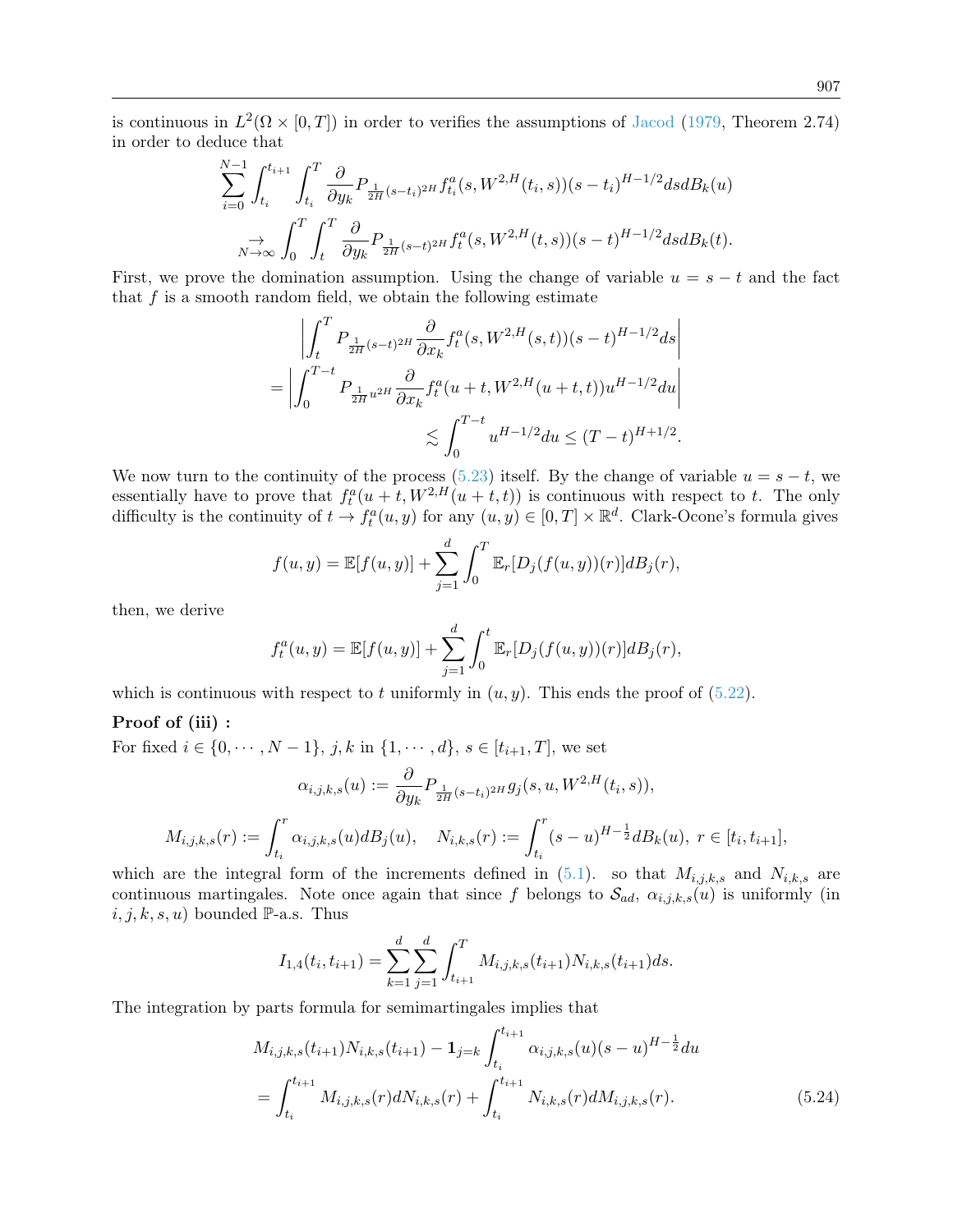We show below that both terms in the right hand side do not contribute to the limit. Indeed, using the fact that the co-variation  $[B_j(\cdot), B_{j'}(\cdot)] = 0$  for any  $j \neq j'$ , we get

$$
\mathbb{E}\left[\sum_{i=0}^{N-1} \int_{t_{i+1}}^{T} \sum_{k=1}^{d} \sum_{j=1}^{d} \int_{t_{i}}^{t_{i+1}} M_{i,j,k,s}(r) dN_{i,k,s}(r) ds \right]^{2}\right]
$$
\n
$$
= \sum_{i,i'=0}^{N-1} \sum_{k,k'=1}^{d} \sum_{j,j'=1}^{d} \int_{t_{i+1}}^{T} \int_{t_{i'+1}}^{T} \mathbb{E}\left[\int_{t_{i}}^{t_{i+1}} M_{i,j,k,s}(r) dN_{i,k,s}(r) \int_{t_{i}'}^{t_{i'+1}} M_{i',j',k',s'}(r') dN_{i',k',s'}(r')\right] ds ds'
$$
\n
$$
= \sum_{i=0}^{N-1} \sum_{k=1}^{d} \sum_{j,j'=1}^{d} \int_{t_{i+1}}^{T} \int_{t_{i+1}}^{T} \int_{t_{i}}^{t_{i+1}} \mathbb{E}\left[M_{i,j,k,s}(r) M_{i,j',k,s'}(r)\right] (s-r)^{H-1/2} (s'-r)^{H-1/2} dr ds ds'
$$
\n
$$
= \sum_{i=0}^{N-1} \sum_{k=1}^{d} \sum_{j=1}^{d} \int_{t_{i+1}}^{T} \int_{t_{i+1}}^{T} \int_{t_{i}}^{t_{i+1}} \int_{t_{i}}^{r} \mathbb{E}[\alpha_{i,j,k,s}(u) \alpha_{i,j,k,s'}(u)] du(s-r)^{H-1/2} (s'-r)^{H-1/2} dr ds ds'
$$
\n
$$
\leq \frac{C}{N} \sum_{i=0}^{N-1} \int_{t_{i+1}}^{T} \int_{t_{i+1}}^{T} \int_{t_{i}}^{t_{i+1}} (s-r)^{H-1/2} (s'-r)^{H-1/2} dr ds ds'
$$
\n
$$
= \frac{C}{N} \sum_{i=0}^{N-1} \int_{t_{i}}^{t_{i+1}} \left(\int_{t_{i+1}}^{T} (s-r)^{H-1/2} ds\right)^{2} dr
$$
\n(5.25)

Now we turn to the analysis of the the second term in the right hand side of  $(5.24)$ . The first arguments follow the same line as for the term above (using mainly the independence of the components of the Brownian motion  $B$ ). Indeed, we have :

<span id="page-27-1"></span><span id="page-27-0"></span>
$$
\mathbb{E}\left[\left|\sum_{i=0}^{N-1} \int_{t_{i+1}}^{T} \sum_{k=1}^{d} \sum_{j=1}^{d} \int_{t_i}^{t_{i+1}} N_{i,k,s}(r) dM_{i,j,k,s}(r) ds\right|^{2}\right]
$$
\n
$$
= \sum_{i=0}^{N-1} \sum_{k,k'=1}^{d} \sum_{j=1}^{d} \int_{t_{i+1}}^{T} \int_{t_{i+1}}^{T} \int_{t_i}^{t_{i+1}} \mathbb{E}\left[N_{i,k,s}(r)N_{i,k',s'}(r)\alpha_{i,j,k,s}(r)\alpha_{i,j,k',s'}(r)\right] dr ds ds'
$$
\n
$$
\leq C \sum_{i=0}^{N-1} \sum_{k,k'=1}^{d} \sum_{j=1}^{d} \int_{t_{i+1}}^{T} \int_{t_{i+1}}^{T} \int_{t_i}^{t_{i+1}} \mathbb{E}\left[|N_{i,k,s}(r)N_{i,k',s'}(r)|\right] dr ds ds'
$$
\n
$$
= C \sum_{i=0}^{N-1} \sum_{k,k'=1}^{d} \int_{t_{i+1}}^{T} \int_{t_{i+1}}^{T} \int_{t_i}^{t_{i+1}} \left(\int_{t_i}^{r} (s-v)^{2H-1} dv \int_{t_i}^{r} (s'-v)^{2H-1} dv\right)^{1/2} dr ds ds'.
$$
\n(5.26)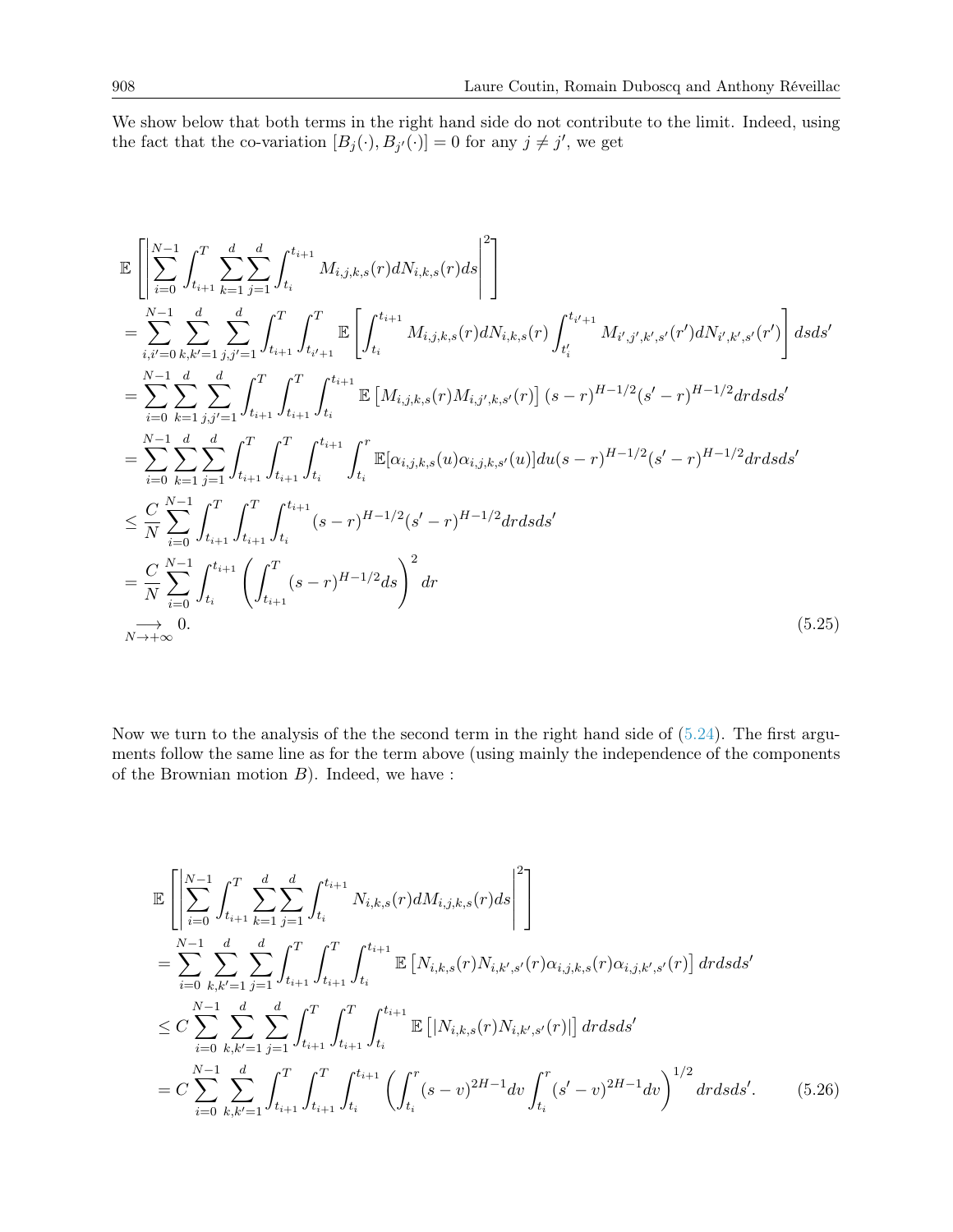So plugging this estimate in [\(5.26\)](#page-27-0), we get

<span id="page-28-0"></span>
$$
\mathbb{E}\left[\left|\sum_{i=0}^{N-1} \int_{t_{i+1}}^{T} \sum_{k=1}^{d} \sum_{j=1}^{d} \int_{t_i}^{t_{i+1}} N_{i,k,s}(r) dM_{i,j,k,s}(r) ds\right|^{2}\right]
$$
\n
$$
\leq C \sum_{i=0}^{N-1} \int_{t_i}^{t_{i+1}} \left(\int_{t_{i+1}}^{T} \left(\int_{t_i}^{r} (s-v)^{2H-1} dv\right)^{1/2} ds\right)^{2} dr
$$
\n
$$
\leq C \sum_{i=0}^{N-1} \int_{t_i}^{t_{i+1}} \int_{t_{i+1}}^{T} \int_{t_i}^{r} (s-v)^{2H-1} dv ds dr
$$
\n
$$
\xrightarrow[N \to +\infty]{} 0.
$$
\n(5.27)

So to summarize, Relations  $(5.24)$ ,  $(5.25)$  and  $(5.27)$  imply that :

$$
\lim_{N \to +\infty} \mathbb{E}\left[\left|\sum_{i=0}^{N-1} I_{1,4}(t_i, t_{i+1}) - \sum_{i=0}^{N-1} \sum_{j=1}^d \int_{t_{i+1}}^T \int_{t_i}^{t_{i+1}} \alpha_{i,j,j,s}(u)(s-u)^{H-\frac{1}{2}} du ds\right|^2\right] = 0.
$$

However we have that :

$$
\begin{split} \mathbb{E}\Bigg[\Bigg|\sum_{j=1}^{d}\Bigg(\sum_{i=0}^{N-1}\int_{t_{i+1}}^{T}\int_{t_{i}}^{t_{i+1}}\alpha_{i,j,j,s}(u)(s-u)^{H-\frac{1}{2}}duds \\ & \qquad \qquad -\int_{0}^{T}\int_{t}^{T}\partial_{y_{j}}P_{\frac{1}{2H}(s-t)^{2H}}g_{j}(s,t,W^{2,H}(t,s))(s-t)^{H-1/2}dsdt\Bigg)\Bigg|^{2}\Bigg]\\ =\mathbb{E}\Bigg[\Bigg|\sum_{j=1}^{d}\sum_{i=0}^{N-1}\int_{t_{i}}^{t_{i+1}}\Bigg(\int_{t_{i+1}}^{T}\alpha_{i,j,j,s}(u)(s-u)^{H-\frac{1}{2}}ds \\ & \qquad \qquad -\int_{u}^{T}\partial_{y_{j}}P_{\frac{1}{2H}(s-u)^{2H}}g_{j}(s,u,W^{2,H}(u,s))(s-u)^{H-1/2}ds\Bigg)du\Bigg|^{2}\Bigg]\\ =\mathbb{E}\Bigg[\Bigg|\sum_{j=1}^{d}\sum_{i=0}^{N-1}\int_{t_{i}}^{t_{i+1}}\Bigg(\int_{u}^{T}\beta_{i,j,s}(u)(s-u)^{H-\frac{1}{2}}ds-\int_{u}^{t_{i+1}}\alpha_{i,j,j,s}(u)(s-u)^{H-\frac{1}{2}}ds\Bigg)du\Bigg|^{2}\Bigg]\\ \leq 2\mathbb{E}\Bigg[\Bigg|\sum_{j=1}^{d}\sum_{i=0}^{N-1}\int_{t_{i}}^{t_{i+1}}\int_{u}^{T}\beta_{i,j,s}(u)(s-u)^{H-\frac{1}{2}}dsdu\Bigg|^{2}\Bigg]\\ +2\mathbb{E}\Bigg[\Bigg|\sum_{j=1}^{d}\sum_{i=0}^{N-1}\int_{t_{i}}^{t_{i+1}}\int_{u}^{t_{i+1}}\alpha_{i,j,j,s}(u)(s-u)^{H-\frac{1}{2}}dsdu\Bigg|^{2}\Bigg]\\ =:2\left(I_{1,4,1}+I_{1,4,2}\right). \end{split}
$$

with

$$
\beta_{i,j,s}(u) := \alpha_{i,j,j,s}(u) - \partial_{y_j} P_{\frac{1}{2H}(s-u)^{2H}} g_j(s,u,W^{2,H}(u,s)).
$$

The proof of (iii) is then established if we prove that

<span id="page-28-1"></span>
$$
\lim_{N \to +\infty} I_{1,4,1} + I_{1,4,2} = 0. \tag{5.28}
$$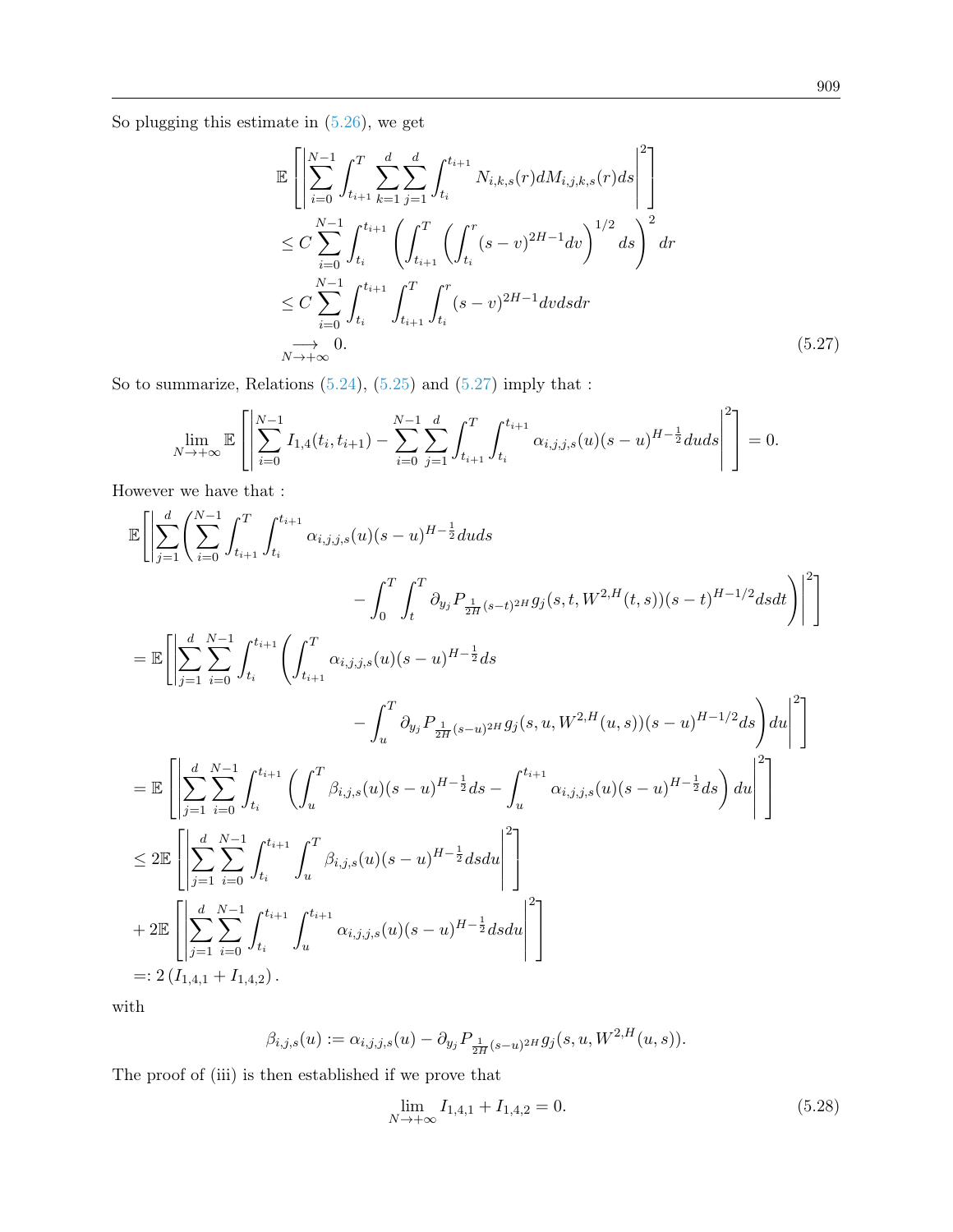Note first that :

$$
\beta_{i,j,s}(u) = \partial_{x_j} \left( P_{\frac{1}{2H}(s-t_i)^{2H}} g_j(s, u, W^{2,H}(t_i, s)) - P_{\frac{1}{2H}(s-u)^{2H}} g_j(s, u, W^{2,H}(u, s)) \right) \n= \left( P_{\frac{1}{2H}(s-t_i)^{2H}} - P_{\frac{1}{2H}(s-u)^{2H}} \right) \partial_{x_j} g_j(s, u, W^{2,H}(t_i, s)) \n+ P_{\frac{1}{2H}(s-u)^{2H}} \left( \partial_{x_j} g_j(s, u, W^{2,H}(t_i, s)) - \partial_{x_j} g_j(s, u, W^{2,H}(u, s)) \right) \n= -\frac{1}{2} \int_{t_i}^{u} \Delta P_{\frac{1}{2H}(s-r)^{2H}} \partial_{x_j} g_j(s, u, W^{2,H}(t_i, s)) dr \n+ \int_{0}^{1} P_{\frac{1}{2H}(s-u)^{2H}} \nabla \partial_{x_j} g_j(s, u, W^{2,H}(t_i, s, \theta)) d\theta \cdot (W^{2,H}(t_i, s) - W^{2,H}(u, s)), \tag{5.29}
$$

where we recall Notation [\(5.8\)](#page-16-1). Using once again the fact that f belongs to  $S_{ad}$ , we immediately obtain that

<span id="page-29-1"></span><span id="page-29-0"></span>
$$
|\beta_{i,j,s}(u)| \le C\left((u-t_i) + \sum_{k=1}^d |W^{2,H}(t_i,s) - W^{2,H}(u,s)|\right),\tag{5.30}
$$

from which we deduce that (using  $(5.21)$ )

$$
(I_{1,4,1})^{1/2}
$$
  
\n
$$
\leq C \sum_{j=1}^{d} \sum_{i=0}^{N-1} \int_{t_i}^{t_{i+1}} \int_u^T \left( (u-t_i) + \sum_{k=1}^d \mathbb{E} \left[ \left| W^{2,H}(t_i,s) - W^{2,H}(u,s) \right|^2 \right]^{1/2} \right) (s-u)^{H-\frac{1}{2}} ds du
$$
  
\n
$$
\leq C \sum_{i=0}^{N-1} \int_{t_i}^{t_{i+1}} \int_u^T \left( (u-t_i) + |u-t_i|^{\min\{H,1/2\}} \right) (s-u)^{H-\frac{1}{2}} ds du
$$
  
\n
$$
\xrightarrow[N \to +\infty]{N}
$$

Thus

$$
\lim_{N \to +\infty} I_{1,4,1} = 0.
$$

The convergence of the term  ${\cal I}_{1,4,2}$  is easy to handle as :

$$
(I_{1,4,2})^{1/2} \leq \sum_{j=1}^{d} \sum_{i=0}^{N-1} \int_{t_i}^{t_{i+1}} \int_{u}^{t_{i+1}} (s-u)^{H-\frac{1}{2}} \mathbb{E} \left[ |\alpha_{i,j,j,s}(u)|^2 \right]^{1/2} ds du
$$
  

$$
\leq C \sum_{i=0}^{N-1} \int_{t_i}^{t_{i+1}} \int_{u}^{t_{i+1}} (s-u)^{H-\frac{1}{2}} ds du
$$
  

$$
\to 0.
$$

So [\(5.28\)](#page-28-1) is proved.

# Proof of (iv) :

Recall that

$$
I_{2,5}(t_i, t_{i+1}) = -\sum_{j=1}^d \int_{t_i}^{t_{i+1}} \int_u^T P_{\frac{1}{2H}(s-t_i)^{2H}} g_j(s, u, W^{2,H}(t_i, s)) ds dB_j(u).
$$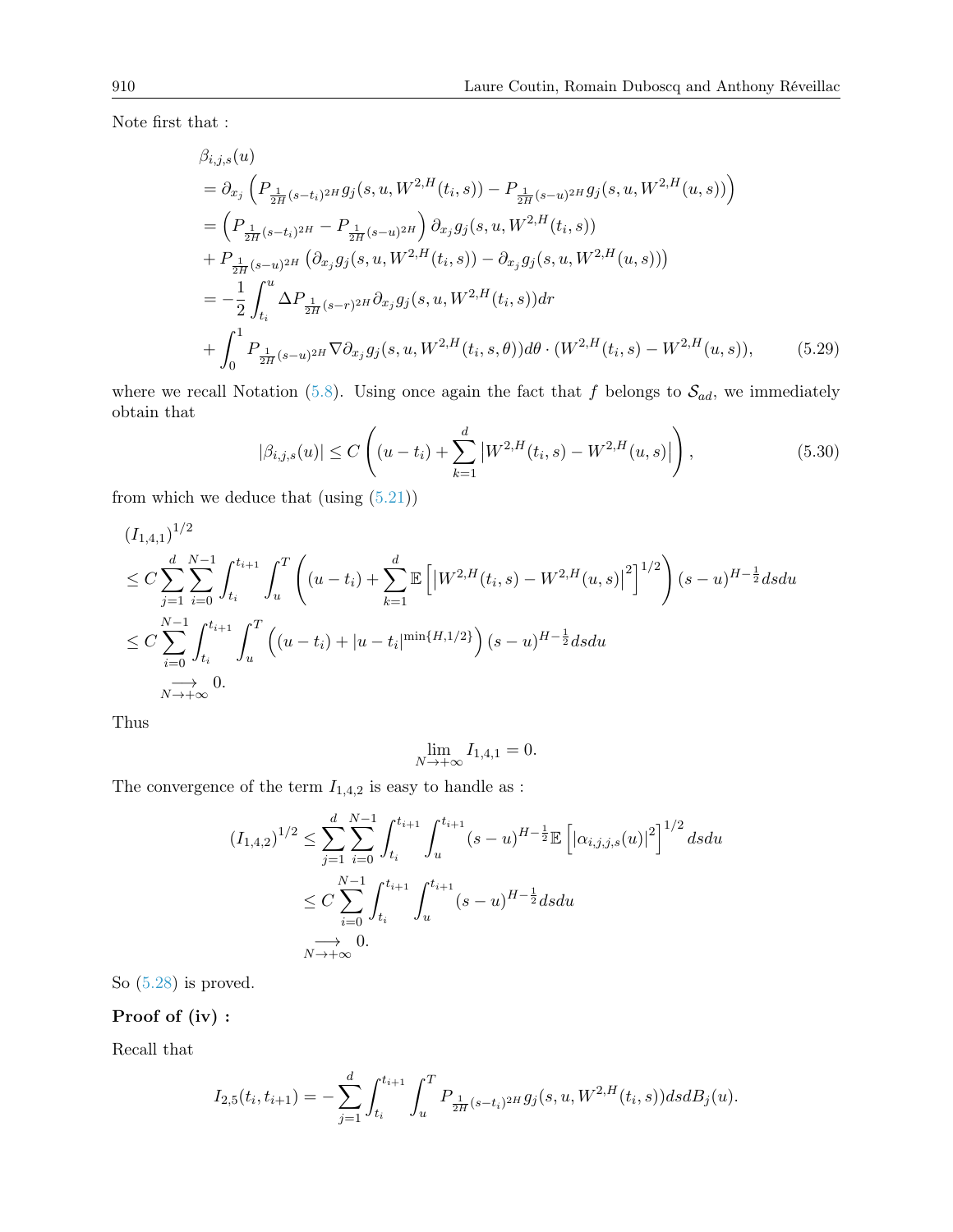Hence :

$$
\sum_{i=0}^{N-1} I_{2,5}(t_i, t_{i+1}) + \int_0^T \int_u^T P_{\frac{1}{2H}(s-u)^{2H}} g_j(s, u, W^{2,H}(t_i, s)) ds dB_j(u)
$$
\n
$$
= - \sum_{j=1}^d \sum_{i=0}^{N-1} \int_{t_i}^{t_{i+1}} \int_u^T \left( P_{\frac{1}{2H}(s-t_i)^{2H}} - P_{\frac{1}{2H}(s-u)^{2H}} \right) g_j(s, u, W^{2,H}(t_i, s)) ds dB_j(u)
$$
\n
$$
- \sum_{j=1}^d \sum_{i=0}^{N-1} \int_{t_i}^{t_{i+1}} \int_u^T P_{\frac{1}{2H}(s-u)^{2H}} (g_j(s, u, W^{2,H}(t_i, s)) - g_j(s, u, W^{2,H}(u, s))) ds dB_j(u)
$$
\n
$$
= \sum_{j=1}^d \sum_{i=0}^{N-1} \int_{t_i}^{t_{i+1}} \int_u^T \gamma_{s, t_i}(u) ds dB_j(u)
$$

with

$$
\gamma_{s,t_i}(u) := \left( P_{\frac{1}{2H}(s-t_i)^{2H}} - P_{\frac{1}{2H}(s-u)^{2H}} \right) g_j(s, u, W^{2,H}(t_i, s)) + P_{\frac{1}{2H}(s-u)^{2H}} \left[ g_j(s, u, W^{2,H}(t_i, s)) - g_j(s, u, W^{2,H}(u, s)) \right].
$$

Hence using the Itô isometry,

$$
\mathbb{E}\left[\left|\sum_{i=0}^{N-1} I_{2,5}(t_i, t_{i+1}) + \int_0^T \int_u^T P_{\frac{1}{2H}(s-u)^{2H}} g_j(s, u, W^{2,H}(t_i, s)) ds dB_j(u)\right|\right]^{1/2} \n\leq \sum_{j=1}^d \sum_{i=0}^{N-1} \int_{t_i}^{t_{i+1}} \mathbb{E}\left[\left|\int_u^T \gamma_{s,t_i}(u) ds\right|^2\right]^{1/2} du \n\leq \sum_{j=1}^d \sum_{i=0}^{N-1} \int_{t_i}^{t_{i+1}} \int_u^T \mathbb{E}\left[|\gamma_{s,t_i}(u)|^2\right]^{1/2} ds du.
$$

Up to the gradient, the quantity  $\gamma_{s,t_i}$  is very similar to  $\beta_{i,j,s}$  defined in [\(5.29\)](#page-29-0) and using [\(5.30\)](#page-29-1) and [\(5.21\)](#page-24-1), we get

$$
\mathbb{E}\left[\left|\sum_{i=0}^{N-1} I_{2,5}(t_i, t_{i+1}) + \int_0^T \int_u^T P_{\frac{1}{2H}(s-u)^{2H}} g_j(s, u, W^{2,H}(t_i, s)) ds dB_j(u)\right|\right]^{1/2} \n\leq C \sum_{i=0}^{N-1} \int_{t_i}^{t_{i+1}} \int_u^T \left( (u - t_i) + |t_{i+1} - t_i|^{\min\{H, 1/2\}} \right) ds du \n\to 0.
$$

<span id="page-30-0"></span>Lemma 5.2. We use notations introduced in the proof of Theorem [3.3,](#page-7-2) the following convergences hold true in  $L^2(\Omega)$ :

(i)

$$
\lim_{N \to +\infty} \sum_{i=0}^{N-1} I_{1,2}(t_i, t_{i+1}) + \lim_{N \to +\infty} \sum_{i=0}^{N-1} I_{1,6}(t_i, t_{i+1}) = 0,
$$

$$
\rm(ii)
$$

$$
\lim_{N \to \infty} \sum_{i=0}^{N-1} I_{2,1}(t_i, t_{i+1}) + \lim_{N \to +\infty} \sum_{i=0}^{N-1} I_{2,3}(t_i, t_{i+1}) + \lim_{N \to +\infty} \sum_{i=0}^{N-1} I_{2,4}(t_i, t_{i+1}) = 0,
$$

 $\Box$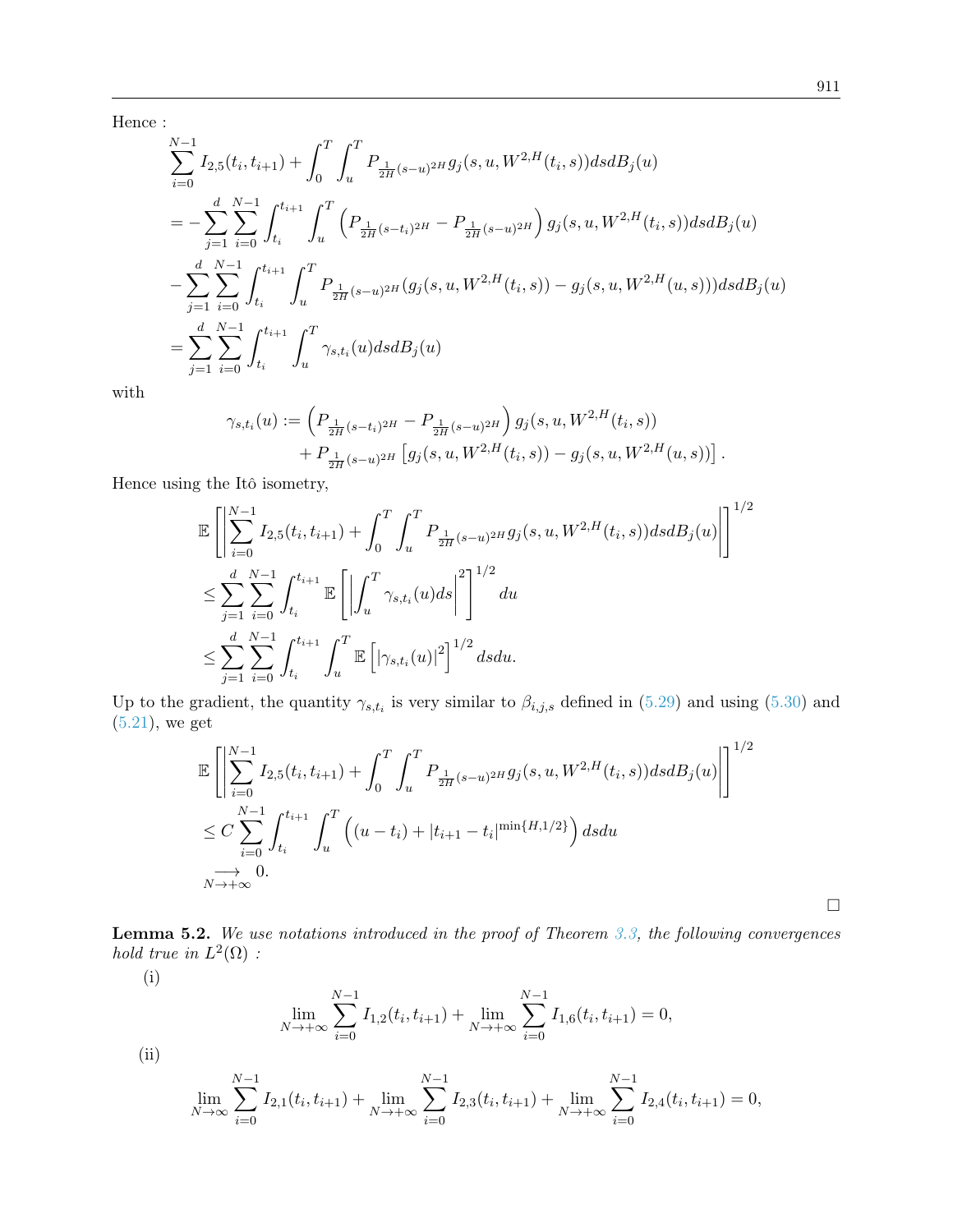(iii)

$$
\lim_{N \to \infty} \sum_{i=0}^{N-1} I_{1,7}(t_i, t_{i+1}) = 0,
$$

(iv)

$$
\lim_{N \to \infty} \sum_{i=0}^{N-1} I_{1,8}(t_i, t_{i+1}) = 0,
$$

$$
\big(\mathrm{v}\big)
$$

$$
\lim_{N \to \infty} \sum_{i=0}^{N-1} I_{1,9}(t_i, t_{i+1}) = 0,
$$

(vi)

$$
\lim_{N \to \infty} \sum_{i=0}^{N-1} I_{1,10}(t_i, t_{i+1}) = 0,
$$

(vii)

$$
I_{1,5}(t_i, t_{i+1}) = I_{2,5}(t_i, t_{i+1}), \quad \forall i \in \{0, \cdots, N\}, \ \forall N \in \mathbb{N}^*.
$$

# Proof: Proof of (i)

As we will see some cancellations appear among the terms in the rest. We start with one of these cancellations, that is we first prove that

<span id="page-31-1"></span><span id="page-31-0"></span>
$$
\lim_{N \to +\infty} \sum_{i=0}^{N} I_{1,2}(t_i, t_{i+1}) + \lim_{N \to +\infty} \sum_{i=0}^{N} I_{1,6}(t_i, t_{i+1}) \stackrel{L^2(\Omega)}{=} 0.
$$
\n(5.31)

Recall first that

$$
I_{1,2}(t_i, t_{i+1}) = \int_{t_{i+1}}^T \left[ P_{\frac{1}{2H}(s-t_{i+1})^{2H}} - P_{\frac{1}{2H}(s-t_{i})^{2H}} \right] f(s, W^{2,H}(t_{i+1}, s)) ds
$$
  
\n
$$
= -\frac{1}{2} \int_{t_{i+1}}^T \int_{t_i}^{t_{i+1}} (s-u)^{2H-1} \Delta P_{\frac{1}{2H}(s-u)^{2H}} f(s, W^{2,H}(t_{i+1}, s)) du ds
$$
  
\n
$$
= -\frac{1}{2} \int_{t_i}^{t_{i+1}} \int_{t_{i+1}}^T (s-u)^{2H-1} \Delta P_{\frac{1}{2H}(s-u)^{2H}} f(s, W^{2,H}(t_{i+1}, s)) ds du.
$$
 (5.32)

Concerning the term  $I_{1,6}(t_i,t_{i+1})$  we have

$$
I_{1,6}(t_i, t_{i+1})
$$
  
=  $\frac{1}{2} \sum_{k=1}^d \int_{t_{i+1}}^T \frac{\partial^2}{\partial y_k^2} P_{\frac{1}{2H}(s-t_i)^{2H}} f(s, W^{2,H}(t_i, s)) (\delta_{k,i,s}(W^{2,H}))^2 ds.$ 

So

$$
I_{1,6}(t_i, t_{i+1})
$$
\n
$$
= \frac{1}{2} \sum_{k=1}^d \int_{t_{i+1}}^T \frac{\partial^2}{\partial y_k^2} P_{\frac{1}{2H}(s-t_i)^{2H}} f(s, W^{2,H}(t_i, s)) \left( \left| \delta_{k,i,s}(W^{2,H}) \right|^2 - \int_{t_i}^{t_{i+1}} (s-u)^{2H-1} du \right) ds
$$
\n
$$
+ \frac{1}{2} \sum_{k=1}^d \int_{t_i}^{t_{i+1}} \int_{t_{i+1}}^T (s-u)^{2H-1} \Delta P_{\frac{1}{2H}(s-t_i)^{2H}} f(s, W^{2,H}(t_i, s)) ds du
$$
\n
$$
=: I_{1,6,1}(t_i, t_{i+1}) + I_{1,6,2}(t_i, t_{i+1}).
$$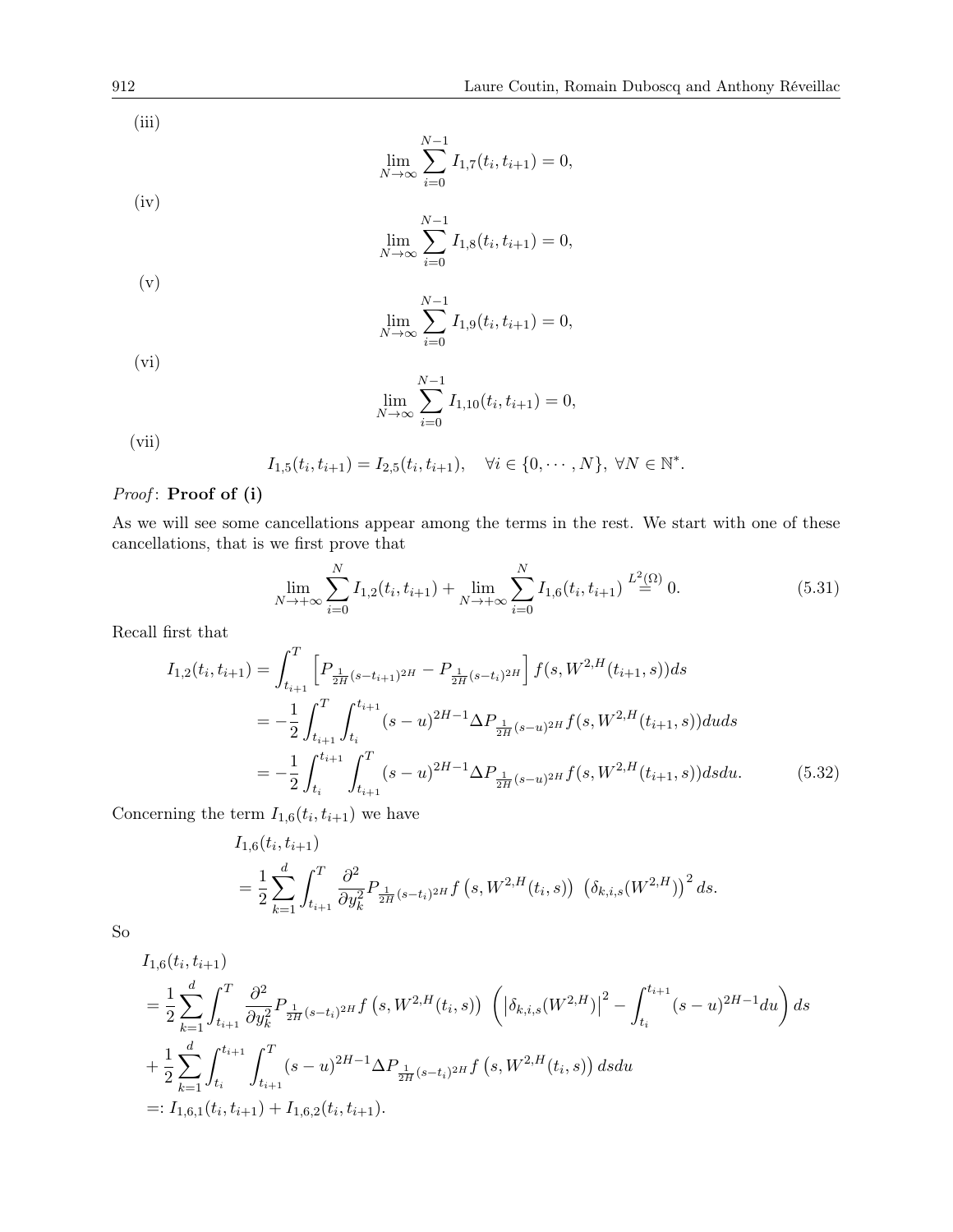As a consequence using [\(5.32\)](#page-31-0), and letting :

$$
A(t_i, t_{i+1})
$$
  

$$
:=\frac{1}{2} \int_{t_i}^{t_{i+1}} \int_{t_{i+1}}^T (s-u)^{2H-1} \left(\Delta P_{\frac{1}{2H}(s-t_i)^{2H}} f(s, W^{2,H}(t_i, s)) - \Delta P_{\frac{1}{2H}(s-u)^{2H}} f(s, W^{2,H}(t_{i+1}, s))\right) ds du,
$$
\n(5.33)

 $I_{1,2}(t_i,t_{i+1}) + I_{1,6}(t_i,t_{i+1})$  writes down as

$$
I_{1,2}(t_i,t_{i+1}) + I_{1,6}(t_i,t_{i+1}) = I_{1,6,1}(t_i,t_{i+1}) + A(t_i,t_{i+1}).
$$

Hence, [\(5.31\)](#page-31-1) is proved if we prove

<span id="page-32-0"></span>
$$
\lim_{N \to +\infty} \mathbb{E}\left[\left|\sum_{i=0}^{N-1} I_{1,6,1}(t_i, t_{i+1})\right|^2\right] = 0,\tag{5.34}
$$

and

<span id="page-32-1"></span>
$$
\lim_{N \to +\infty} \mathbb{E}\left[\left|\sum_{i=0}^{N-1} A(t_i, t_{i+1})\right|^2\right] = 0.
$$
\n(5.35)

We start with an analysis of Term  $I_{1,6,1}(t_i,t_{i+1})$ , and we write  $I_{1,6,1}(t_i,t_{i+1}) = \frac{1}{2} \sum_{i=1}^d$  $k=1$  $I_{1,6,1,k}(t_i,t_{i+1}),$ with

$$
I_{1,6,1,k}(t_i, t_{i+1}) := \int_{t_{i+1}}^T \frac{\partial^2}{\partial y_k^2} P_{\frac{1}{2H}(s-t_i)^{2H}} f(s, W^{2,H}(t_i, s)) \left( \left| \delta_{k,i,s}(W^{2,H}) \right|^2 - \int_{t_i}^{t_{i+1}} (s-u)^{2H-1} du \right) ds.
$$

We have by letting  $\rho_{i,s} := \frac{\partial^2}{\partial u^2}$  $\frac{\partial^2}{\partial y_k^2} P_{\frac{1}{2H}(s-t_i)^{2H}} f\left(s, W^{2,H}(t_i,s)\right)$ , and

<span id="page-32-2"></span>
$$
\epsilon_{i,s,k} := \left| \delta_{k,i,s}(W^{2,H}) \right|^2 - \int_{t_i}^{t_{i+1}} (s-u)^{2H-1} du. \tag{5.36}
$$

We have

$$
\mathbb{E}\left[\left|\sum_{i=0}^{N-1} I_{1,6,1,k}(t_i, t_{i+1})\right|^2\right] \n= 2 \sum_{i,i'=0; i\n+ \sum_{i=0}^{N-1} \int_{t_{i+1}}^T \int_{t_{i+1}}^T \mathbb{E}\left[\rho_{i,s}\rho_{i,s'}\epsilon_{i,s,k}\epsilon_{i,s',k}\right] ds ds' \n\leq C \sum_{i=0}^{N-1} \int_{t_{i+1}}^T \int_{t_{i+1}}^T \mathbb{E}\left[\left|\epsilon_{i,s,k}\epsilon_{i,s',k}\right|\right] ds ds' \n\leq C \sum_{i=0}^{N-1} \left(\int_{t_{i+1}}^T \int_{t_i}^{t_{i+1}} (s-v)^{2H-1} dv ds\right)^2 \n\rightarrow 0.
$$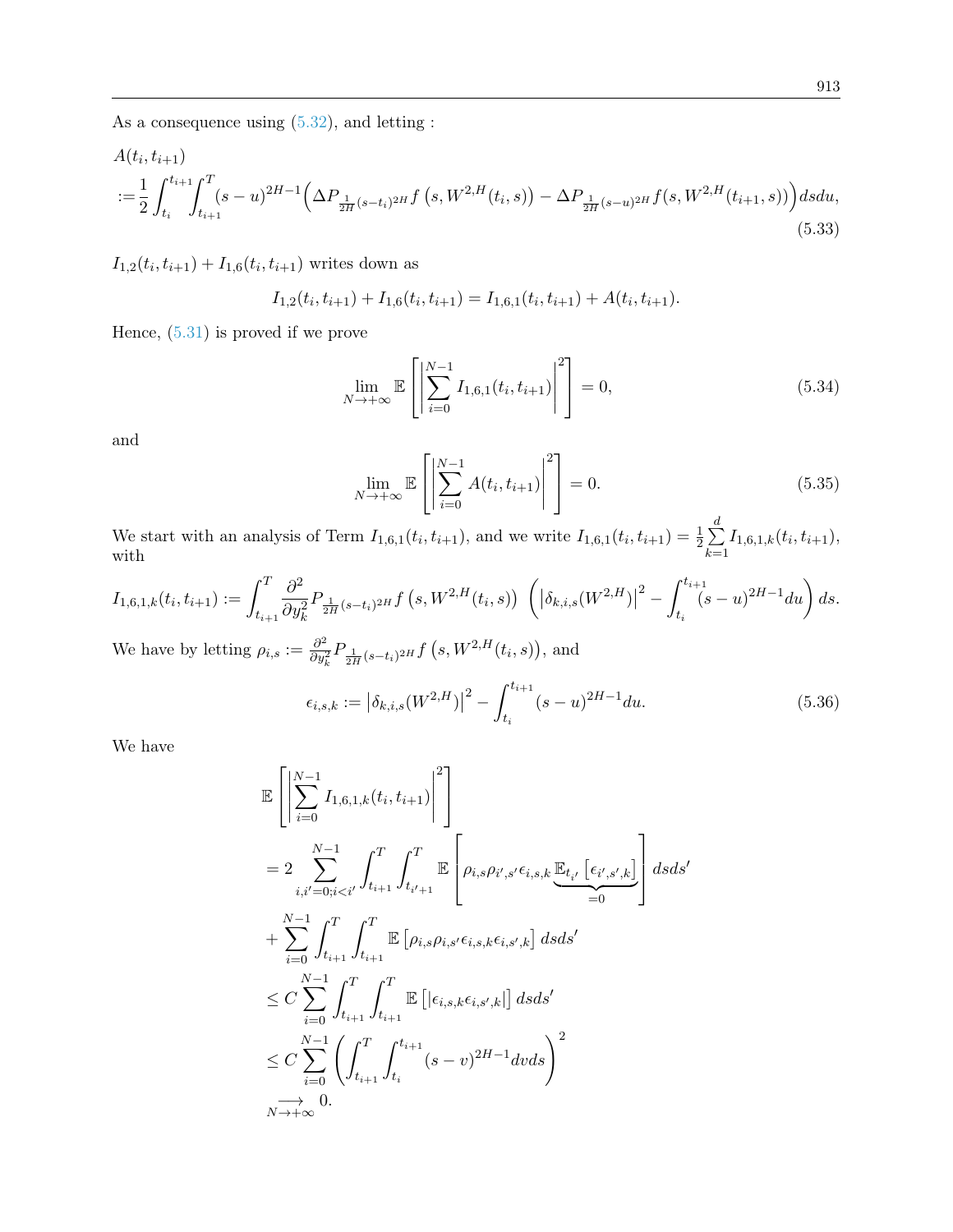So [\(5.34\)](#page-32-0) is proved. Convergence [\(5.35\)](#page-32-1) is obtained as follows. Note first that :

$$
\left| \Delta P_{\frac{1}{2H}(s-t_i)^{2H}} f(s, W^{2,H}(t_i, s)) - \Delta P_{\frac{1}{2H}(s-u)^{2H}} f(s, W^{2,H}(t_{i+1}, s)) \right|
$$
  
\n
$$
\leq \left| \Delta P_{\frac{1}{2H}(s-t_i)^{2H}} f(s, W^{2,H}(t_i, s)) - \Delta P_{\frac{1}{2H}(s-t_i)^{2H}} f(s, W^{2,H}(t_{i+1}, s)) \right|
$$
  
\n
$$
+ \left| \Delta P_{\frac{1}{2H}(s-t_i)^{2H}} f(s, W^{2,H}(t_{i+1}, s)) - \Delta P_{\frac{1}{2H}(s-u)^{2H}} f(s, W^{2,H}(t_{i+1}, s)) \right|
$$
  
\n
$$
\leq C \sum_{k=1}^{d} \left| \delta_{k,i,s}(W^{2,H}) \right| + C \int_{t_i}^{u} (s-r)^{2H-1} dr,
$$

where C depends on the sup norms of partial derivatives of  $\varphi$  (recall [\(5.2\)](#page-15-2)) up to order 4 and where we have used the definition of the Heat semigroup as in  $(5.32)$ . Thus, since

$$
\mathbb{E}\left[\delta_{k,i,s}(W^{2,H})\delta_{k,i',s}(W^{2,H})\right] = 0, \forall i \neq i',
$$

we have (recalling  $(5.21)$ )

$$
\mathbb{E}\left[\left|\sum_{i=0}^{N-1} A(t_i, t_{i+1})\right|^2\right] \n\leq C \sum_{k=1}^d \mathbb{E}\left[\left|\sum_{i=0}^{N-1} \int_{t_i}^{t_{i+1}} \int_{t_{i+1}}^T (s-u)^{2H-1} \left|\delta_{k,i,s}(W^{2,H})\right| ds du\right|^2\right] \n+ C \left|\sum_{i=0}^{N-1} \int_{t_i}^{t_{i+1}} \int_{t_{i+1}}^T (s-u)^{2H-1} \int_{t_i}^u (s-r)^{2H-1} dr ds du\right|^2 \n\leq C \sum_{k=1}^d \left(\sum_{i=0}^{N-1} \int_{t_i}^{t_{i+1}} \int_{t_{i+1}}^T (s-u)^{2H-1} |t_{i+1} - t_i|^{\min\{H,1/2\}} ds du\right)^2 \n\longrightarrow 0, \n\longrightarrow 0,
$$

which proves  $(5.35)$ .

#### Proof of (ii)

The second cancellation is the following

<span id="page-33-0"></span>
$$
\lim_{N \to \infty} \sum_{i=0}^{N} I_{2,1}(t_i, t_{i+1}) + I_{2,3}(t_i, t_{i+1}) + I_{2,4}(t_i, t_{i+1}) = 0.
$$
\n(5.37)

Before getting into the computations, it is worth noting that  $I_{2,1}(t_i,t_{i+1})$  (respectively  $I_{2,3}(t_i,t_{i+1})$ ) has the same structure (up to the Brownian integral) than  $I_{1,2}(t_i,t_{i+1})$  (respectively  $I_{1,6}(t_i,t_{i+1})$ ) and  $I_{1,7}(t_i,t_{i+1})$ . So the proof will follow the same lines as in the one of (i). For the sake of completeness, we provide the main arguments. As we will notice a the end of the proof of this step, term  $I_{2,4}(t_i,t_{i+1})$  is similar to  $I_{2,3}(t_i,t_{i+1})$  but smaller in norm which allows one tu use a more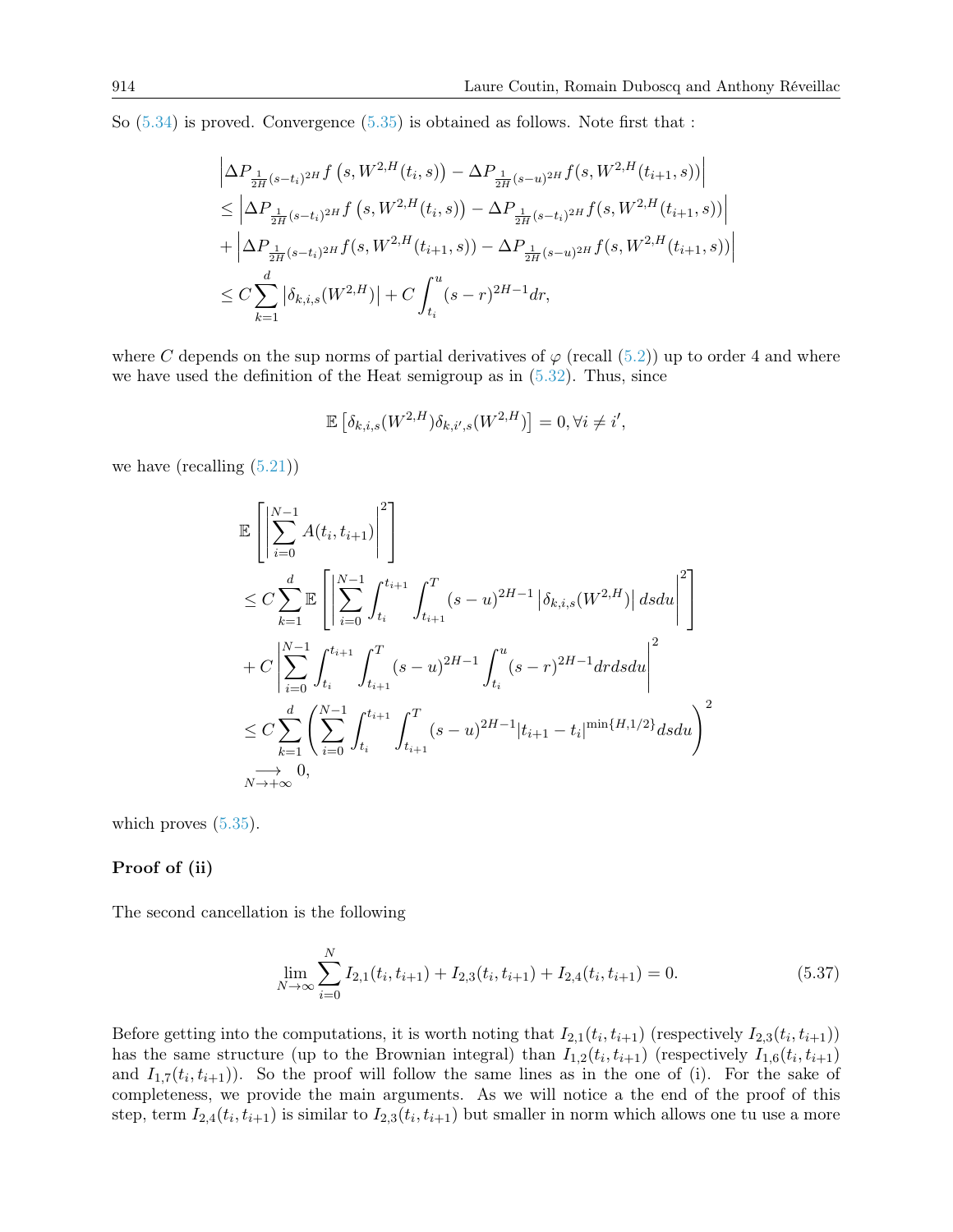I2,1(t<sup>i</sup> , ti+1) = X d j=1 Z <sup>T</sup> ti+1 Z <sup>T</sup> u h P <sup>1</sup> 2H (s−ti+1) <sup>2</sup><sup>H</sup> − P <sup>1</sup> 2H (s−ti) 2H i g<sup>j</sup> (s, u, W2,H(ti+1, s))dsdB<sup>j</sup> (u) = − 1 2 X d j=1 Z <sup>T</sup> ti+1 Z <sup>T</sup> u Z <sup>t</sup>i+1 ti (s − r) <sup>2</sup>H−1∆P <sup>1</sup> 2H (s−r) <sup>2</sup><sup>H</sup> g<sup>j</sup> (s, u, W2,H(t<sup>i</sup> , s))drdsdB<sup>j</sup> (u) − 1 2 X d j=1 Z <sup>T</sup> ti+1 Z <sup>T</sup> u Z <sup>t</sup>i+1 ti (s − r) <sup>2</sup>H−1∆P <sup>1</sup> 2H (s−r) 2H · g<sup>j</sup> (s, u, W2,H(ti+1, s)) − g<sup>j</sup> (s, u, W2,H(t<sup>i</sup> , s)) drdsdB<sup>j</sup> (u) = − 1 2 X d j=1 Z <sup>T</sup> ti+1 Z <sup>T</sup> u Z <sup>t</sup>i+1 ti (s − r) <sup>2</sup>H−1∆P <sup>1</sup> 2H (s−ti) <sup>2</sup><sup>H</sup> g<sup>j</sup> (s, u, W2,H(t<sup>i</sup> , s))drdsdB<sup>j</sup> (u) − 1 2 X d j=1 Z <sup>T</sup> ti+1 Z <sup>T</sup> u Z <sup>t</sup>i+1 ti (s − r) 2H−1 ∆P <sup>1</sup> 2H (s−r) <sup>2</sup><sup>H</sup> − ∆P <sup>1</sup> 2H (s−ti) 2H g<sup>j</sup> (s, u, W2,H(t<sup>i</sup> , s))drdsdB<sup>j</sup> (u) − 1 2 X d j=1 X d k,`=1 Z <sup>T</sup> ti+1 Z <sup>T</sup> u Z <sup>t</sup>i+1 ti (s − r) 2H−1 Z <sup>1</sup> 0 ∂ 3 ∂y<sup>2</sup> k ∂y` P <sup>1</sup> 2H (s−r) <sup>2</sup><sup>H</sup> g<sup>j</sup> (s, u, W2,H(t<sup>i</sup> , s, θ))dθ δ`,i,s(W2,H)drdsdB<sup>j</sup> (u),

where we recall Notation  $(5.8)$ . In addition

$$
I_{2,3}(t_i, t_{i+1})
$$
\n
$$
= \frac{1}{2} \sum_{j=1}^d \int_{t_{i+1}}^T \int_u^T P_{\frac{1}{2H}(s-t_i)^{2H}} \nabla^2 g_j \left(s, u, W^{2,H}(t_i, s)\right) \cdot \left(\delta_{i,s}(W^{2,H})\right)^2 ds dB_j(u)
$$
\n
$$
= \frac{1}{2} \sum_{j=1}^d \sum_{k,\ell=1; k \neq \ell}^d \int_{t_{i+1}}^T \int_u^T \frac{\partial^2}{\partial x_k \partial x_\ell} P_{\frac{1}{2H}(s-t_i)^{2H}} g_j \left(s, u, W^{2,H}(t_i, s)\right) \delta_{i,k,s}(W^{2,H}) \delta_{i,\ell,s}(W^{2,H}) ds dB_j(u)
$$
\n
$$
+ \frac{1}{2} \sum_{j=1}^d \sum_{k=1}^d \int_{t_{i+1}}^T \int_u^T \frac{\partial^2}{\partial y_k^2} P_{\frac{1}{2H}(s-t_i)^{2H}} g_j \left(s, u, W^{2,H}(t_i, s)\right) \left(\delta_{i,k,s}(W^{2,H})\right)^2 ds dB_j(u).
$$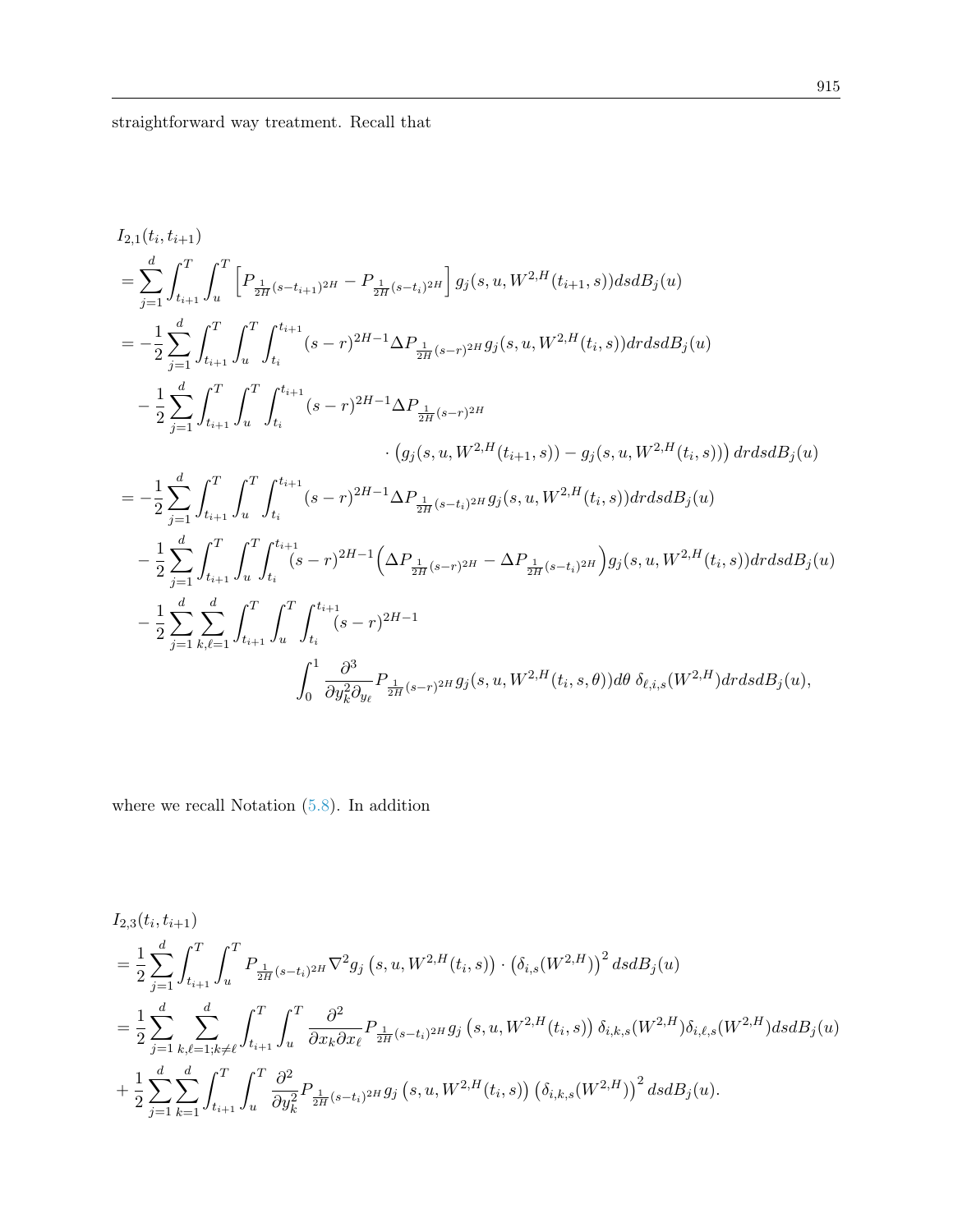Hence

$$
I_{2,1}(t_i, t_{i+1}) + I_{2,3}(t_i, t_{i+1})
$$
\n
$$
= \frac{1}{2} \sum_{j=1}^d \sum_{k,\ell=1}^d \int_{t_{i+1}}^T \int_u^T \frac{\partial^2}{\partial x_k \partial x_\ell} P_{\frac{1}{2H}(s-t_i)^{2H}} g_j(s, u, W^{2,H}(t_i, s)) \delta_{i,k,s}(W^{2,H}) \delta_{i,\ell,s}(W^{2,H}) ds dB_j(u)
$$
\n
$$
+ \frac{1}{2} \sum_{j=1}^d \sum_{k=1}^d \int_{t_{i+1}}^T \int_u^T \frac{\partial^2}{\partial x_k^2} P_{\frac{1}{2H}(s-t_i)^{2H}} g_j(s, u, W^{2,H}(t_i, s))
$$
\n
$$
\cdot \left[ \left( \delta_{i,k,s}(W^{2,H}) \right)^2 - \int_{t_i}^{t_{i+1}} (s-r)^{2H-1} dr \right] ds dB_j(u)
$$
\n
$$
- \frac{1}{2} \sum_{j=1}^d \sum_{k,\ell=1}^d \int_{t_{i+1}}^T \int_u^T \int_{t_i}^{t_{i+1}} (s-r)^{2H-1}
$$
\n
$$
\cdot \int_0^1 \frac{\partial^3}{\partial x_k^2 \partial_{x_\ell}} P_{\frac{1}{2H}(s-r)^{2H}} g_j(s, u, W^{2,H}(t_i, s, \theta)) d\theta \delta_{\ell,i,s}(W^{2,H}) dr ds dB_j(u)
$$
\n
$$
- \frac{1}{2} \sum_{j=1}^d \int_{t_{i+1}}^T \int_u^T \int_{t_i}^{t_{i+1}} (s-r)^{2H-1}
$$
\n
$$
\cdot \left( \Delta P_{\frac{1}{2H}(s-r)^{2H}} - \Delta P_{\frac{1}{2H}(s-t_i)^{2H}} \right) g_j(s, u, W^{2,H}(t_i, s)) dr ds dB_j(u)
$$
\n
$$
=: C_1(t_i, t_{i+1}) + C_2(t_i, t_{i+1}) + C_3(t_i, t_{i+1}) + C_4(t_i, t_{i+1}).
$$

So obviously, [\(5.37\)](#page-33-0) is proved if we prove that

$$
\lim_{N \to +\infty} \mathbb{E}\left[\left|\sum_{i=0}^{N-1} C_r(t_i, t_{i+1})\right|^2\right] = 0, \quad \forall r \in \{1, 2, 3, 4\}.
$$
\n(5.38)

These three terms are of similar form and their treatment will follow the similar scheme, so we give all the details for  $C_1(t_i,t_{i+1})$  and present only the key ingredients for  $C_2(t_i,t_{i+1})$  and  $C_3(t_i,t_{i+1})$ . Hence we start with  $C_1(t_i, t_{i+1})$ . Set  $\mu_{s,i,k,\ell,u} := \frac{\partial^2}{\partial x_k \partial \ell}$  $\frac{\partial^2}{\partial x_k \partial x_\ell} P_{\frac{1}{2H}(s-t_i)^{2H}} g_j(s, u, W^{2,H}(t_i, s)).$  We write  $C_1(t_i, t_{i+1})$  as

$$
C_1(t_i, t_{i+1}) = \sum_{j=1}^d \sum_{k,\ell=1; k \neq \ell}^d C_{1,j,k,\ell}(t_i, t_{i+1})
$$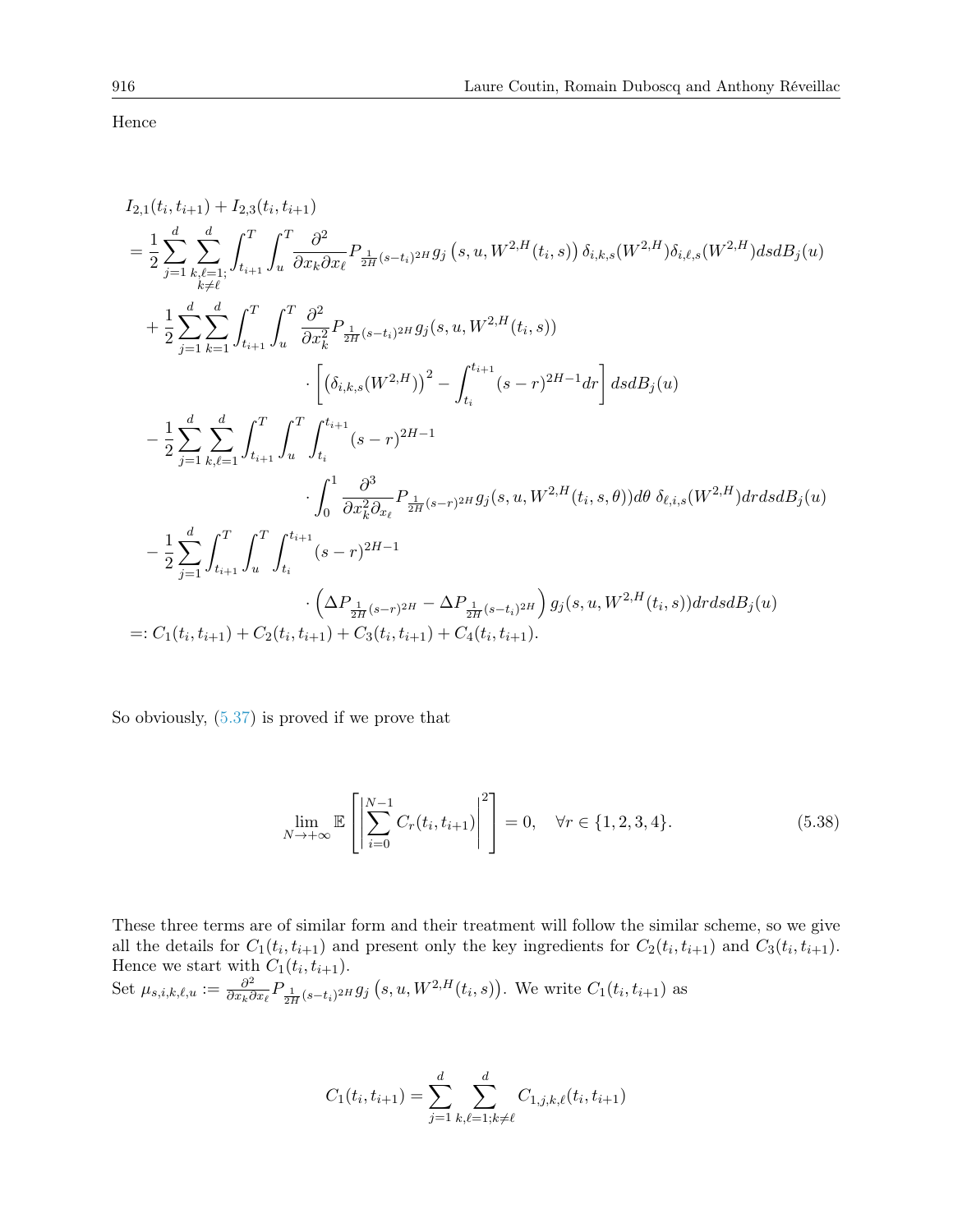with obvious notations. We have for  $j, k, \ell$  (with  $k \neq \ell),$ 

$$
\label{eq:4.10} \begin{split} &\mathbb{E}\bigg[\bigg|\sum_{i=0}^{N-1}C_{1,j,k,\ell}(t_i,t_{i+1})\bigg|^2\bigg]\\ &=2\sum_{i,i'=0;i< i'}^{N-1}\int_{t_{i'+1}}^T\int_u^T\int_u^T\\ &\mathbb{E}\Big[\mu_{s,i,k,\ell,u}\mu_{s',i',k,\ell,u}\delta_{i,k,s}(W^{2,H})\delta_{i,\ell,s}(W^{2,H})\underbrace{\mathbb{E}_{t_{i'}}\left[\delta_{i',k,s'}(W^{2,H})\delta_{i',\ell,s'}(W^{2,H})\right]}_{=0}\big]dsds'du\\ &+\sum_{i=0}^{N-1}\int_{t_{i+1}}^T\int_u^T\int_u^T\mathbb{E}\left[\mu_{s,i,u}\mu_{s',i,u}\delta_{i,k,s}(W^{2,H})\delta_{i,\ell,s}(W^{2,H})\delta_{i,k,s'}(W^{2,H})\delta_{i,\ell,s'}(W^{2,H})\right]dsds'du\\ &\leq C\sum_{i=0}^{N-1}\int_{t_{i+1}}^T\left(\int_u^T\int_{t_i}^{t_{i+1}}(s-v)^{2H-1}dvds\right)^2du\\ &\leq C\sum_{i=0}^{N-1}\left(\int_{t_{i+1}}^T\int_{t_i}^{t_{i+1}}(s-v)^{2H-1}dvds\right)^2\\ &\underset{N\rightarrow+\infty}{\longrightarrow}0. \end{split}
$$

With the previous notation and using Notation [\(5.36\)](#page-32-2),

$$
C_2(t_i, t_{i+1}) = \frac{1}{2} \sum_{j=1}^d \sum_{k=1}^d \int_{t_{i+1}}^T \int_u^T \mu_{s,i,k,k,u} \epsilon_{i,s,k} ds dB_j(u).
$$

So we have

$$
\mathbb{E}\left[\left|\sum_{i=0}^{N-1}C_2(t_i,t_{i+1})\right|^2\right] \leq C\sum_{j=1}^d\sum_{k=1}^d\sum_{i,i'=0}^{N-1}\int_{t_{i'+1}\vee t_{i+1}}^T\int_u^T\int_u^T\mathbb{E}\left[\epsilon_{i,s,k}\epsilon_{i',s,k'}\right]dsds'du
$$
  

$$
\leq C\left(\sum_{i=0}^{N-1}\left(\int_{t_{i+1}}^T\int_{t_i}^{t_{i+1}}(s-v)^{2H-1}dvds\right)^2\right)^2
$$
  

$$
\xrightarrow[N\to+\infty]{\longrightarrow}0.
$$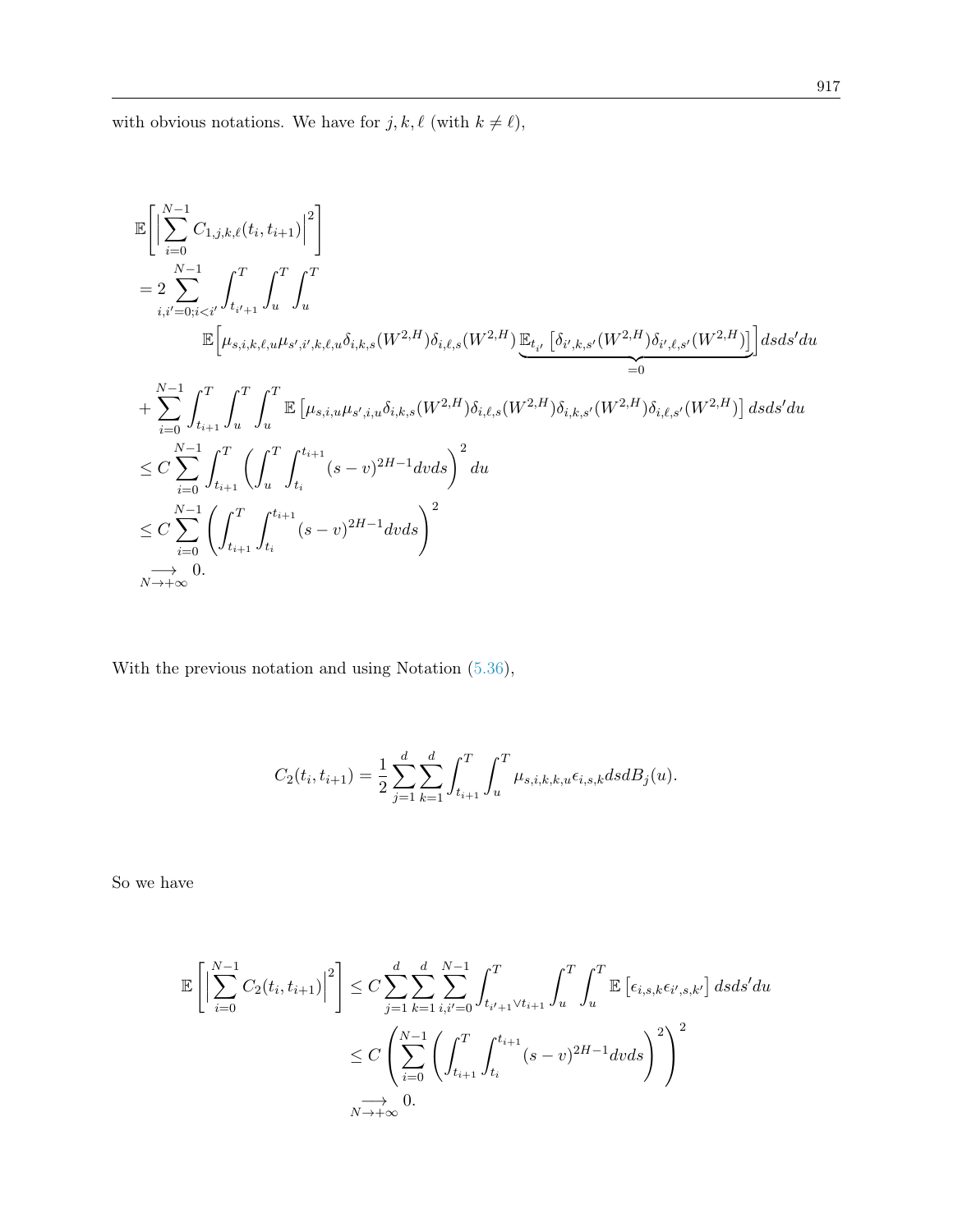We now turn to Term  $C_3(t_i,t_{i+1})$ , for which we have :

$$
\mathbb{E}\left[\left|\sum_{i=0}^{N-1} C_{3}(t_{i}, t_{i+1})\right|^{2}\right] \n\leq C \sum_{i,i'=0}^{N-1} \int_{t_{i'+1}\vee t_{i+1}}^{T} \int_{u}^{T} \int_{t_{i}}^{t_{i+1}} \int_{t_{i}}^{t_{i+1}} \int_{t_{i}}^{t_{i+1}} \left| \int_{t_{i}}^{t_{i+1}} \frac{(s-r)^{2H-1}(\delta'-r')^{2H-1} \mathbb{E}\left[\left|\delta_{\ell,i,s}(W^{2,H})\delta_{\ell,i',s'}(W^{2,H})\right|\right] dr dr' ds ds' du}{\leq C \left(\sum_{i=0}^{N-1} \left(\int_{t_{i+1}}^{T} \int_{t_{i}}^{t_{i+1}} (s-r)^{2H-1} \left(\int_{t_{i}}^{t_{i+1}} (s-v)^{2H-1} dv\right)^{1/2} dr ds\right)^{2}\right)^{2} \n\leq C \left(\sum_{i=0}^{N-1} \left(\int_{t_{i+1}}^{T} \int_{t_{i}}^{t_{i+1}} (s-v)^{2H-1} dv\right)^{3} ds\right)^{2} \n\Rightarrow 0. \n\tag{N \to +\infty}
$$

Following the same lines and using once again the uniform boundedness of derivatives (spatial and in the Malliavin sense) of  $f$ , we get immediately that

$$
\mathbb{E}\left[\left|\sum_{i=0}^{N-1} C_4(t_i, t_{i+1})\right|^2\right] \le C \left(\sum_{i=0}^{N-1} \left(\int_{t_{i+1}}^T \int_{t_i}^{t_{i+1}} |t_{i+1} - t_i|^{\min\{2H, 1\}} dv ds\right)^2\right)^2
$$
  

$$
\xrightarrow[N \to +\infty]{} 0.
$$

Reproducing a similar treatment than the one of Term  $I_{2,3}$ , we can prove that Term  $I_{2,4}$  also converges to 0. The fact that it contains an increment of order 3 allows one to use more straightforward estimates. Indeed, remind that

$$
I_{2,4} = \int_{t_{i+1}}^{T} \int_{u}^{T} \left[ \int_{0}^{1} \nabla^{3} P_{\frac{1}{2H}(s-t_{i})^{2H}} g_{j}(s, u, W^{2,H}(t_{i}, s, \theta)) d\theta \cdot (\delta_{i,s}(W^{2,H}))^{3} \right] ds dB_{u},
$$

which contains an extra increment  $\delta_{i,s}(W^{2,H})$  compared to  $I_{2,4}$  which makes it smaller (in norm). More precisely,

$$
\label{eq:3.10} \begin{split} &\mathbb{E}\left[\left|\sum_{i=0}^{N-1}I_{2,4}\right|^{2}\right]^{1/2}\\ &=C\mathbb{E}\left[\left|\sum_{i=0}^{N-1}\int_{t_{i+1}}^{T}\int_{u}^{T}\left[\int_{0}^{1}\nabla^{3}P_{\frac{1}{2H}(s-t_{i})^{2H}}g_{j}(s,u,W^{2,H}(t_{i},s,\theta))d\theta\cdot\left(\delta_{i,s}(W^{2,H})\right)^{3}\right]dsdB_{u}\right|^{2}\right]^{1/2}\\ &\leq C\sum_{i=0}^{N-1}\left(\int_{t_{i+1}}^{T}\mathbb{E}\left[\left|\int_{u}^{T}\left[\int_{0}^{1}\nabla^{3}P_{\frac{1}{2H}(s-t_{i})^{2H}}g_{j}(s,u,W^{2,H}(t_{i},s,\theta))d\theta\cdot\left(\delta_{i,s}(W^{2,H})\right)^{3}\right]ds\right|^{2}\right]du\right)^{1/2}. \end{split}
$$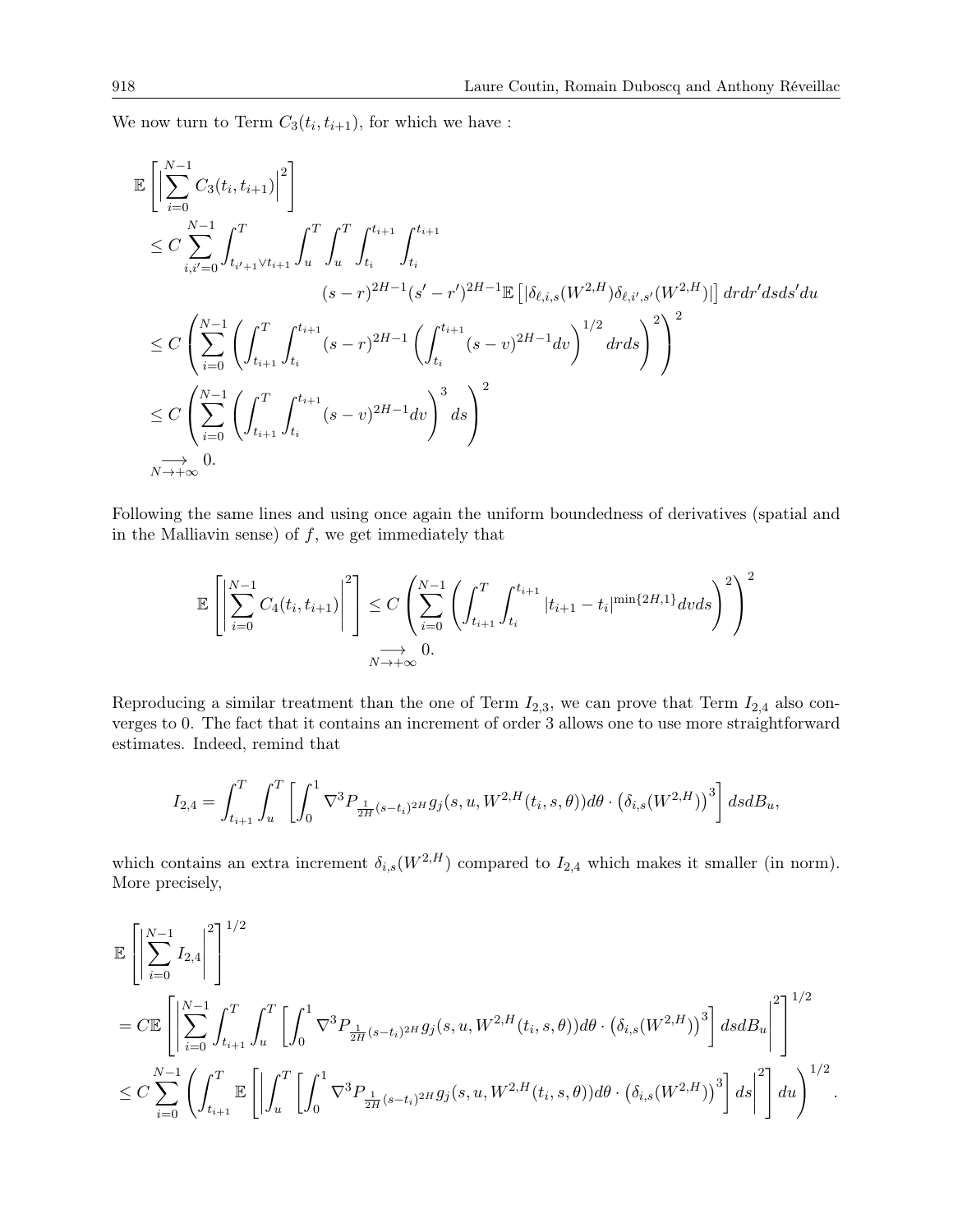Using Jensen's inequality and recalling that  $C$  is a generic constant (depending on  $T$ , and on the dimension  $d$  of the fractional Brownian motion) we get that

$$
\label{eq:4.13} \begin{split} &\mathbb{E}\left[\left|\sum_{i=0}^{N-1}I_{2,4}\right|^2\right]^{1/2}\\ &\leq C\sum_{i=0}^{N-1}\left(\int_{t_{i+1}}^T\mathbb{E}\left[\left|\int_u^T\left[\int_0^1\nabla^3P_{\frac{1}{2H}(s-t_i)^{2H}}g_j(s,u,W^{2,H}(t_i,s,\theta))d\theta\cdot\left(\delta_{i,s}(W^{2,H})\right)^3\right]ds\right|^2\right]du\right)^{1/2}\\ &\leq C\sum_{i=0}^{N-1}\left(\int_{t_{i+1}}^T\int_u^T\mathbb{E}\left[\left|\int_0^1\nabla^3P_{\frac{1}{2H}(s-t_i)^{2H}}g_j(s,u,W^{2,H}(t_i,s,\theta))d\theta\cdot\left(\delta_{i,s}(W^{2,H})\right)^3\right|^2\right]dsdu\right)^{1/2}\\ &\leq C\sum_{k,\ell,m=1}^d\sum_{i=0}^{N-1}\left(\int_{t_{i+1}}^T\int_u^T\mathbb{E}\left[\left|\delta_{k,i,s}(W^{2,H})\delta_{\ell,i,s}(W^{2,H})\delta_{m,i,s}(W^{2,H})\right|^2\right]dsdu\right)^{1/2}\\ &\leq C\sum_{i=0}^{N-1}\left(\int_{t_{i+1}}^T\int_u^T\left(\int_{t_i}^{t_{i+1}}(s-u)^{2H-1}du\right)^3dsdu\right)^{1/2}\\ &\leq C\sum_{i=0}^{N-1}(t_{i+1}-t_i)^{3/2}\sum_{N\rightarrow+\infty}0. \end{split}
$$

Proof of (iii)

We have  $I_{1,7}(t_i, t_{i+1}) = \frac{1}{2} \sum_{k,\ell=1; k \neq \ell}^{d} I_{1,7,k,\ell}(t_i, t_{i+1})$  with

$$
I_{1,7,k,\ell}(t_i,t_{i+1}) := \int_{t_{i+1}}^T \frac{\partial^2}{\partial x_k \partial x_\ell} P_{\frac{1}{2H}(s-t_i)^{2H}} f^a(s,t_i,W^{2,H}(t_i,s)) \, \delta_{k,i,s}(W^{2,H}) \delta_{\ell,i,s}(W^{2,H}) ds.
$$

Fix  $k \neq \ell$  and set :

$$
\rho_{i,k,\ell,s} := \frac{\partial^2}{\partial x_k \partial x_\ell} P_{\frac{1}{2H}(s-t_i)^{2H}} f^a(s,t_i,W^{2,H}(t_i,s)).
$$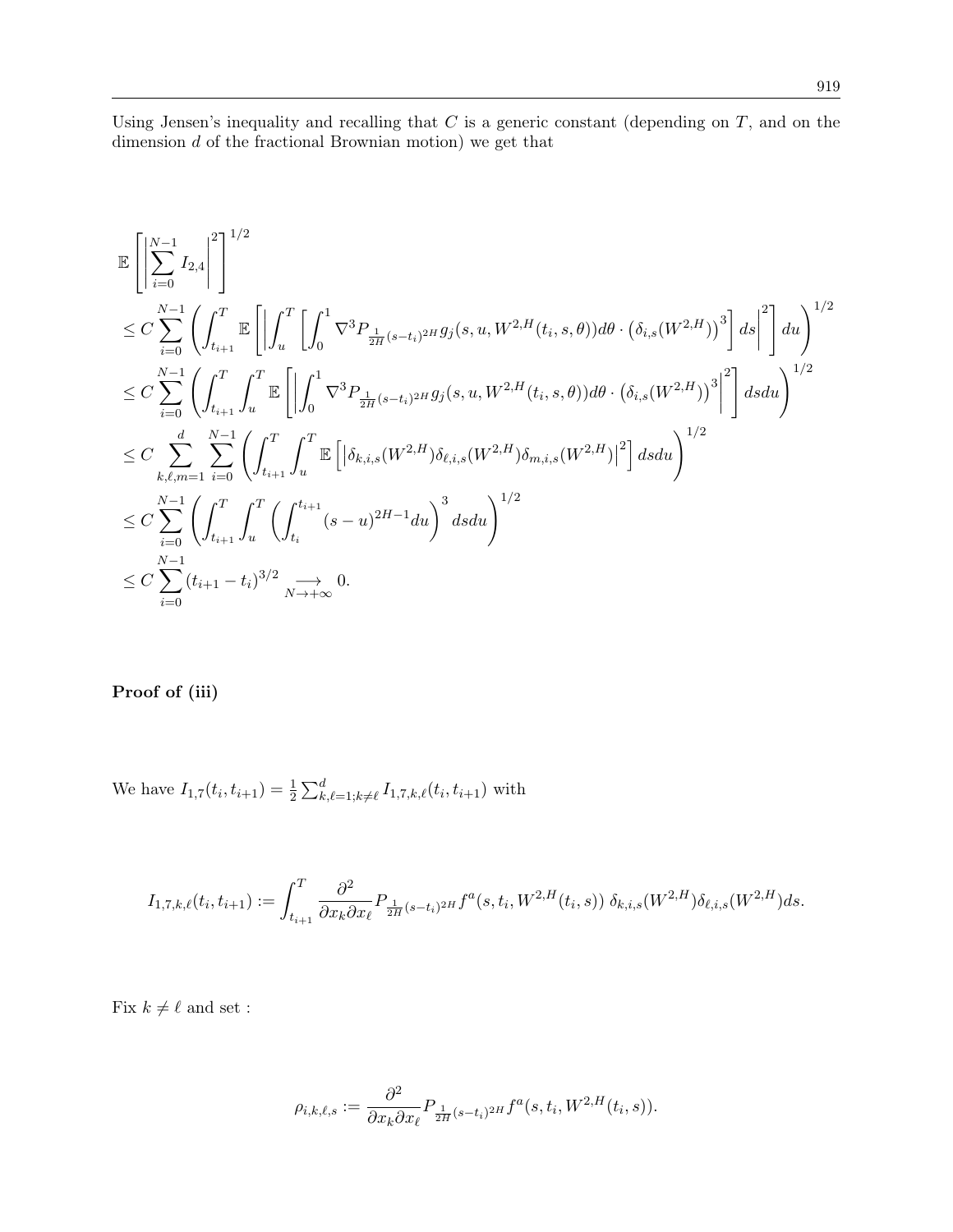We have

E N X−1 i=0 I1,7,k,`(t<sup>i</sup> , ti+1) 2 = E N X−1 i=0 Z <sup>T</sup> ti+1 ∂ 2 ∂xk∂x` P <sup>1</sup> 2H (s−ti) <sup>2</sup><sup>H</sup> f a (s, t<sup>i</sup> , W2,H(t<sup>i</sup> , s)) δk,i,s(W2,H)δ`,i,s(W2,H)ds 2 = 2 N X−1 i,i0=0; i<i<sup>0</sup> Z <sup>T</sup> ti+1 Z <sup>T</sup> t i 0+1 E " ρi,k,`,sρ<sup>i</sup> 0 ,k,`,s<sup>0</sup>δk,i,s(W2,H)δ`,i,s(W2,H) E<sup>t</sup> i 0 δk,i<sup>0</sup> ,s<sup>0</sup>(W2,H)δ`,i<sup>0</sup> ,s<sup>0</sup>(W2,H) | {z } =0 # dsds<sup>0</sup> + N X−1 i=0 Z <sup>T</sup> ti+1 Z <sup>T</sup> ti+1 E ρi,k,`,sρi,k,`,s<sup>0</sup>δk,i,s(W2,H)δ`,i,s(W2,H)δk,i<sup>0</sup> ,s<sup>0</sup>(W2,H)δ`,i<sup>0</sup> ,s<sup>0</sup>(W2,H) dsds<sup>0</sup> ≤ C N X−1 i=0<sup>Z</sup> <sup>T</sup> ti+1 Z <sup>t</sup>i+1 ti (s − v) 2H−1 dvds!<sup>2</sup> ≤ CN <sup>−</sup><sup>1</sup> N X−1 i=0 Z <sup>T</sup> ti+1 Z <sup>t</sup>i+1 ti (s − v) 4H−2 dvds = CN <sup>−</sup><sup>1</sup> N X−1 i=0 -(T − ti) <sup>4</sup><sup>H</sup> − (ti+1 − ti) <sup>4</sup><sup>H</sup> − (T − ti+1) 4H −→ N→+∞ 0.

# Proof of (iv)

Term  $I_{1,8}(t_i,t_{i+1})$ 

$$
I_{1,8}(t_i, t_{i+1}) := \sum_{j=1}^d \sum_{k,\ell=1; k \neq \ell}^d I_{1,8,k,\ell}(t_i, t_{i+1}),
$$

with

$$
I_{1,8,j,k,\ell}(t_i, t_{i+1})
$$
  

$$
:= \frac{1}{2} \int_{t_{i+1}}^T \int_{t_i}^{t_{i+1}} \frac{\partial^2}{\partial x_k \partial x_\ell} P_{\frac{1}{2H}(s-t_i)^{2H}} g_j(s, u, W^{2,H}(t_i, s)) dB_j(u) \, \delta_{k,i,s}(W^{2,H}) \delta_{\ell,i,s}(W^{2,H}) ds.
$$

Fix  $k \neq \ell, j$ . Set

$$
\gamma_{k,\ell,i,u,s} := \frac{\partial^2}{\partial x_k \partial x_\ell} P_{\frac{1}{2H}(s-t_i)^{2H}} g_j(s,u,W^{2,H}(t_i,s)).
$$

Fix  $i$ , we have

$$
\int_{t_{i+1}}^{T} \int_{t_i}^{t_{i+1}} \gamma_{k,\ell,i,u,s} dB_j(u) \ \delta_{k,i,s}(W^{2,H}) \delta_{\ell,i,s}(W^{2,H}) ds \n= \int_{t_i}^{t_{i+1}} \int_{t_{i+1}}^{T} \gamma_{k,\ell,i,u,s} \delta_{k,i,s}(W^{2,H}) \delta_{\ell,i,s}(W^{2,H}) ds dB_j(u).
$$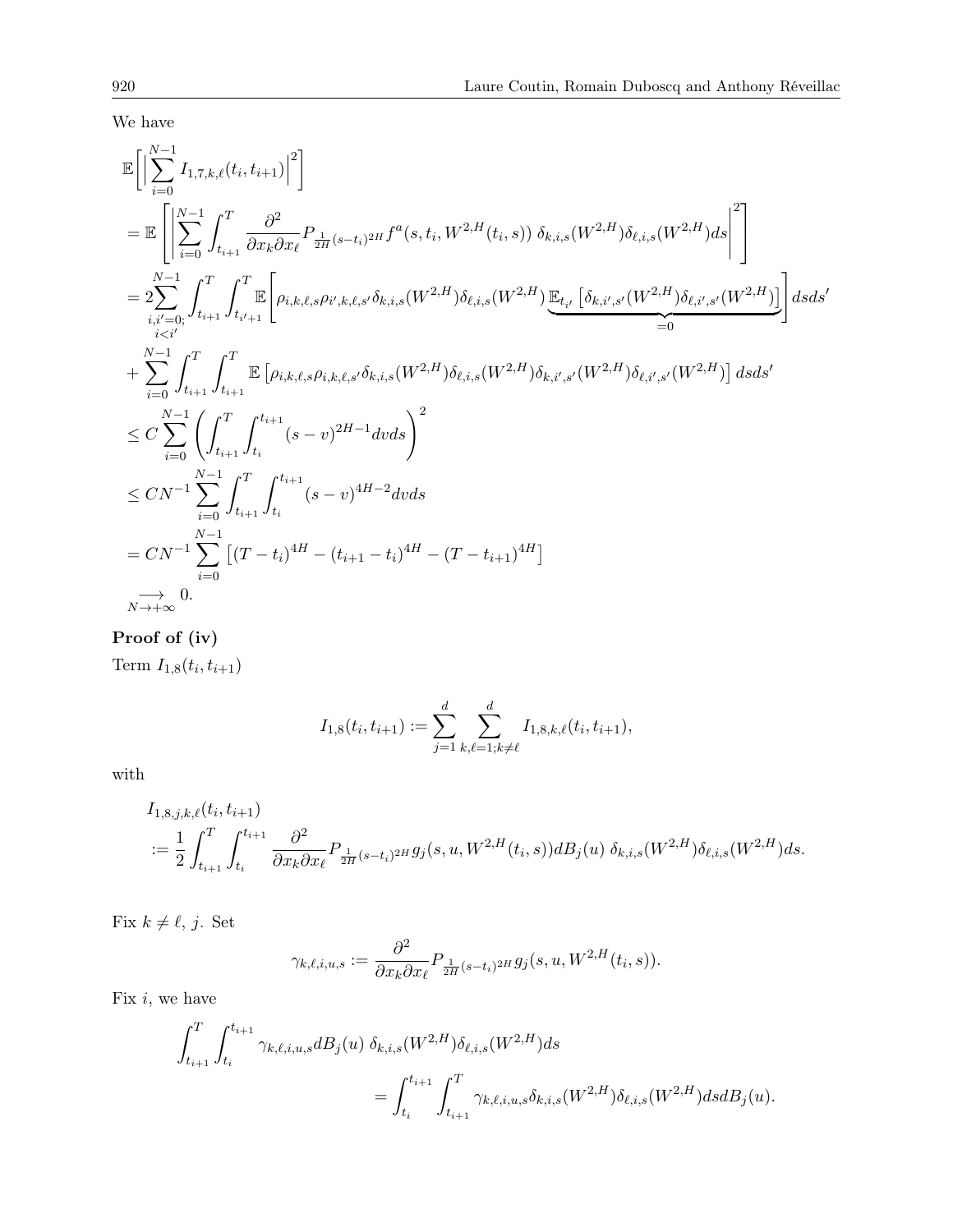$$
\begin{split} &\mathbb{E}\left[\left|\sum_{i=0}^{N-1}I_{1,8,j,k,\ell}(t_i,t_{i+1})\right|^2\right] \\ &=\mathbb{E}\left[\left|\sum_{i=0}^{N-1}\int_{t_i}^{t_{i+1}}\int_{t_{i+1}}^T\gamma_{k,\ell,i,u,s}\delta_{k,i,s}(W^{2,H})\delta_{\ell,i,s}(W^{2,H})dsdB_j(u)\right|^2\right]\\ &=\sum_{i=0}^{N-1}\int_{t_i}^{t_{i+1}}\mathbb{E}\left[\left|\int_{t_{i+1}}^T\gamma_{k,\ell,i,u,s}\delta_{k,i,s}(W^{2,H})\delta_{\ell,i,s}(W^{2,H})ds\right|^2\right]du\\ &=\sum_{i=0}^{N-1}\int_{t_{i+1}}^T\int_{t_{i+1}}^T\mathbb{E}\left[\int_{t_i}^{t_{i+1}}\gamma_{k,\ell,i,u,s}\gamma_{k,\ell,i,u,s'}du\ \delta_{k,i,s}(W^{2,H})\delta_{k,i,s'}(W^{2,H})\delta_{\ell,i,s}(W^{2,H})\delta_{\ell,i,s'}(W^{2,H})\right]dsds'\\ &\leq CN^{-1}\sum_{i=0}^{N-1}\left(\int_{t_{i+1}}^T\int_{t_i}^{t_{i+1}}(s-v)^{2H-1}dvds\right)^2\\ &\underset{N\rightarrow+\infty}{\longrightarrow} 0. \end{split}
$$

Proof of (v)

Term  $I_{1,9}(t_i, t_{i+1})$ 

$$
I_{1,9}(t_i, t_{i+1}) := \frac{1}{2} \sum_{j=1}^d \sum_{k,\ell=1; k \neq \ell}^d I_{1,9,k,\ell}(t_i, t_{i+1}),
$$

with

$$
I_{1,9,j,k,\ell}(t_i, t_{i+1})
$$
  

$$
:= \frac{1}{2} \int_{t_{i+1}}^T \int_{t_{i+1}}^T \int_{t_{i+1}}^s \frac{\partial^2}{\partial x_k \partial x_\ell} P_{\frac{1}{2H}(s-t_i)^{2H}} g_j(s, u, W^{2,H}(t_i, s)) dB_j(u) \ \delta_{k,i,s}(W^{2,H}) \delta_{\ell,i,s}(W^{2,H}) ds.
$$

Fix  $k \neq \ell, j$ . Set

$$
\gamma_{k,\ell,i,u,s} := \frac{\partial^2}{\partial x_k \partial x_\ell} P_{\frac{1}{2H}(s-t_i)^{2H}} g_j(s,u,W^{2,H}(t_i,s)).
$$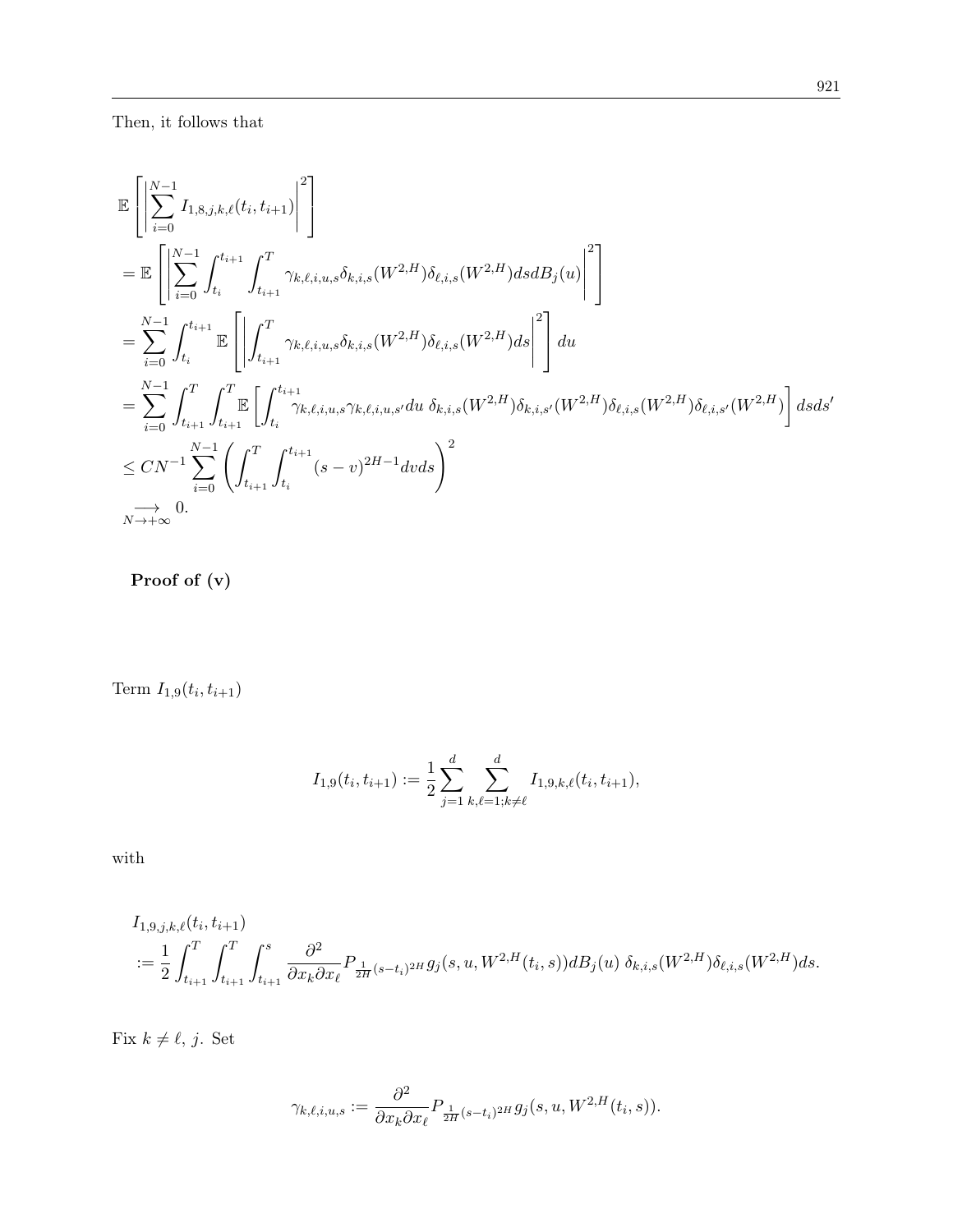$$
\begin{split} &\mathbb{E}\left[\left|\sum_{i=0}^{N-1}I_{1,9,j,k,\ell}(t_i,t_{i+1})\right|^2\right]\\ &=\mathbb{E}\left[\left|\sum_{i=0}^{N-1}\int_{t_{i+1}}^T\int_{t_{i+1}}^s\gamma_{k,\ell,i,u,s}dB_j(u)\;\delta_{k,i,s}(W^{2,H})\delta_{\ell,i,s}(W^{2,H})ds\right|^2\right]\\ &=2\sum_{i,i'=0;i< i'}^{N-1}\int_{t_{i+1}}^T\int_{t_{i'+1}}^T\mathbb{E}\left[\int_{t_{i+1}}^s\gamma_{k,\ell,i,u,s}dB_j(u)\;\delta_{k,i,s}(W^{2,H})\delta_{\ell,i,s}(W^{2,H})\delta_{k,i',s'}(W^{2,H})\delta_{\ell,i',s'}(W^{2,H})\times\\ &\underbrace{\mathbb{E}_{t_{i'+1}}\left[\int_{t_{i'+1}}^{s'}\gamma_{k,\ell,i',u',s'}dB_j(u')\right]}_{=0}\right]dsds'\\ &=\sum_{i=0}^{N-1}\int_{t_{i+1}}^T\int_{t_{i+1}}^T\mathbb{E}\Big[\int_{t_{i+1}}^{s\wedge s'}\gamma_{k,\ell,i,u,s}\gamma_{k,\ell,i,u,s'}du\;\delta_{k,i,s}(W^{2,H})\delta_{\ell,i,s}(W^{2,H})\delta_{k,i,s'}(W^{2,H})\delta_{\ell,i,s'}(W^{2,H})\Big]dsds'\\ &\leq C\sum_{i=0}^{N-1}\left(\int_{t_{i+1}}^T\int_{t_i}^{t_{i+1}}(s-v)^{2H-1}dvds\right)^2\\ &\xrightarrow[N\to+\infty} 0. \end{split}
$$

Proof of (vi)

Term  $I_{1,10}(t_i,t_{i+1})$ 

$$
I_{1,10}(t_i,t_{i+1}) := \sum_{j,k,\ell=1}^d I_{1,10,j,k,\ell}(t_i,t_{i+1}),
$$

with

$$
I_{1,10,j,k,\ell}(t_i,t_{i+1}) := \frac{1}{6} \int_{t_{i+1}}^T \mu_{i,s,j,k,\ell} \, \delta_{j,i,s}(W^{2,H}) \delta_{k,i,s}(W^{2,H}) \delta_{\ell,i,s}(W^{2,H}) ds,
$$

where

$$
\mu_{i,s,j,k,\ell} := \int_0^1 \frac{\partial^3}{\partial x_j \partial x_k \partial x_\ell} P_{\frac{1}{2H}(s-t_i)^{2H}} f\left(s, W^{2,H}(t_i, s, \theta)\right) d\theta
$$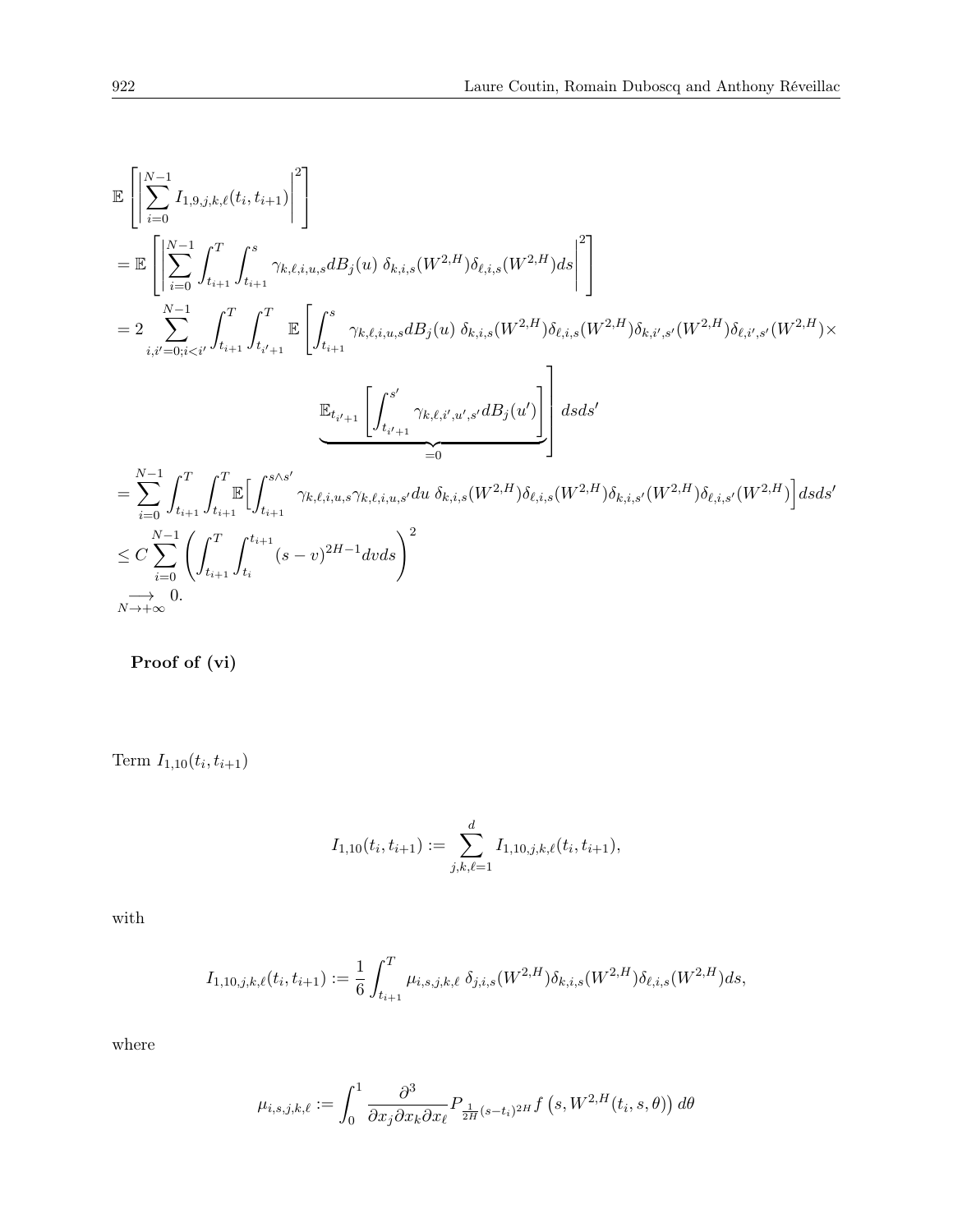$$
\mathbb{E}\left[\left|\sum_{i=0}^{N-1} I_{1,10,j,k,\ell}(t_i, t_{i+1})\right|^2\right]^{1/2} \n\leq \sum_{i=0}^{N-1} \int_{t_{i+1}}^T \mathbb{E}\left[\left|\delta_{j,i,s}(W^{2,H})\delta_{k,i,s}(W^{2,H})\delta_{\ell,i,s}(W^{2,H})\right|^2\right]^{1/2} ds \n\leq C \sum_{i=0}^{N-1} \int_{t_{i+1}}^T \left(\int_{t_i}^{t_{i+1}} (s-v)^{2H-1} dv\right)^{3/2} ds \n\leq CN^{-1/2} \sum_{i=0}^{N-1} \int_{t_{i+1}}^T \int_{t_i}^{t_{i+1}} (s-v)^{3H-3/2} dv ds \n= C \left(N^{-1/2} \sum_{i=0}^{N-1} \left[(T-t_i)^{3H+1/2} - (T-t_{i+1})^{3H+1/2}\right]\right) - CN^{-3H} \n\to 0.
$$

Proof of (vii)

Finally, as for any  $k, j$  in  $\{1, \dots, d\}$ ,

$$
\int_{t_{i+1}}^T \int_{t_{i+1}}^s \mathbb{E}\left[ \left| \frac{\partial}{\partial x_k} P_{\frac{1}{2H}(s-t_i)^{2H}} g_j(s,u,W^{2,H}(t_i,s)) \right|^2 \right] duds < +\infty,
$$

the stochastic Fubini theorem implies that

$$
I_{1,5} = \sum_{k=1}^{d} \sum_{j=1}^{d} \int_{t_{i+1}}^{T} \int_{t_{i+1}}^{s} \frac{\partial}{\partial x_k} P_{\frac{1}{2H}(s-t_i)^{2H}} g_j(s, u, W^{2,H}(t_i, s)) dB_j(u) \, \delta_{k,i,s}(W^{2,H}) ds
$$
  
\n
$$
= \sum_{k=1}^{d} \sum_{j=1}^{d} \int_{t_{i+1}}^{T} \int_{t_{i+1}}^{s} \frac{\partial}{\partial x_k} P_{\frac{1}{2H}(s-t_i)^{2H}} g_j(s, u, W^{2,H}(t_i, s)) \delta_{k,i,s}(W^{2,H}) dB_j(u) ds
$$
  
\n
$$
= \sum_{k=1}^{d} \sum_{j=1}^{d} \int_{t_{i+1}}^{T} \int_{u}^{T} \frac{\partial}{\partial x_k} P_{\frac{1}{2H}(s-t_i)^{2H}} g_j(s, u, W^{2,H}(t_i, s)) \delta_{k,i,s}(W^{2,H}) ds dB_j(u)
$$
  
\n
$$
= \sum_{j=1}^{d} \int_{t_{i+1}}^{T} \int_{u}^{T} \left[ \nabla P_{\frac{1}{2H}(s-t_i)^{2H}} g_j(s, u, W^{2,H}(t_i, s)) \cdot \delta_{i,s}(W^{2,H})) \right] ds dB_j(u) = I_{2,2}.
$$

**Lemma 5.3.** Let f a smooth random field (that is  $f \in S_{ad}$ ). Then each term in this relation [\(3.2\)](#page-7-4) admits a version which jointly measurable in  $(s,t,x,\omega)$  in  $[0,T]^2 \times \mathbb{R}^d \times \Omega$  ( $s \leq t$ ). We will always consider this version.

*Proof*: Recall that  $f$  (together with all its derivatives) is by definition bounded. The result is true for all the integrals in dt as a consequence of Lebegue's dominated convergence. Concerning the terms involving a stochastic integral, we refer to [Protter](#page-43-14)  $(2005,$  Theorem IV.63).

#### Acknowledgements

The authors are grateful to an anonymous referee for his/her careful reading of the paper and for remarks that have improved the paper.

 $\Box$